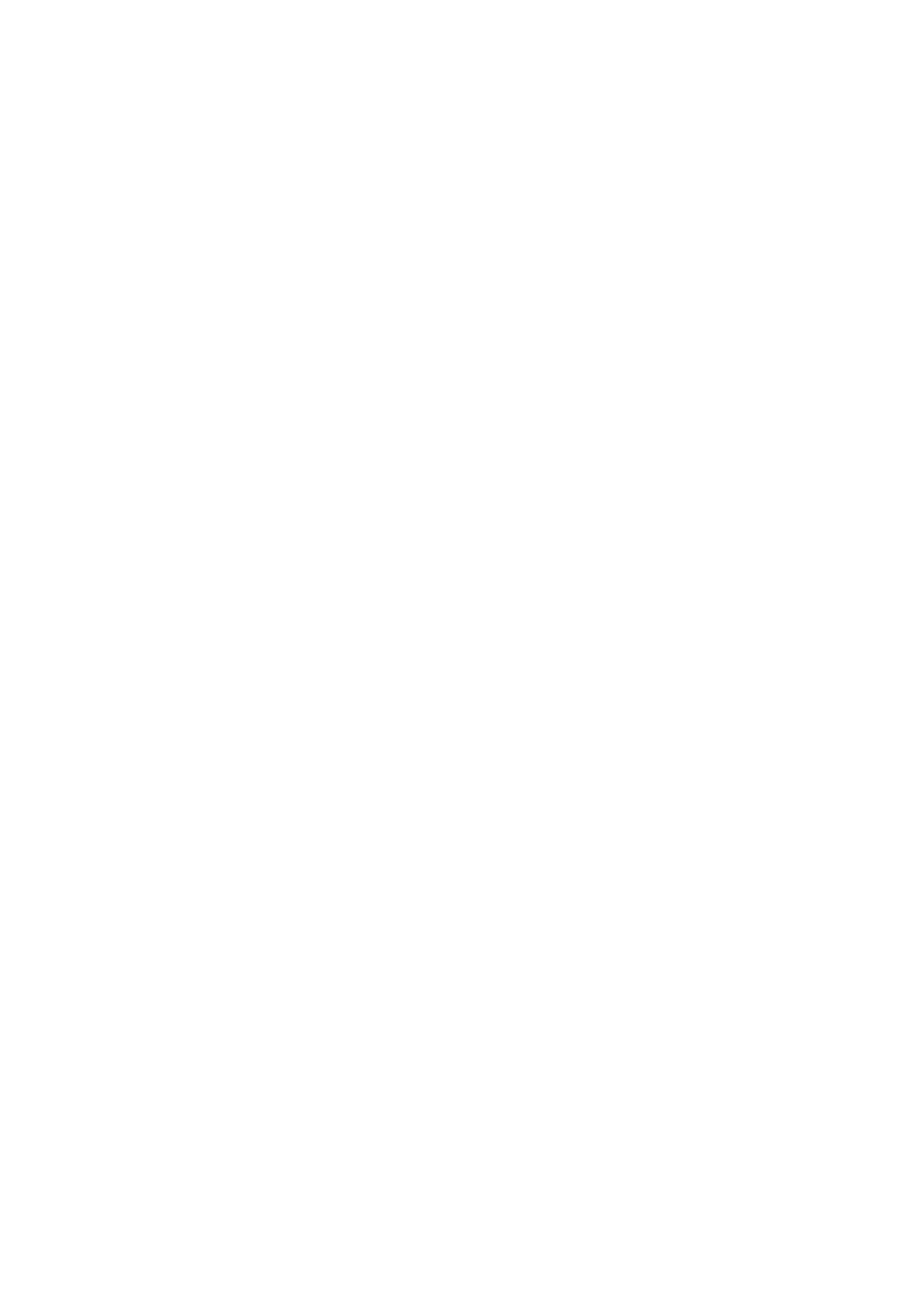#### **Further information:**

Professor Paul Bacsich Telematics in Education Research Group School of Computing and Management Sciences Sheffield Hallam University Sheffield S1 1WB United Kingdom email: **paul@matic-media.co.uk** 

URL: [www.matic-media.org](http://www.matic-media.org/)

© Sheffield Hallam University 2001

The copyright of all materials delivered by this project remains with Sheffield Hallam University. Materials may, of course, be freely used within UK Higher Education, provided that the original authors/owners are acknowledged. Outside this community, anyone wishing to utilise these materials should contact the authors.

The JISC Committee for Awareness, Liaison and Training (JCALT) addresses the human and organisational issues of deploying C&IT within HEIs. Its parent body, the Joint Information Systems Committee (JISC), is the strategic advisory committee working on behalf of the funding bodies for higher and further education (HE and FE) in England, Scotland, Wales and Northern Ireland. It also works in partnership with the Research Councils.

#### **For more information contact:**

Rachel Corrie JCALT Programme Manager JISC Secretariat Northavon House Coldharbour Lane Bristol, BS16 1QD United Kingdom

email: [r.corrie@jisc.ac.uk](mailto:r.corrie@jisc.ac.uk) URL: [http://www.jisc.ac.uk](http://www.jisc.ac.uk/)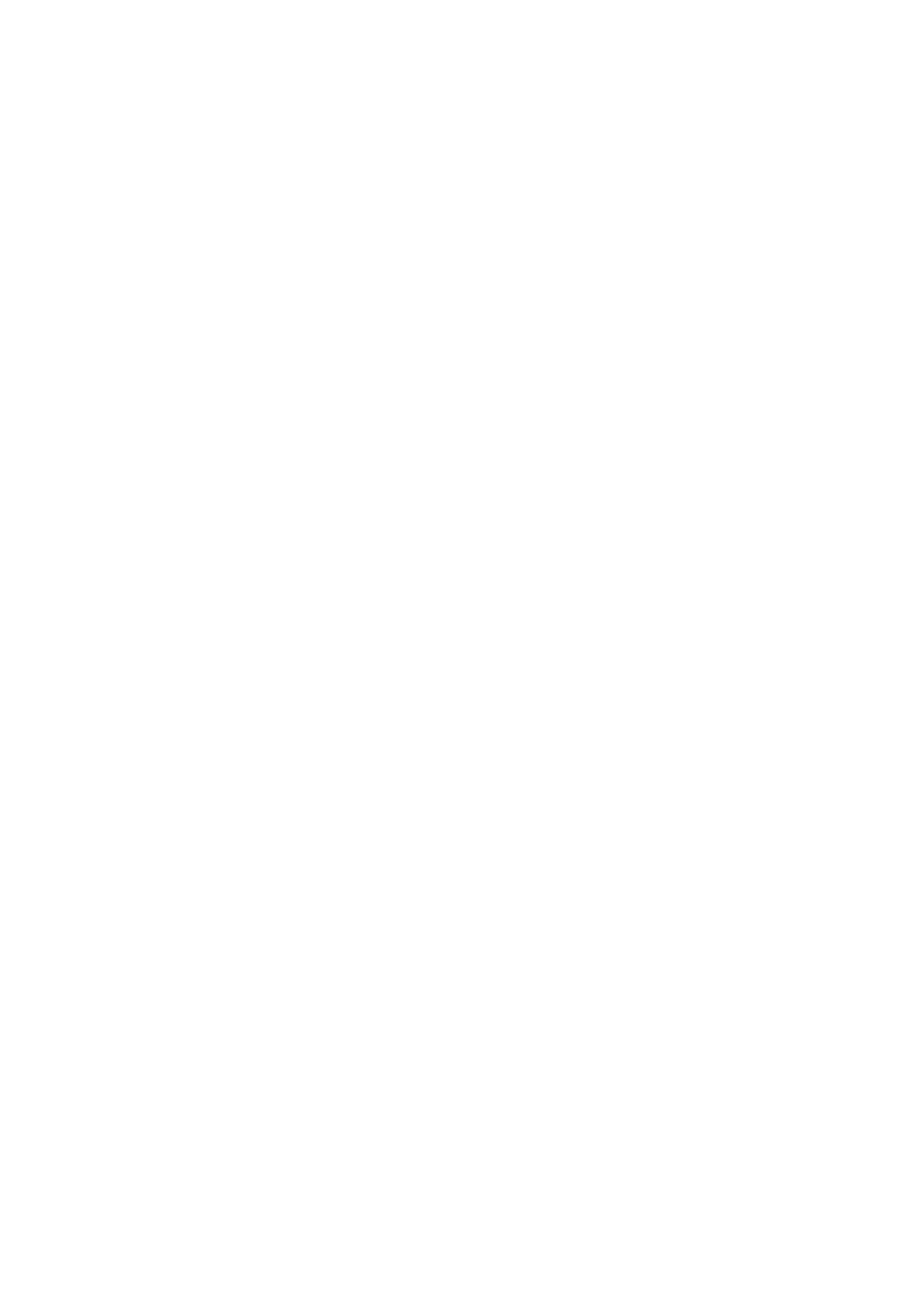### **Table of Contents**

| Produce Reports from Software and Analyse - Briefing Sheet Number 12  40 |  |
|--------------------------------------------------------------------------|--|
| Produce Reports from Software and Analyse - Resource Sheet Number 12 41  |  |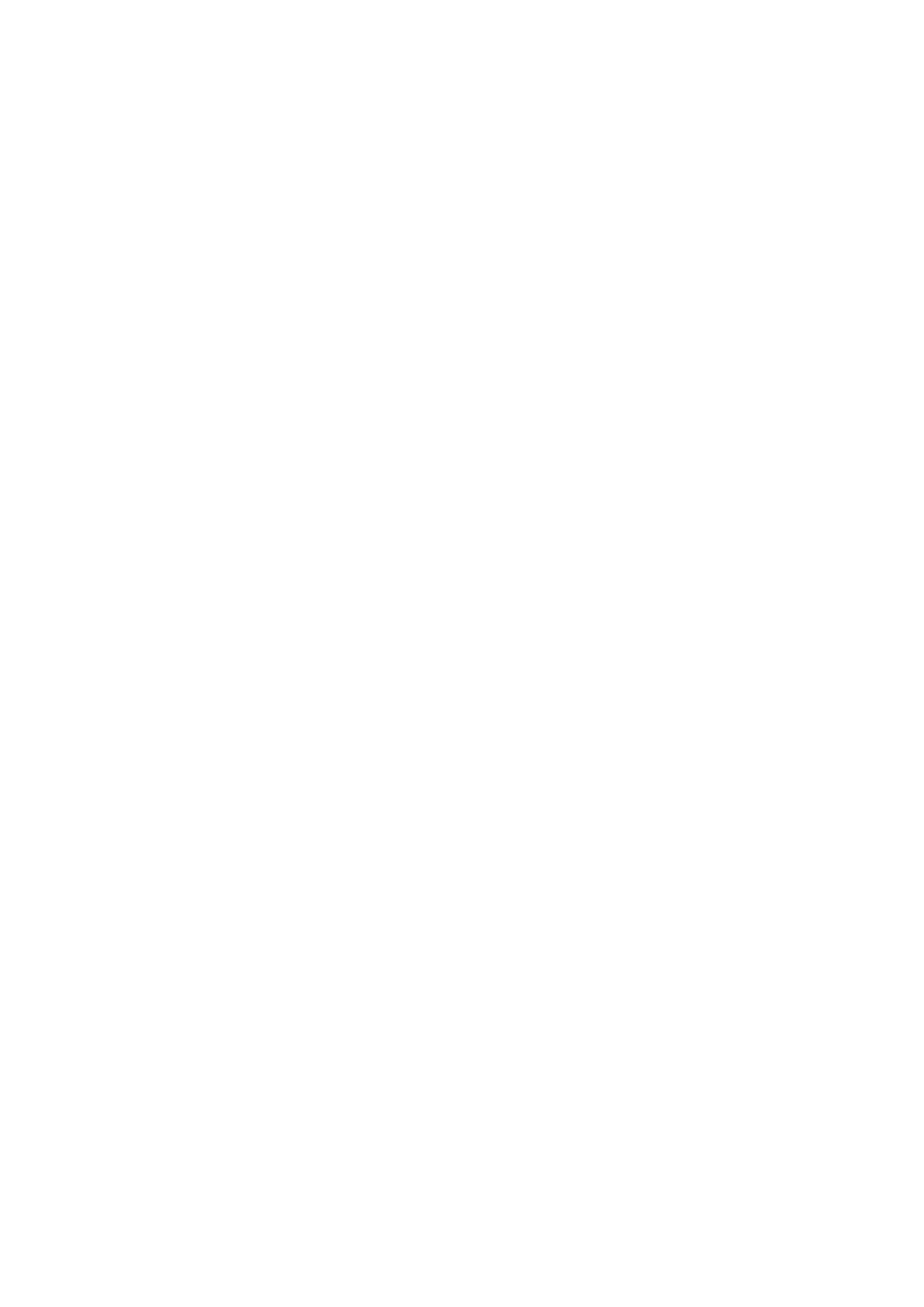### **Introduction**

Costing of higher and further education has come to the forefront of many academic and managerial debates over the last two years. This trend is apparent on an international basis, at least across the English-speaking world. There is a 'triple challenge' of correlating (1) the need to meet increasing demand for places from students on (2) ever-reducing budgets whilst (3) maintaining or even increasing quality.

The reasons behind this change of heart are easy to identify.

Information and Communications Technology (ICT), linked to social change, is allowing a much larger and more diversified group of learners to gain access to higher education. Managed and virtual learning environments (MLEs, VLEs), electronic and virtual campuses, online learning and technology-enhanced education are all familiar terms; indeed e-learning, the latest in-phrase, no doubt of equally limited life, is rapidly entering the vocabulary.

Collaboration, both within institutions and between different institutions, even on a multinational basis, and across other sorts of boundaries, such as with industry or government, is becoming increasingly common for teaching as well as research.

While universities are still the main providers of higher education, other providers are becoming a threat to this dominance, especially with the use of ICT. Thus 'traditional' universities are facing ever-increasing competition: from virtual universities, the noneducational sector (corporate universities) and institutions abroad.

An increasing number of externally funded research projects are taking place, mainly with European funding. These projects usually have a complex reporting procedure, including the provision of a high level of detail on expenditure. In addition, the UK Research Funding Council are driving for greater 'transparency' of costing in institutions: universities are being requested to track all funding received for teaching and research and establish that it has been spent on appropriate work. It is hoped that this will counter any allegations of 'bleed' from research to teaching, or vice versa.

All the above issues are encouraging the UK higher education sector to look more closely than it has been used to at the costs of providing its courses – since students, especially at post-graduate level, are attracted by good quality education at a price which seems 'best value' to themselves or their sponsors.

This document forms the Handbook of Guidelines and Resources for the second phase of the 'Costs of Networked Learning' project, funded by the Joint Information Systems Committee (JISC) and run by Sheffield Hallam University. CNL2 builds upon the CNL1 work published in October 1999. This Handbook, with its Guidelines, Briefing Sheets, and attached Resources, both explains how we conducted our ABC trial and will help you in running your own. However, this Handbook is not a teaching aid or step-by-step guide; it does not allow you to undertake the process of ABC yourself – for that you will need expert help.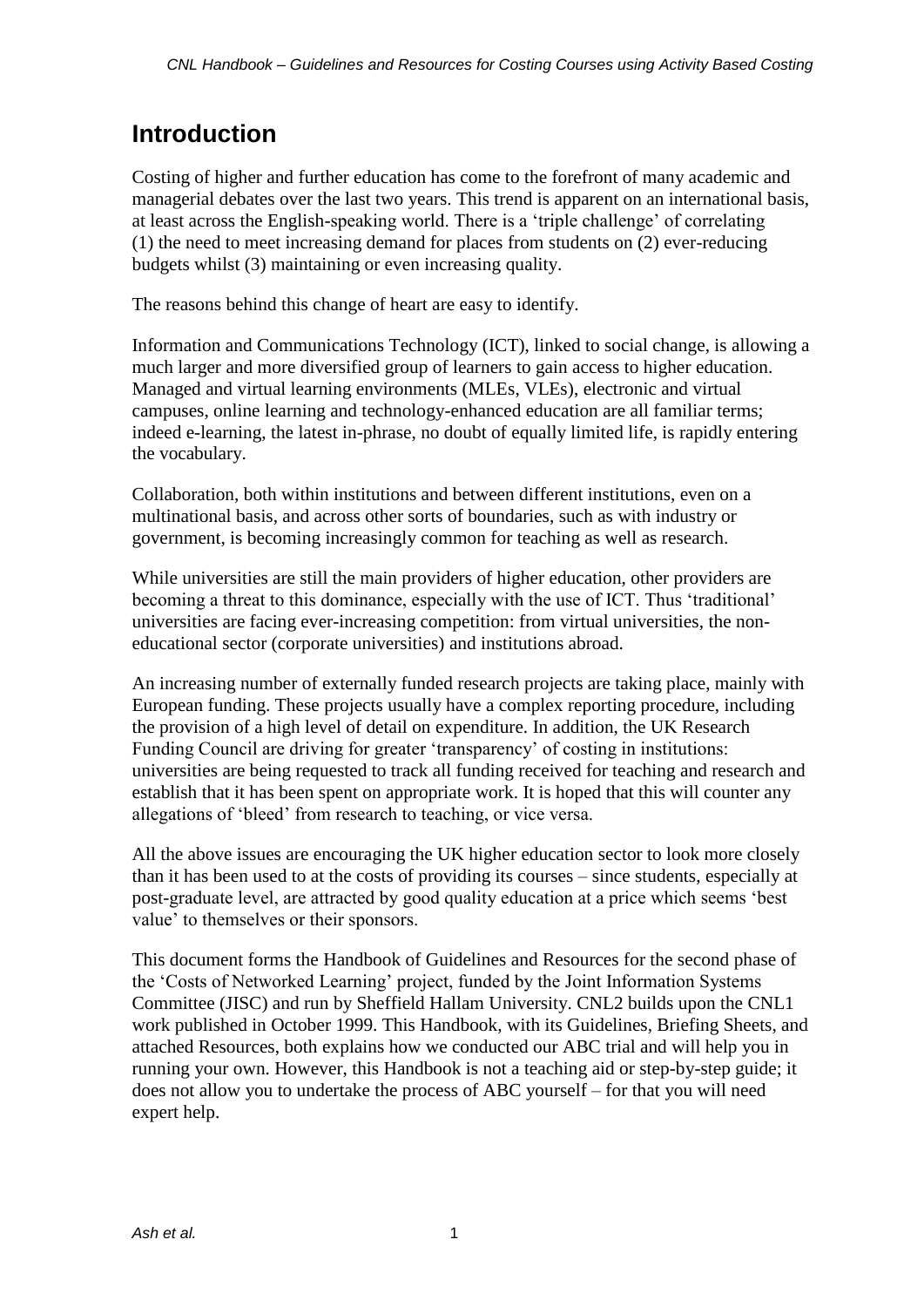The following chart gives an illustration of the ABC process undertaken by the team (boxes with a double outline indicate exercises which require the involvement of people outside the study team):



*Flow Chart to show the Activity Based Costing Methodology trialled by the CNL2 team*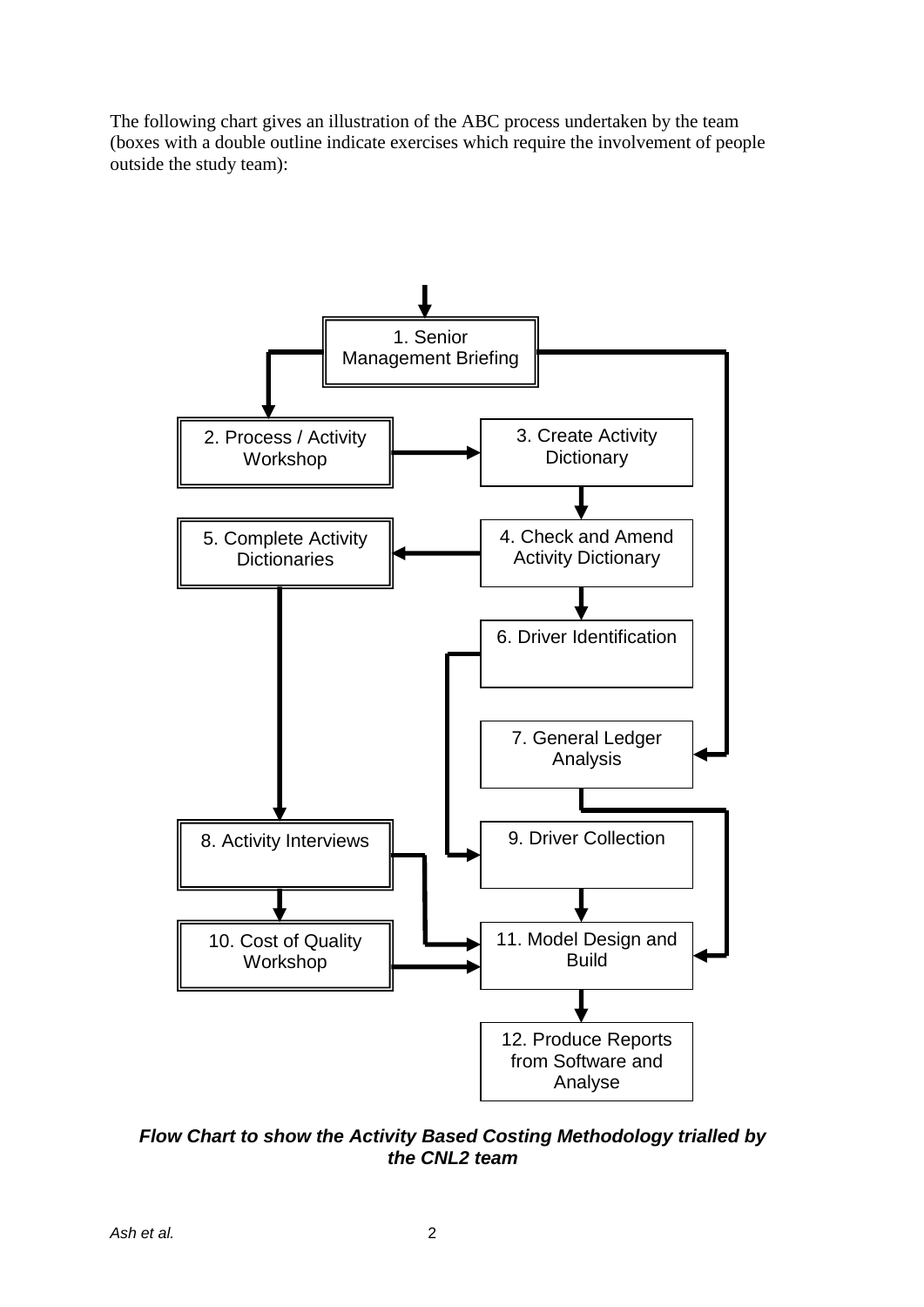ABC was developed as an alternative costing methodology by Robin Cooper and Robert Kaplan of the Harvard Business School during their research into product costing in the manufacturing industry (Cooper and Kaplan, 1988). Cooper and Kaplan recognised that, "the traditional costing model distorted product costs by assuming overhead costs are driven by the volume of goods produced via surrogates such as direct labour hours, machine hours or direct material expenditure. Thus products with low and high volume receive the same average overhead cost allocation per unit" (Cleary, 2000).

Put simply, ABC acknowledges that the business of any organisation can be broken down into a number of discrete activities that often cross departmental boundaries. It costs a certain amount of money to perform each of these activities and the majority of the organisation's costs can easily be assigned to one, or in proportion to a number, of these specific activities. When the total cost for each activity has been established, this cost can then be distributed to the products or services (cost objects) in relation to their consumption of that activity. Thus, each product or service is only assigned costs for the activities that go into producing it, giving an accurate picture of each product or service true cost. Under ABC, costs that are not directly linked to the cost object (a course, for example) can be treated as business sustaining costs or idle costs (the vice-chancellor's committee, for example).



For example, at the University of Rother Bridge an ABC exercise is taking place. Costs are taken from the University's General Ledger and distributed to three places: to Activities (groups of tasks undertaken by staff in the University) using Methods (a Cost Driver operating in this place); directly to the Cost Objects (in this case, individual courses run by the University); or, finally, directly into the Business Sustaining Costs bucket (those costs, such as the Vice-Chancellor's salary, which can not realistically be attributed to the cost object), these costs are then evenly reallocated across all Cost Objects. Costs which the University has distributed to Activities are then attributed to the Cost Object using Cost Drivers (for example, the number of students applications per year per course). The University can now see how much its courses cost, they can also compare this to the budgeted information by feeding in this data at this stage.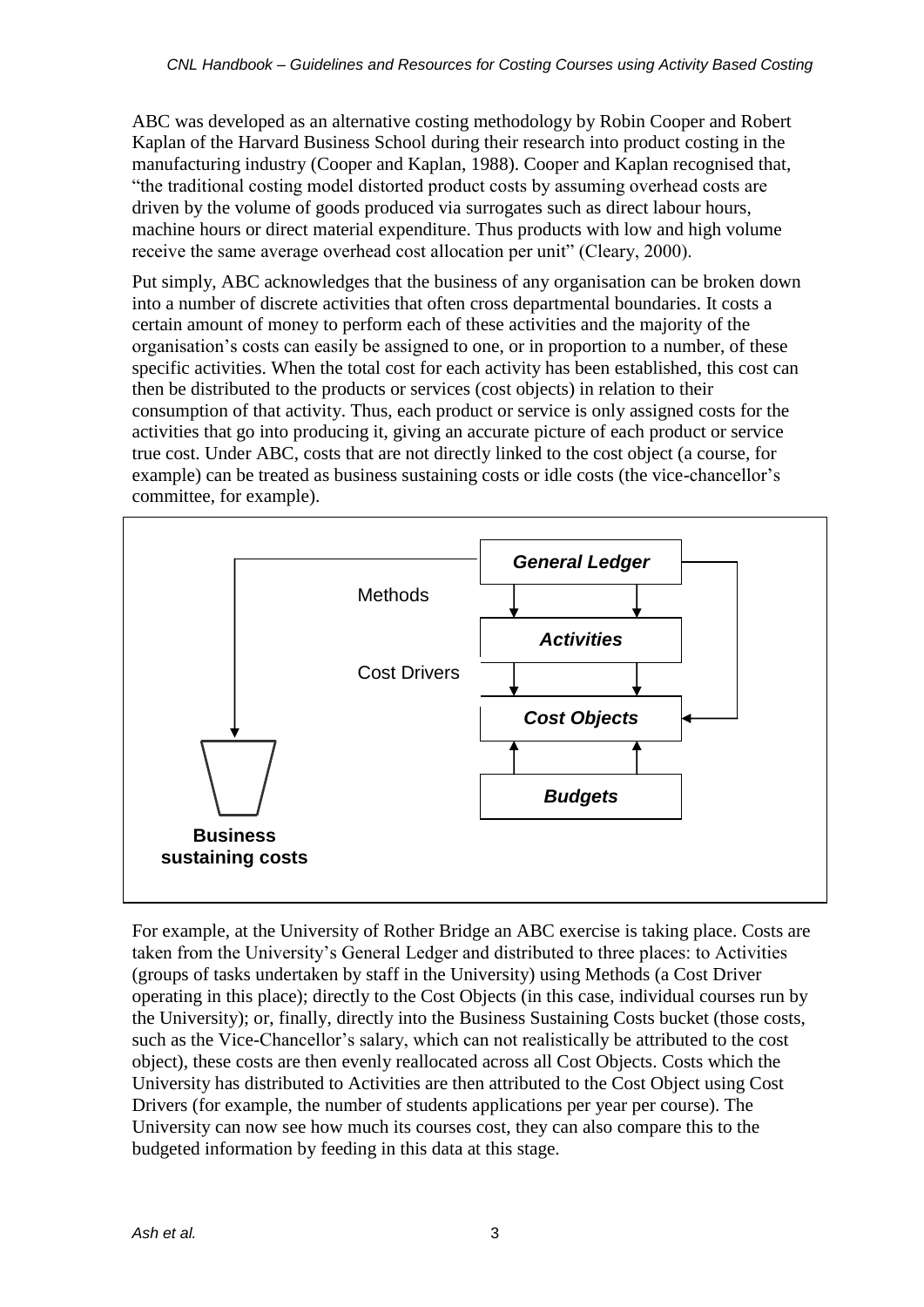It was important to identify a suitable ABC software provider. It was recommended in our first report that it was important to "locate and evaluate finance software suitable for the 'new era' of Activity Based Costing in HEIs" (p2) and also directly by the DETYA and Ernst & Young (2000) report:

"An institution embarking on the development of an ABC model for the first time should look at purchasing a specialised software package to support this project. The selection and purchase of a specialised ABC modelling tool will reduce the time associated with the model development and enhance the quality of the outcomes reported."

There are a number of ABC software suppliers you may wish to consider, below we provide their contact details and an outline of their company and product.

| <b>Baum Hart &amp; Partners</b> |                                |
|---------------------------------|--------------------------------|
| 19a High Street                 | Telephone and Fax 01453 792220 |
| Stonehouse                      |                                |
| Stroud                          | E-mail bhp@baumhart.co.uk      |
| Gloucestershire                 | World Wide Web                 |
| <b>GL10 2NG</b>                 | http://www.baumhart.co.uk      |

Baum Hart & Partners is a medium-sized company providing integrated software systems, consultancy and training services to the Public Sector.

ABC for HE is their comprehensive financial planning and management tool, designed specifically for the Higher Education sector. It is a user-friendly PC-based system created for the industry-standard Microsoft Access Database and complementing other financial control systems such as the General Ledger. It allows universities to meet UK Transparency and Accountability Review requirements and evaluate scenarios based on changing financial and non-financial factors. Financial and non-financial data can be imported to the modules and it is possible to export all data and output reports in a number of formats. A similar product, ABC for Education, has been designed specifically for the UK Further Education Sector.

The Baum Hart web site claims that in addition to "the prestigious Hong Kong University" and "the University of Canberra" a number of UK based Universities and Colleges are currently using ABC for Education. However, we have contacted many of the HE organisations and our enquiries show that while purchasing the software implies interest and intent, but does not automatically imply use.

#### **ABM Systems – ProDacapo**

| Telephone $+61$ 2 9908 8909 | Email gaclarke@abmsystems.com |
|-----------------------------|-------------------------------|
| $Fax + 61 2 9908 8919$      | World Wide Web                |
|                             | http://www.abmsystems.com/    |

Sydney, Australia based, ABM Systems is a member of the ProDacapo world-wide firm of performance management specialists with offices throughout Europe and the Americas. Their web site states that, "we specialise in providing performance management solutions to companies, government and non-profit organisations. Our solutions integrate practical concepts to help people develop business plans, track performance, analyse costs and profits, and improve results". ProDacapo is a complete integrated performance management system, facilitating Activity Based Costing, Total Quality Management,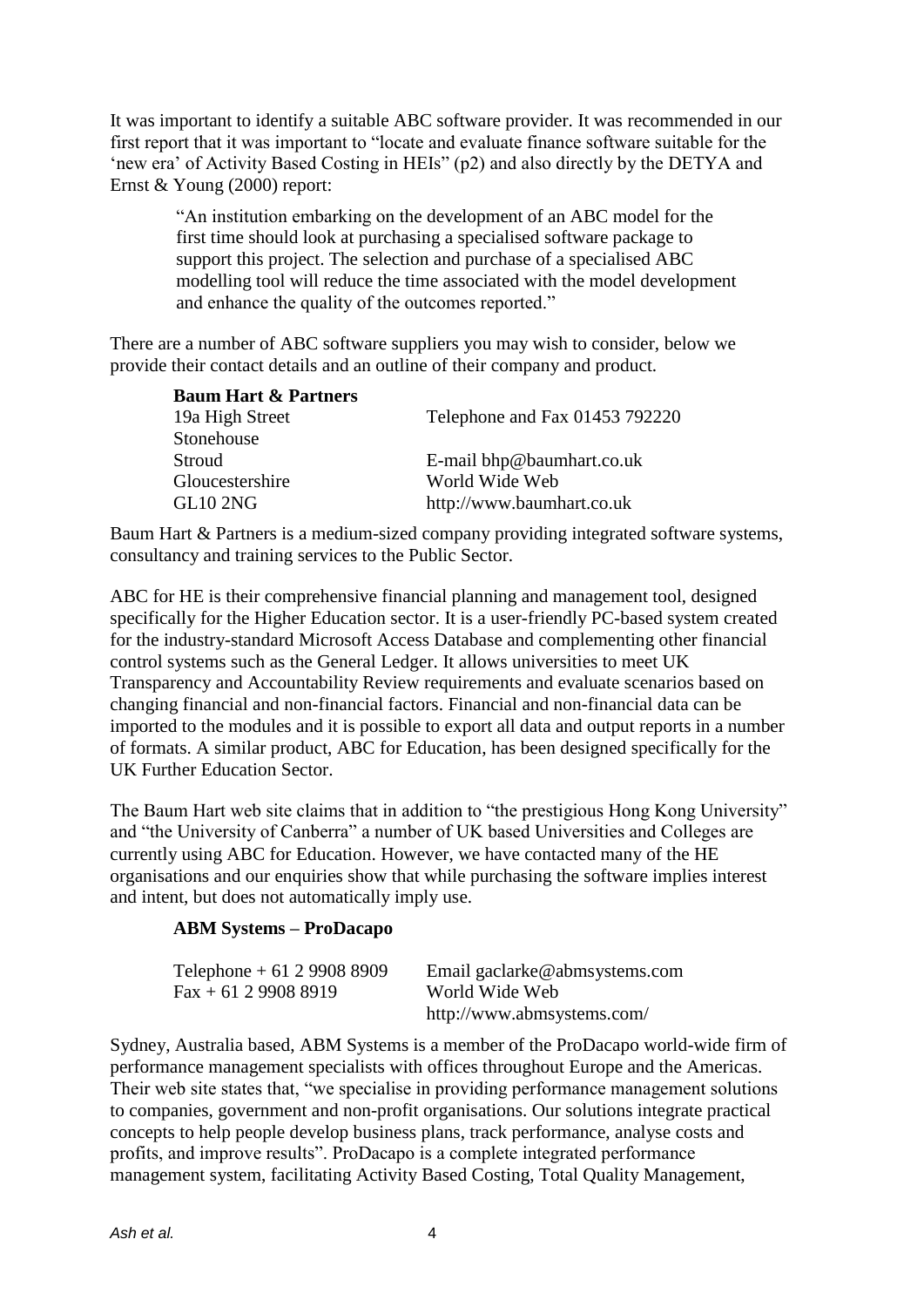Business Process Re-engineering, Performance Measurement & ISO 9000. ABM Systems claim to have a broad range of clients in Government, Manufacturing, Mining, Finance, Logistics and Service.

| ABC Technologies Ltd. - Oros / Easy ABC Plus |                              |
|----------------------------------------------|------------------------------|
| <b>UK Headquarters</b>                       | Telephone 02392 230280       |
| 7 The Spinney                                | Fax 02392 268011             |
| <b>Parklands Business Park</b>               |                              |
| <b>Forest Road</b>                           | Email manager.uk@abctech.com |
| Denmead                                      |                              |
| Hampshire                                    | World Wide Web               |
| <b>PO7 6AR</b>                               | http://www.abctech.com/      |
|                                              |                              |

The ABC Technologies web site states that "ABC Technologies is, and has always been the leader in Activity-Based Costing and performance management software, services and solutions". The software solution offered by ABC Technologies is Oros® Analytics, which, according to the company web site, "seamlessly integrates activity-based costing/management (ABC/M), performance scorecarding as well as provides a bridge integration with SAP® inter-enterprise solutions". The web site also claims that there have been 4,300 installations of the Oros software in 73 countries, no examples of implementations within the traditional education sector are stated.

| <b>Armstrong Laing plc – Metify ABM</b> |                                  |
|-----------------------------------------|----------------------------------|
| UK Headquarters                         | Telephone 01565 687000           |
| 25 King Street                          | Fax 01565 750030                 |
| Knutsford                               | Email info@armstrong-laing.co.uk |
| Cheshire                                | World Wide Web                   |
| <b>WA16 6DW</b>                         | http://www.armstronglaing.com/   |

The Armstrong Laing Group was established in 1990 providing support and consulting for various Management and Executive Information Systems. One year later they released their first activity based costing software solution. The web site states that, "Metify ABM is the cornerstone of activity-based management, pinpointing your most profitable customers, products, regions or channels, as well as uncovering the costs of individual business processes that may need to be improved in order to drive higher profit levels". The web site strongly promotes the concept that consultants will work with clients from proof-of-concept to full implementation highlighting the full scalability of the product. Although no examples of implementation in education exist, the web site states that 750 implementations have taken place world-wide; 19 case studies exist online including service companies and county councils. The software package also includes a bridge to incorporate existing information and an extensive reporting facility.

Our reasons for choosing Armstrong Laing were that the company:

- were willing to enter into true partnership;
- had experience in public sector;
- $\bullet$  offered user friendly approachable software;
- had no previous experience of implementing ABC in education and therefore were willing to test their standard industry methodology;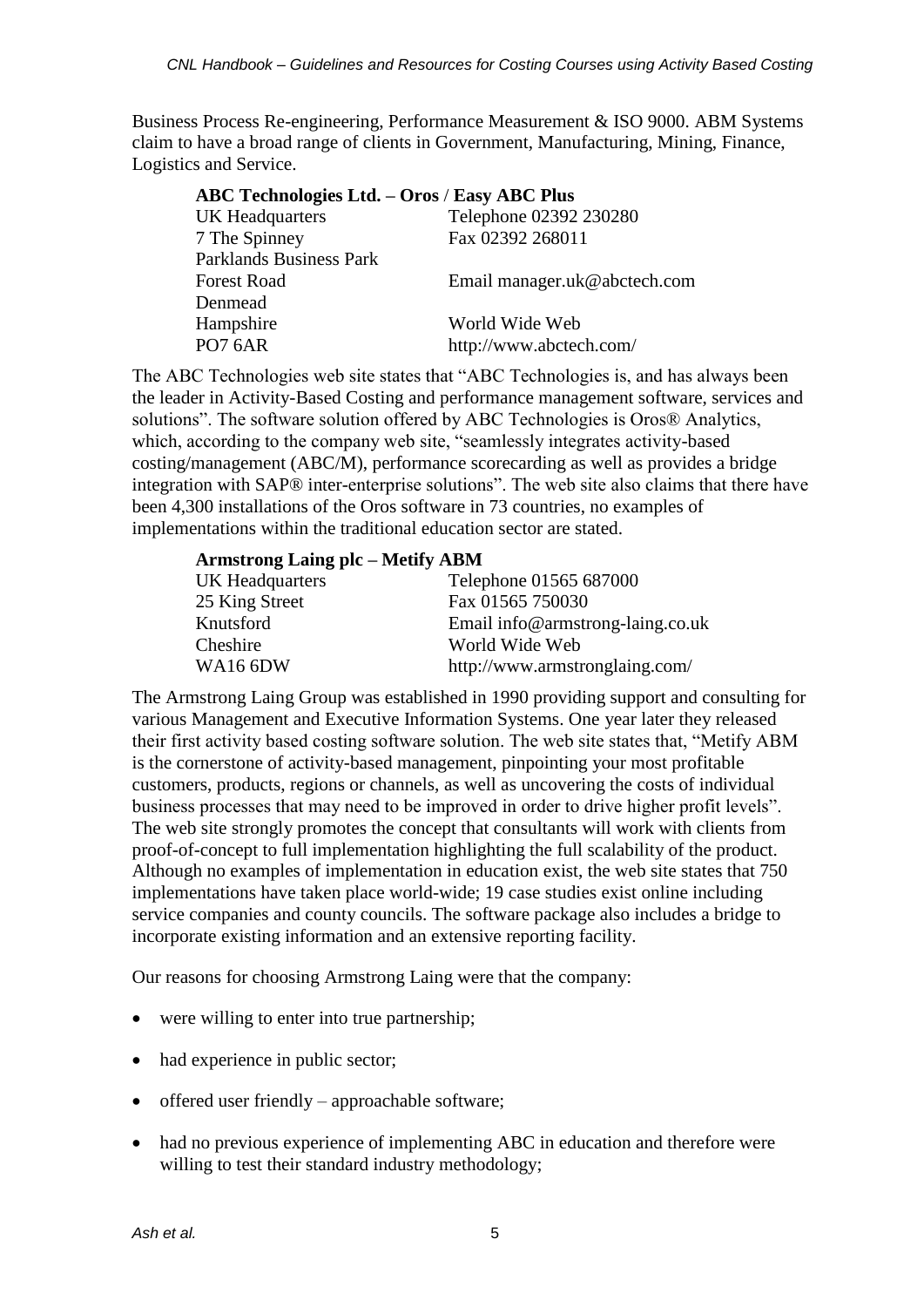were willing to help investigate and work necessary adaptations to the process to make it work in HE.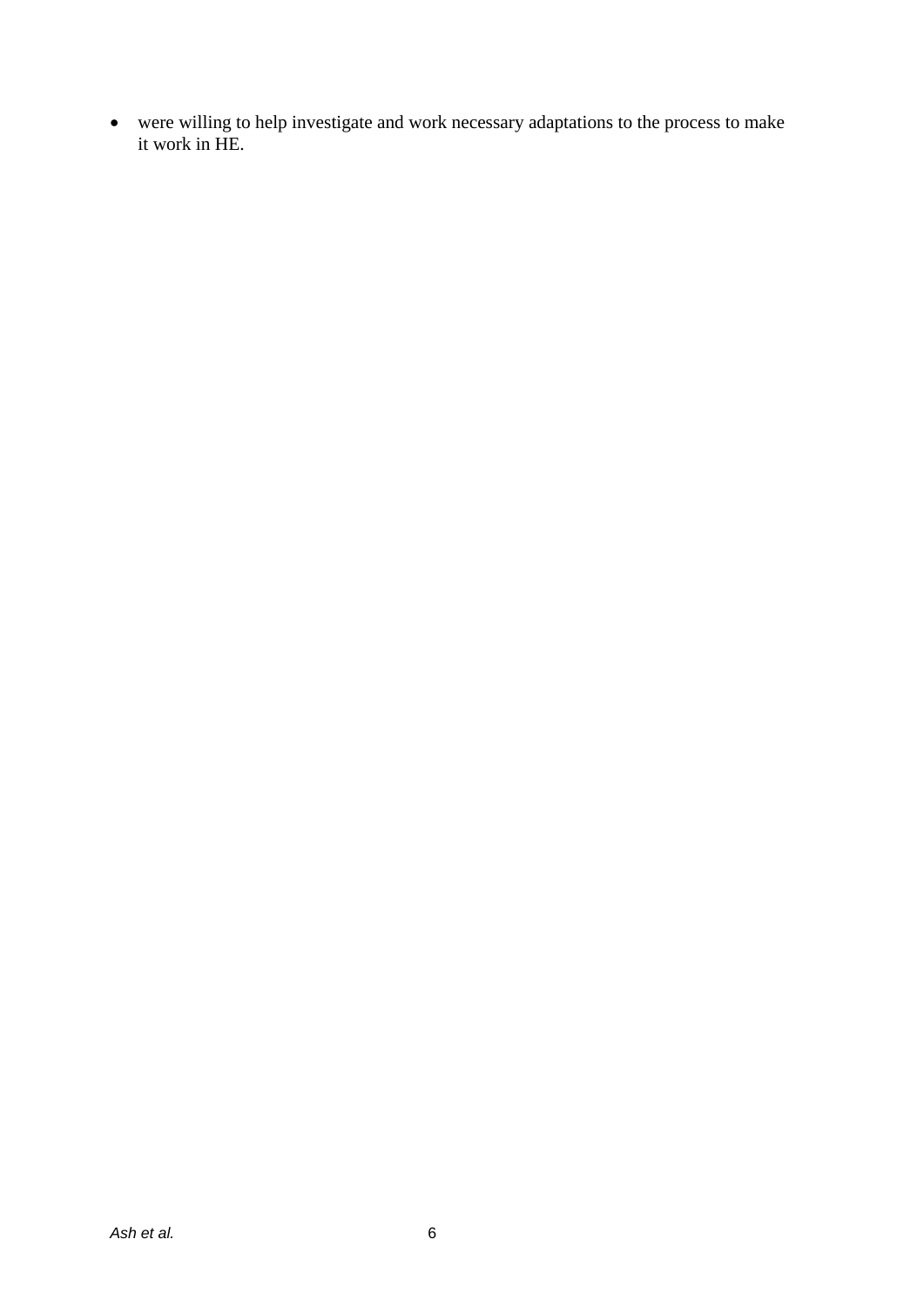### **Senior Management Briefing – Briefing Sheet Number 1**

### *Introduction*

The Senior Management Brief really kick-starts this whole process bringing together all of the key stakeholders, the project team and the consultants. The reasoning behind the project is outlined, key stages and activities explained and everyone is made aware of their expected contribution and the potential outcomes of the exercise.

### *Pre-required tasks*

There are no pre-required tasks before undertaking this activity.

### *Guidance*

All top management for the section you are intending to cost should be invited to the Senior Management Briefing. Numerous studies show that senior management support is vital if any ABC project is to succeed.

This is the first stage of the methodology and as such sets out to explain what Activity Based Costing is; outline the potential benefits of undertaking the study; the involvement expected from certain groups of people; and forecasts probable outcomes. Although the participants are likely to have minimal input to the process their support is vital – if you can convince them that ABC is a worthwhile exercise then others will follow. If you instil a positive view of the project with senior managers at the beginning of the project then these inevitably filter down; it is also particularly useful to have senior managers on-side when it comes to looking at specific financial information later in the project.

It takes about an hour to comprehensively cover this topic allowing for the inevitable questions and points of clarification.

### *Resources*

Tips for your presentation.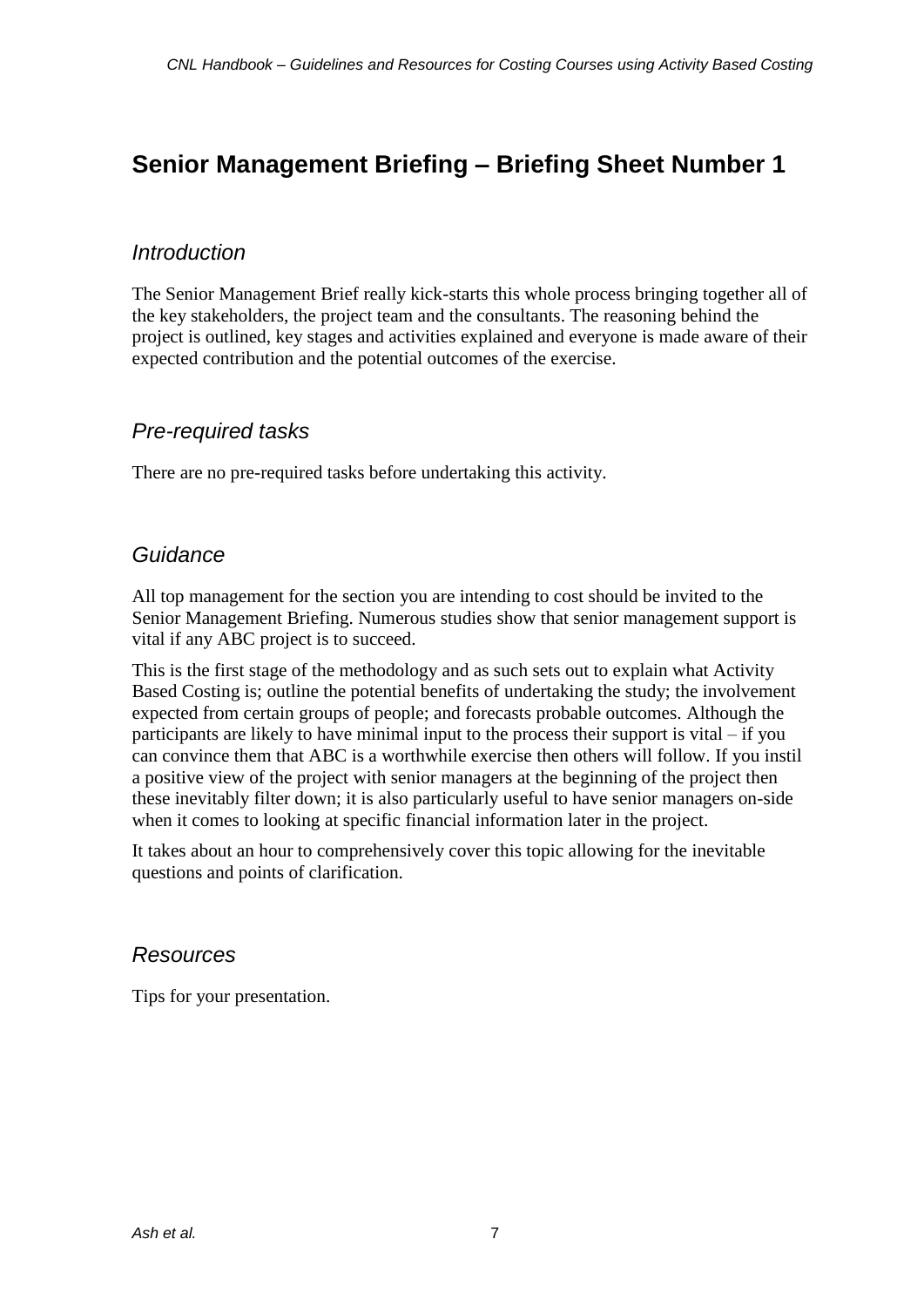### **Senior Management Briefing – Resource Sheet Number 1**

Some tips for your presentation:

- It is important to start this presentation by outlining what ABC is, your reasons for choosing or needing to undertake this study, what is involved in the study and what involvement you expect from your colleagues;
- It is often useful to point out what sort of questions ABC will answer within the context of your own institution or department;
- Most people are not familiar with ABC, so it is important to provide a comprehensive definition, the basic differences between traditional and activity based costing – lots of diagrams and examples also go down well here;
- Please talk your senior management team through the ABC process that you will undertaking so that they understand what you are doing at every stage and why;
- We found it very useful to allow our chosen consultant to deliver this Briefing; she was in a position of experience, had plenty of examples to draw upon and could counter any serious resistance shown.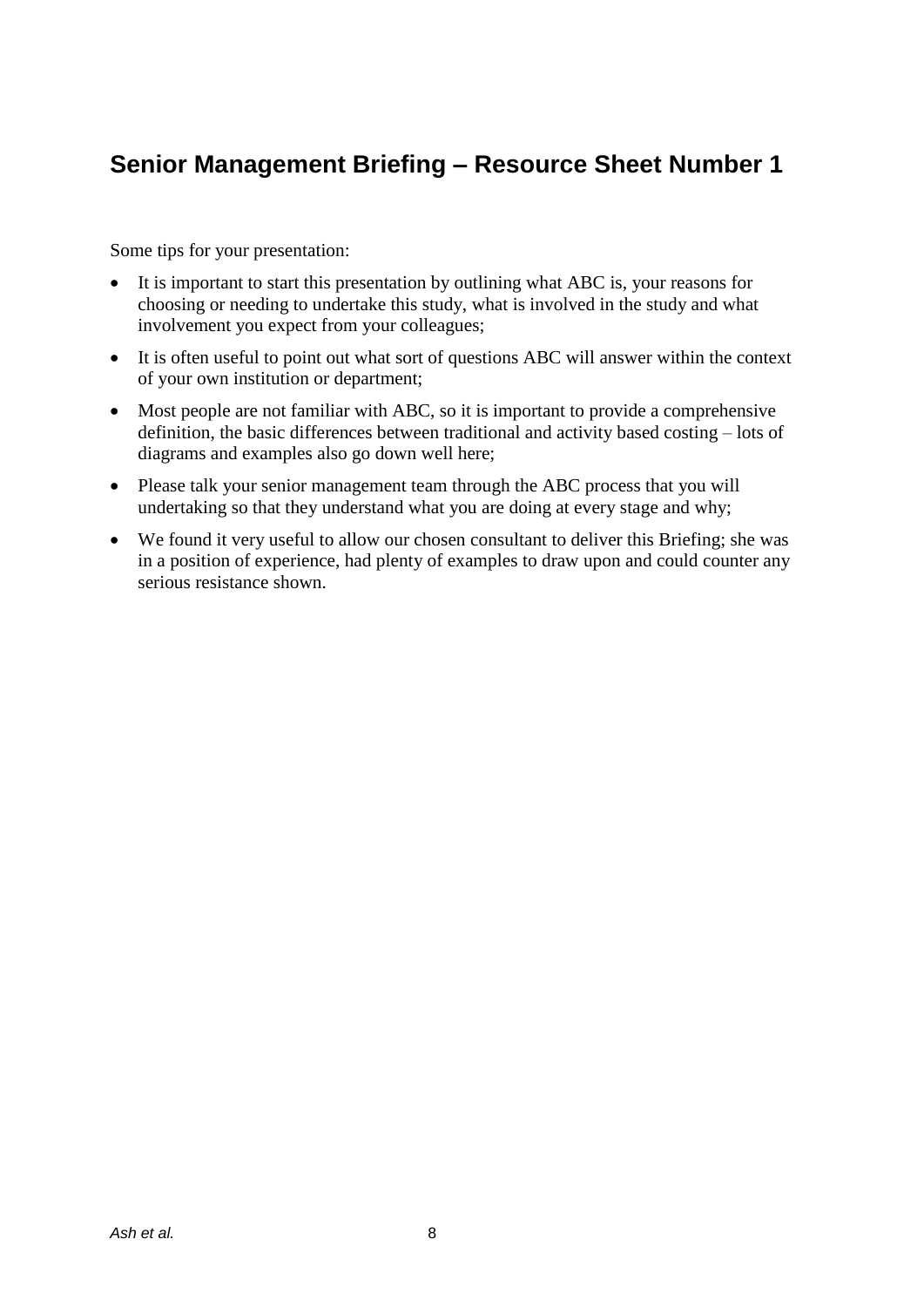### **Process / Activity Workshop – Briefing Sheet Number 2**

### *Introduction*

A workshop, usually taking no more than two days, bringing together representatives of all types of employees within the entity being costed (for ease we will refer to this entity throughout as the 'School'), academics, managers, administrators, technical staff and so on. The exercise will attempt to list the processes and activities undertaken by staff within the School.

### *Pre-required tasks*

It is advisable to have undertaken the Senior Management Briefing outlined in Briefing Sheet Number 1.

### *Guidance*

A representative sample of the types of staff employed by the School should be invited to the workshop. It is essential that the workshop participants have between them a full and clear understanding of all the processes and activities involved in running the School and producing its main output (in this case courses).

In terms of definition, a process is an overarching heading which encompasses a number of activities all connected to achieving a single outcome; for example, 'conduct formal assessment' or 'produce the timetable'. An activity is a series of related tasks (being one action carried out by one person at one point in time) that are carried out repeatedly by multiple people; for example, 'prepare exam stationary packs' or 'negotiate room bookings with facilities directorate'. Both processes and activities should, where possible, begin with a verb (a doing word).

To conduct this workshop successfully we recommend having the following things available: flip-chart and pens; white-board and pens; different coloured post-it notes; the SHU Process / Activity List as a guide and a note taker.

### **1. An informative presentation …**

Many of the participants involved in this workshop are not likely to have been present at the Senior Management Briefing and therefore a similar presentation needs to be undertaken at the beginning of the first day. Participants need to understand what you are trying to do and how important their role is. This presentation should also include an explanation of what is going to be achieved over the next two days and how. Because you have people from all levels represented it is important to stress that the contribution of each and every participant is equal and that debate is welcomed. It is especially important to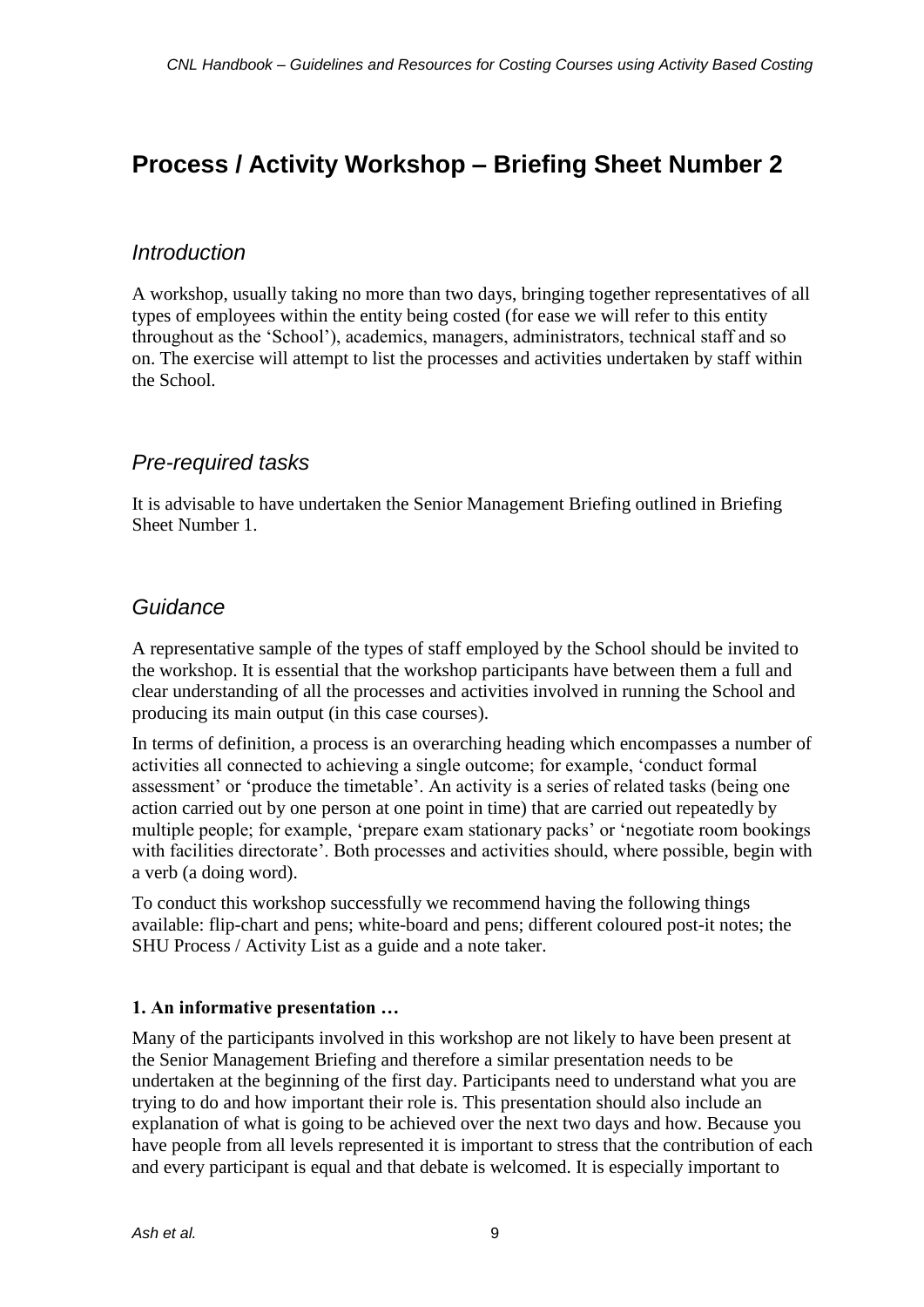make very clear what you are setting out to cost (presumably an academic course(s) if you are reading this guide) as this will have an impact upon the level of detail at which the workshop proceeds.

#### **2. Getting to know you, getting to know all about you …**

References to 'The King And I' (Rodgers & Hammerstein) apart, it is essential that everyone in the workshop knows each other in order that full and frank discussions can be entered into. It can also be useful to illustrate just how much knowledge and experience is represented by the workshop participants. A good way of doing this is to list on the flipchart the names of your colleagues present, their main role within the institution, and how long they have been here.

#### **3. Who are your customers?**

It is important to remind the workshop participants about what you are aiming to cost before asking them to identify who their believe their 'customers' to be. Possible examples of 'customers' within the higher education environment include: students; employers; parents; funding bodies and society (depending on how widely you wish to approach the issues). This quick exercise focuses the participants upon the problem you are trying to address.

#### **4. Main classification of programmes …**

In a similar vein, it often helps to identify within the group what you actually provide to these customers. On the other hand, if time is short this information can be taken from the School web site or prospectus and briefly outlined at the workshop.

#### **5. What processes are undertaken?**

It is then necessary to undertake a brainstorming session to identify what the School does in broad terms; the processes it undertakes to deliver its 'products' (identified in step four) to its 'customers' (identified in step three). As a guide, the SHU pilot study identified the following processes during their workshop:

- 1. Course Planning and Validation
- 2. Admissions
- 3. Timetabling and Workplanning
- 4. Enrolment and Induction
- 5. Teaching
- 6. Guidance
- 7. Assessment
- 8. Conferment (Awards Ceremonies)
- 9. Managing Placements
- 10. Quality Assurance Scheme
- 11. Technical Support

### **6. What activities take place within each process…?**

Depending upon how your workshop is going you may want to split participants down into smaller groups for this activity or complete it as a full team. Remember that if you do split into groups that the sub-groups should also have a diverse mix of people in them regardless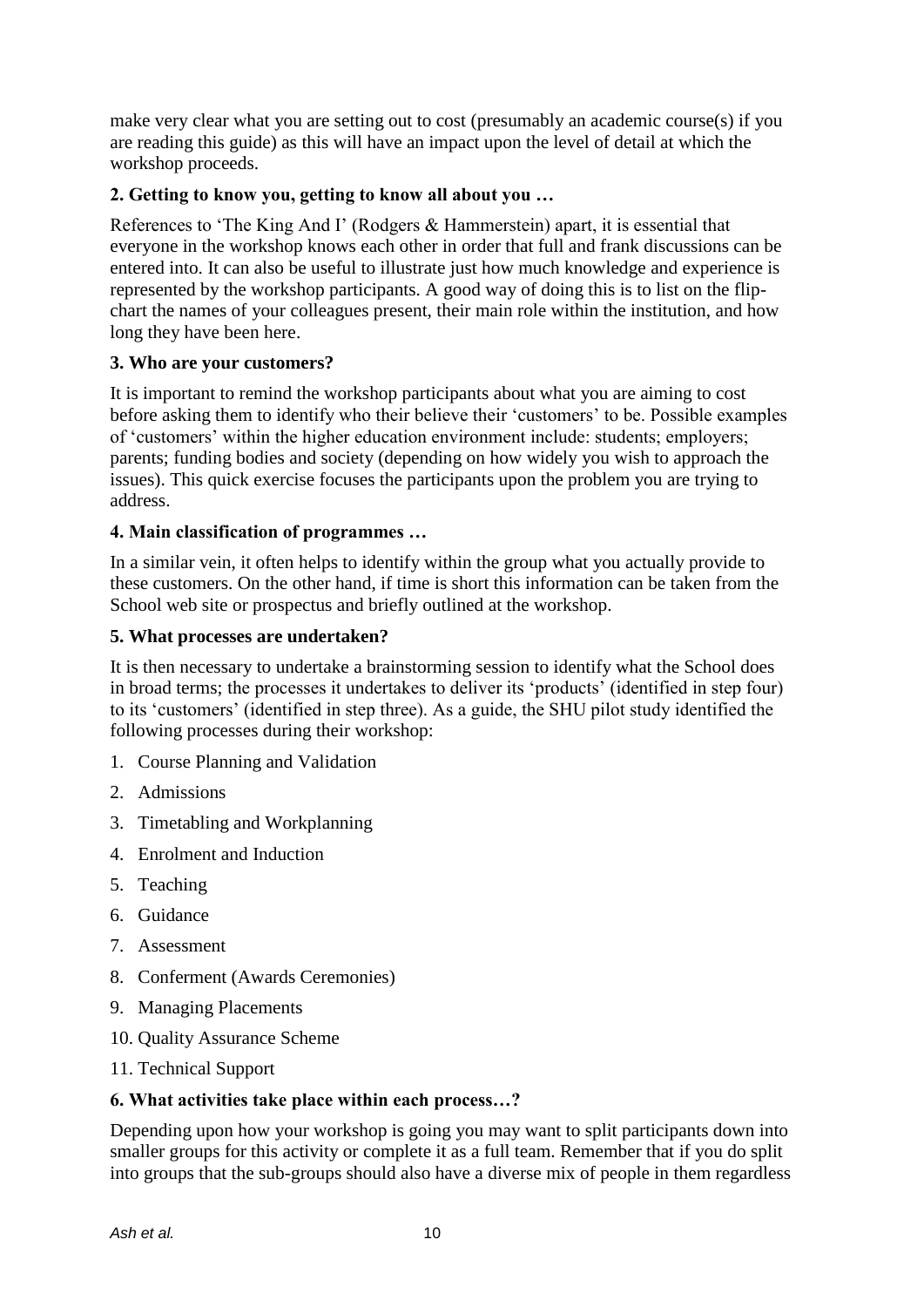of the process chosen or assigned. Each group picks, or is assigned, a process to break down into its constituent activities (the aim being to cover as many processes successfully within the time available). The easiest way to organise the recording of this exercise is with a large flat surface, such as a wall, and different coloured post-it notes.

It is important to reinforce that you are looking at all of the activities undertaken, including those which are generally considered to be 'fire-fighting', dealing with problems that ought not to happen and such like. This becomes very important in the later stages of this process.

The resulting list of activities has to be understood by all concerned, so the language and concepts used have to be clear, concise and in a manner that is acceptable to all. This exercise is usually very enjoyable and can really get people involved, active participation and discussion is essential and please remind people that they will be given the opportunity to polish and add to the process / activity listing after the workshop.

### *Resources*

No resources are appended to this Briefing Sheet.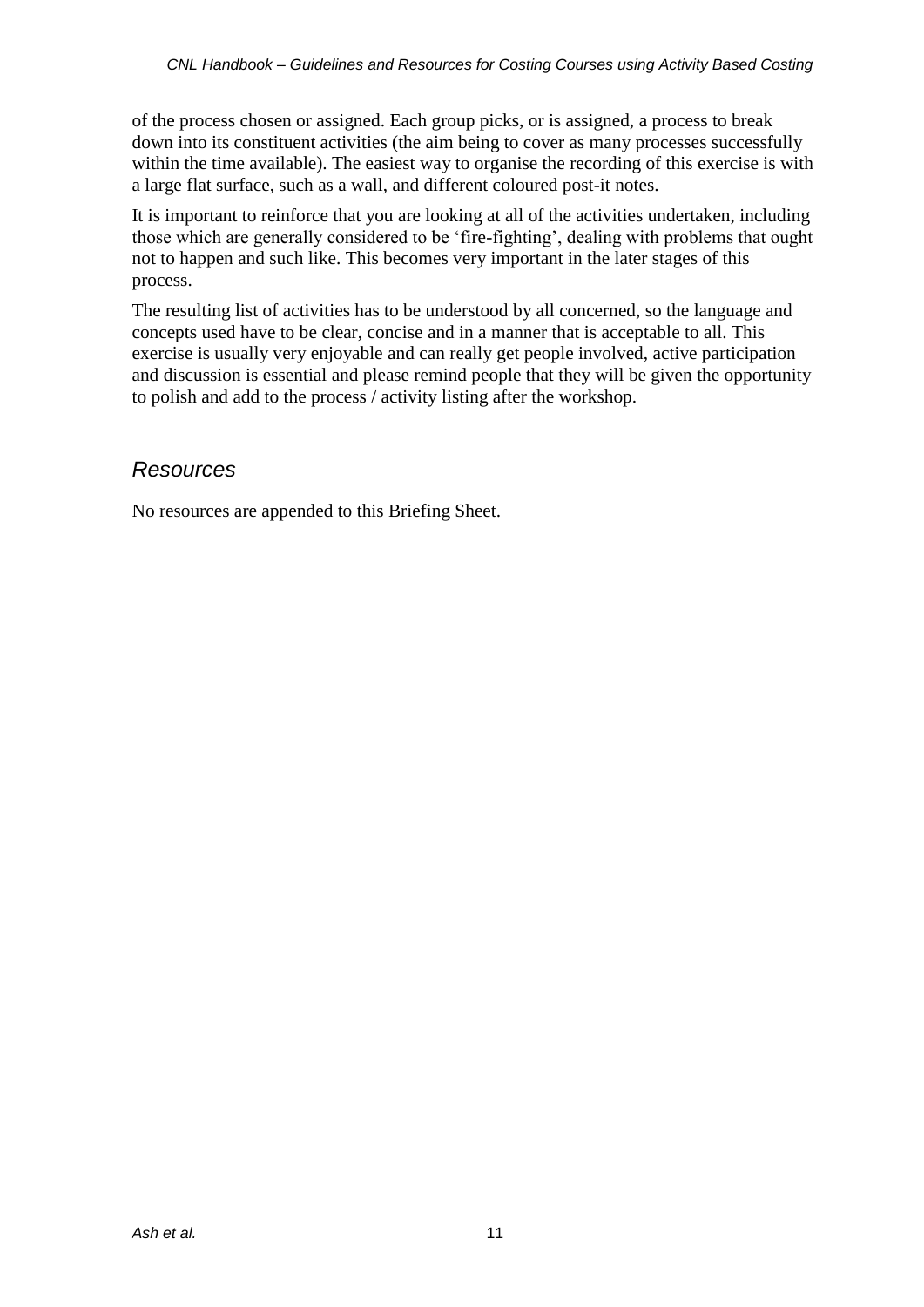### **Create Activity Dictionary – Briefing Sheet Number 3**

### *Introduction*

The Activity Dictionary is basically a list of all the activities undertaken by staff in the school under the process headings identified during the workshop. The Activity Dictionary is also the primary device for collecting data about how staff within the School spend their time.

### *Pre-required tasks*

Must have completed the Process / Activity Workshop outlined in Briefing Sheet Number 2.

### *Guidance*

This exercise is undertaken by the team with the assistance, where necessary, of the chosen external consultants. All the flip chart papers and sticky notes are taken from the Process / Activity Workshop and typed into a pre-formatted Excel spreadsheet which then becomes the Activity Dictionary.

### *Resources*

The final SHU pilot study list of activities, useful as a guide or checkpoint (a number of processes and activities were added after this exercise was completed and this list represents a full and final list rather than the one reached during the SHU workshop).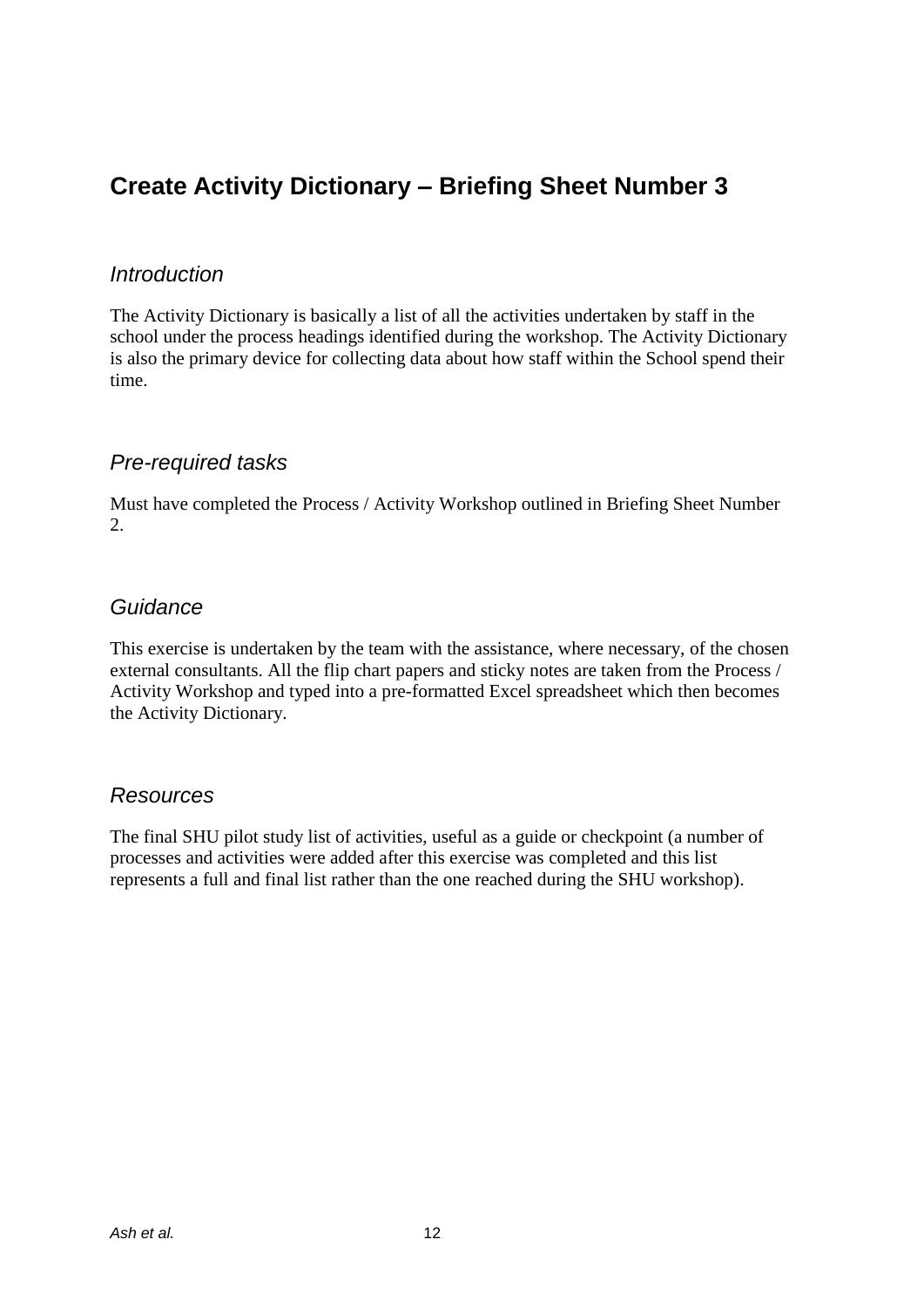## **Create Activity Dictionary – Resource Sheet Number 3**

| <b>Develop Strategic Plans</b>           |                   |                                                                      |  |  |
|------------------------------------------|-------------------|----------------------------------------------------------------------|--|--|
|                                          | STR01             | Undertake and contribute to School Business Plan                     |  |  |
|                                          | STR02             | Develop IT strategy                                                  |  |  |
|                                          | STR03             | Develop marketing strategy                                           |  |  |
|                                          | STR04             | Monitor performance against School Business Plan                     |  |  |
|                                          |                   |                                                                      |  |  |
| <b>Understand Markets and Customers</b>  |                   |                                                                      |  |  |
|                                          | UND01             | Attend seminars and conferences to find out more                     |  |  |
|                                          |                   | about our students                                                   |  |  |
|                                          | <b>UND02</b>      | Undertake student satisfaction surveys                               |  |  |
|                                          | UND <sub>03</sub> | Consult with external organisations (actual and potential employers, |  |  |
|                                          |                   | sponsors and partners)                                               |  |  |
|                                          |                   |                                                                      |  |  |
| <b>Manage Human Resources</b>            |                   |                                                                      |  |  |
|                                          | HRT01             | Undertake staff recruitment                                          |  |  |
|                                          | HRT02             | Administer, carry out, attend staff appraisals                       |  |  |
|                                          | HRT03             | Undertake disciplinary / grievance / dismissal proceedings           |  |  |
|                                          | HRT04             | Administer personnel records and payroll                             |  |  |
|                                          | HRT05             | Undertake health, safety and welfare duties                          |  |  |
|                                          | HRT06             | Undertake official trade union duties                                |  |  |
|                                          | HRT07             | Plan and deliver training                                            |  |  |
|                                          | HRT08             | Attend training                                                      |  |  |
|                                          | HRT09             | Plan employee development / training programme                       |  |  |
|                                          | <b>HRT10</b>      | Handle staff transfers                                               |  |  |
|                                          |                   |                                                                      |  |  |
| <b>Management Planning &amp; Control</b> |                   |                                                                      |  |  |
|                                          | MGT01             | Deliver and attend information briefings                             |  |  |
|                                          | MGT02             | Prepare for and attend Board of Studies and sub-groups               |  |  |
|                                          | MGT03             | Attend School management meetings (SST and SOC)                      |  |  |
|                                          | MGT04             | Attend other School meetings                                         |  |  |
|                                          | MGT05             | Attend other University meetings                                     |  |  |
|                                          | MGT06             | Undertake planning / strategy                                        |  |  |
|                                          | MGT07             | Undertake management / supervisory duties                            |  |  |
|                                          | MGT08             | Prepare / manage budgets                                             |  |  |
|                                          | MGT09             | Undertake financial reporting / measurement                          |  |  |
|                                          | MGT10             | Undertake non-financial reporting / measurement                      |  |  |
|                                          | MGT11             | Handle student complaints                                            |  |  |
|                                          | MGT12             | Open mail and distribute                                             |  |  |
|                                          | MGT13             | Service committees / meetings                                        |  |  |
|                                          | MGT14             | Undertake general secretarial duties                                 |  |  |
|                                          | MGT15             | Undertake technical support                                          |  |  |
|                                          |                   |                                                                      |  |  |
| <b>Manage External Relations</b>         |                   |                                                                      |  |  |
|                                          | EXT01             | Prepare publicity materials and press releases                       |  |  |
|                                          | EXT02             | Undertake public relations activities                                |  |  |
|                                          | EXT03             | Set up and maintain website                                          |  |  |
|                                          | EXT04             | Central marketing costs - campaign and research                      |  |  |
|                                          | EXT05             | Central marketing costs - general                                    |  |  |
|                                          |                   |                                                                      |  |  |
| <b>Produce Timetable</b>                 |                   |                                                                      |  |  |
|                                          | TT01              | Estimate number of students per course and per unit and produce      |  |  |
|                                          |                   | spreadsheet                                                          |  |  |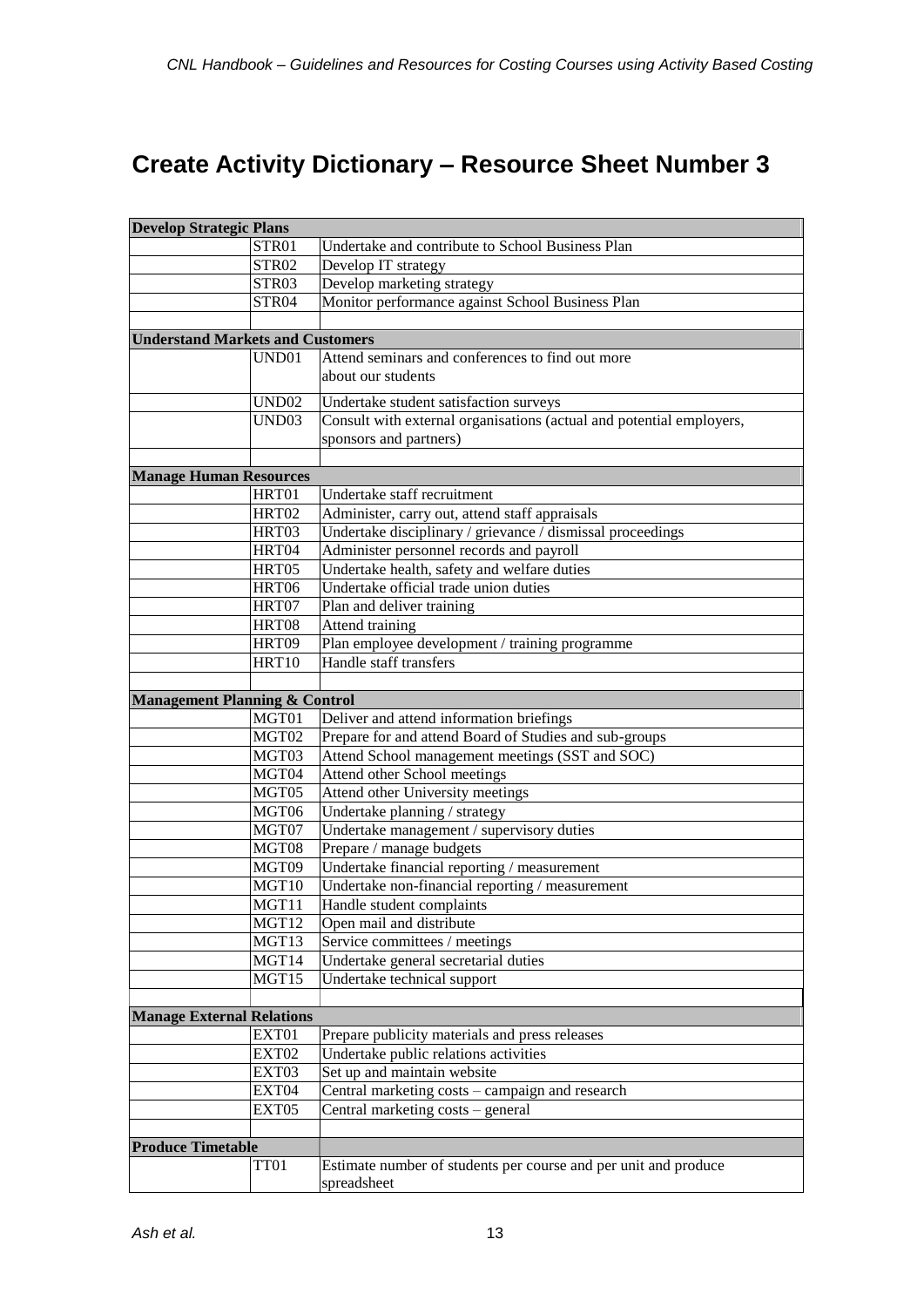|                                 | <b>TT02</b>       | Liase with workplanners and programme team to determine which units                            |
|---------------------------------|-------------------|------------------------------------------------------------------------------------------------|
|                                 |                   | need to be timetabled                                                                          |
|                                 | TT03              | Compile and request accommodation requirements from facilities directorate                     |
|                                 | TT04              | Negotiate room bookings with facilities directorate when conflict occurs                       |
|                                 | TT05              | Arrange and attend workplanning meeting                                                        |
|                                 | <b>TT06</b>       | Compile and request accommodation requirements for labs                                        |
|                                 | TT07              | Liaise with technical manager to ensure specialist software availability in<br><b>CMS</b> labs |
|                                 | <b>TT08</b>       | Liaise with unit leaders and workplanners to establish staff availability                      |
|                                 | TT09              | Produce and distribute timetable                                                               |
|                                 |                   |                                                                                                |
| Organise and deliver teaching   |                   |                                                                                                |
|                                 | TEA01             | Apportion the work allocation and devise the teaching schedule. Assess and                     |
|                                 |                   | negotiate relevant resources                                                                   |
|                                 | TEA02             | Write assessment papers and submit for moderation                                              |
|                                 | TEA03             | Develop lesson plans / plan lessons                                                            |
|                                 | TEA04             | Prepare teaching materials                                                                     |
|                                 | TEA05             | Prepare and distribute course guides to students                                               |
|                                 | TEA06             | Publish / photocopy teaching materials                                                         |
|                                 | TEA07             | Undertake timetabled teaching including tutorials                                              |
|                                 | TEA08             | Undertake non-timetabled teaching including project supervision                                |
|                                 | TEA09             | Conduct formative assessment (check student progress)                                          |
|                                 | TEA10             | Update subject knowledge                                                                       |
|                                 | TEA11             | Prepare distance learning materials - type / format                                            |
|                                 | TEA12             | Issue distance learning materials world-wide                                                   |
|                                 |                   |                                                                                                |
| <b>Admit students</b>           | AD01              |                                                                                                |
|                                 | AD <sub>02</sub>  | Organise and facilitate pre-recruitment activities<br>Handle applications and make decisions   |
|                                 | AD <sub>03</sub>  | Prepare administration systems for student arrival                                             |
|                                 | AD <sub>04</sub>  | Provision of admissions service by central registry                                            |
|                                 |                   |                                                                                                |
| <b>Enrol and induct</b>         |                   |                                                                                                |
|                                 | E&I01             | Generate and post enrolment forms for returning students                                       |
|                                 | E&I02             | Receive, check and handle enrolment forms from                                                 |
|                                 |                   | returning students. Identify students not to progress to next year                             |
|                                 | E&I03             | Identify follow up and resolve incorrect / incomplete enrolment forms                          |
|                                 |                   | (returning students)                                                                           |
|                                 | E&I04             | Plan and organise induction events (NB Induction = Uni-wide, not school                        |
|                                 |                   | only focus)                                                                                    |
|                                 | E&I05             | Participate and conduct induction events                                                       |
|                                 | E&I06             | Participate in new student enrolment event (via face-to-face meetings with                     |
|                                 |                   | students)                                                                                      |
|                                 |                   |                                                                                                |
| <b>Assess students formally</b> |                   |                                                                                                |
|                                 | ASS01             | Produce examination papers and assignments                                                     |
|                                 | ASS02             | Produce exam timetable                                                                         |
|                                 | ASS03             | Co-ordinate arrangements for special needs student requirements                                |
|                                 | ASS <sub>04</sub> | Arrange and carry out moderation (internally and externally)                                   |
|                                 | ASS05             | Produce/format examination papers to University guidelines including<br>reproduction           |
|                                 | ASS <sub>06</sub> | Prepare exam stationery packs                                                                  |
|                                 | ASS07             | Oversee invigilation (by unit leader)                                                          |
|                                 | ASS <sub>08</sub> | Receive and receipt course work submissions                                                    |
|                                 | ASS09             | Mark exam papers and assignments                                                               |
|                                 | ASS10             | Moderate exam results (internal and external)                                                  |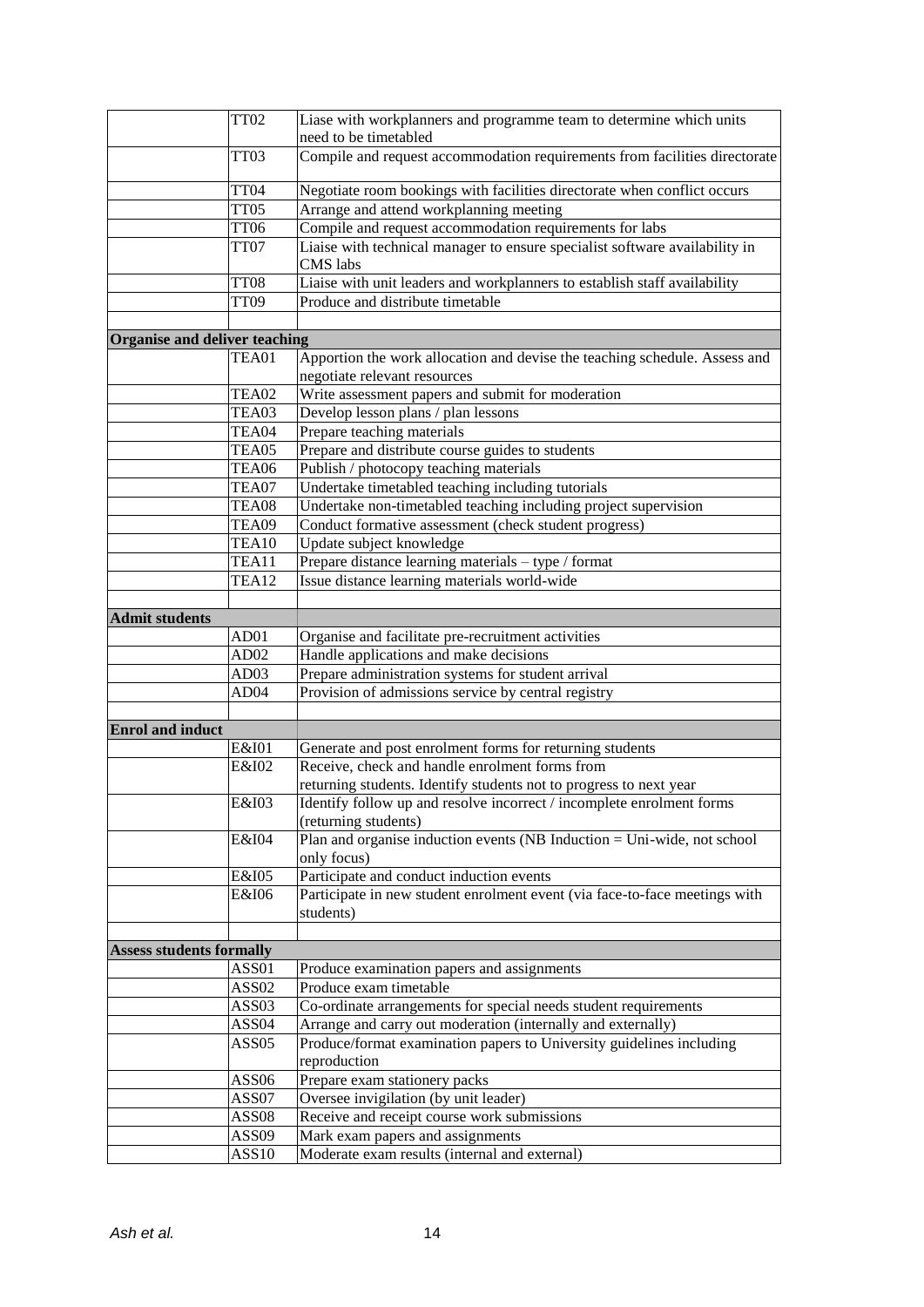|                                          | ASS11            | Collate marks and enter them onto spreadsheet for the assessment board                                            |
|------------------------------------------|------------------|-------------------------------------------------------------------------------------------------------------------|
|                                          |                  | meeting                                                                                                           |
|                                          | ASS12            | Attend assessment board meeting(s) (includes dealing                                                              |
|                                          |                  | with extenuating circumstances), and liaise with external examiners                                               |
|                                          | ASS13            | Issue results to students                                                                                         |
|                                          | ASS14            | Return marked work to students                                                                                    |
|                                          | ASS15            | Counsel and guide referred / deferred / failed students                                                           |
|                                          | ASS16<br>ASS17   | Process appeals<br>Provision of exams and awards service by central registry                                      |
|                                          |                  |                                                                                                                   |
|                                          |                  | Guidance (Customer service guidance not subject specific guidance.                                                |
|                                          |                  | Does include "Can I change my course to ")                                                                        |
|                                          | GUI01            | Prepare and distribute information to allow staff to respond appropriately to                                     |
|                                          |                  | student enquiries                                                                                                 |
|                                          | GUI02            | Receive and discuss problem / enquiry                                                                             |
|                                          | GUI03            | Contact third party (including support agencies)                                                                  |
|                                          | GUI04            | Follow identified solutions to outcomes                                                                           |
| <b>Undertake Workplanning</b>            |                  |                                                                                                                   |
|                                          | WPL01            | Determine units to be taught by staff group                                                                       |
|                                          | WPL02            | Arrange and conduct a one-to-one meeting with                                                                     |
|                                          |                  | workplanner and member of staff to agree workplan and negotiate to                                                |
|                                          |                  | determine individual staff research                                                                               |
|                                          |                  | allocation on workplan                                                                                            |
|                                          | WPL03            | Negotiate and finalise unit teams (including selection of unit leader)                                            |
|                                          | WPL04            | Develop individual staff workplans                                                                                |
|                                          | WPL05            | Arrange appointment of visiting lecturers for unstaffed classes                                                   |
|                                          | WPL06            | Liaison between workplanner and timetabler                                                                        |
|                                          |                  |                                                                                                                   |
|                                          |                  |                                                                                                                   |
| <b>Manage Students Placements</b>        |                  |                                                                                                                   |
|                                          | MP01             | Input students information (including preferences) onto                                                           |
|                                          | MP02             | selection software and set up student files (with CVs and references)                                             |
|                                          | MP03             | Prepare placement information for students<br>Match groups of students to placements and advise via notice boards |
|                                          | MP04             | Receive placement applications and send to employers                                                              |
|                                          | MP05             | Arrange interviews on behalf of employers                                                                         |
|                                          | <b>MP06</b>      | Notify successful students (and unsuccessful ones)                                                                |
|                                          | MP07             | Allocate tutors to students                                                                                       |
|                                          | <b>MP08</b>      | Visit Students                                                                                                    |
|                                          | <b>MP09</b>      | Prepare and distribute information to allow staff to respond appropriately to                                     |
|                                          |                  | student queries                                                                                                   |
|                                          | <b>MP10</b>      | Receive / discuss and follow through enquiries                                                                    |
|                                          |                  |                                                                                                                   |
| <b>Undertake Planning and Validation</b> | P&V01            |                                                                                                                   |
|                                          | P&V02            | Attend planning meetings and complete the planning approval form<br>Research the market                           |
|                                          | P&V03            | Liaise with external agencies where appropriate                                                                   |
|                                          | P&V04            | Write the syllabus. Plan the units, method of assessment, management of the                                       |
|                                          |                  | course / programme etc                                                                                            |
|                                          | P&V05            | Prepare and publish submission document                                                                           |
|                                          | P&V06            | Attend validation event                                                                                           |
|                                          | P&V07            | Establish unit files                                                                                              |
|                                          | <b>P&amp;V08</b> | Buy required books and purchase copyright                                                                         |
|                                          |                  |                                                                                                                   |
| <b>Quality Assurance Scheme</b>          |                  |                                                                                                                   |
|                                          | QUA01<br>QUA02   | Maintain unit files<br>Complete evaluation sheets and unit action plans                                           |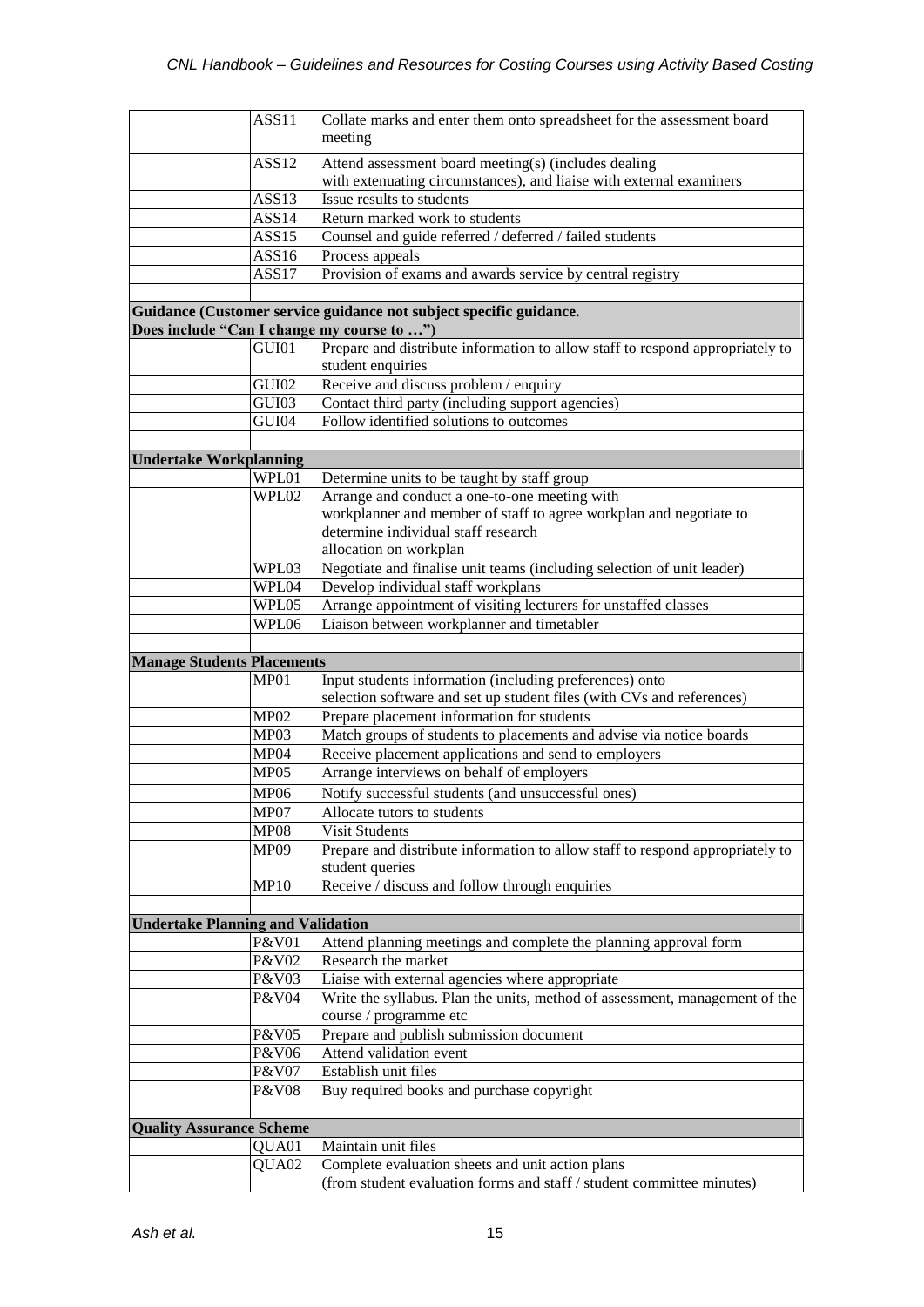|                                                 | QUA03             | Moderate the marking of coursework and exam scripts                            |
|-------------------------------------------------|-------------------|--------------------------------------------------------------------------------|
|                                                 | QUA04             | Copy a sample of students work                                                 |
|                                                 | QUA05             | Complete annual quality review form for each course                            |
|                                                 | QUA06             | Liaise with external examiners (includes reading their                         |
|                                                 |                   | reports, liaison between course staff and replying to their comments)          |
|                                                 | QUA07             | Attend quality and validation sub committees,                                  |
|                                                 |                   | course / programme committees and staff / student committees                   |
|                                                 | QUA08             | Observe others teach                                                           |
|                                                 |                   |                                                                                |
| <b>Undertake Research and Consultancy</b>       |                   |                                                                                |
|                                                 | RES01             | Develop research proposals and bid for research funding                        |
|                                                 | RES <sub>02</sub> | Establish the research projects (includes finding accommodation, induction     |
|                                                 |                   | of new staff etc)                                                              |
|                                                 | RES03             | Liaison with stakeholders including the University and sponsors                |
|                                                 | RES <sub>04</sub> | Conduct research and business development projects                             |
|                                                 | RES <sub>05</sub> | Manage research and business development projects                              |
|                                                 | <b>RES06</b>      | Writing publications (includes textbooks, journal articles, conference papers  |
|                                                 |                   | and book reviews)                                                              |
|                                                 | RES07             | Prepare reports for the sponsors of specific consultancy / research activities |
|                                                 | <b>RES08</b>      | Present at conferences                                                         |
|                                                 | <b>RES09</b>      | Update knowledge outside specific subject area                                 |
|                                                 | <b>RES10</b>      | Evaluate research and business development projects                            |
|                                                 | RES11             | Organise research seminars                                                     |
|                                                 | <b>RES12</b>      |                                                                                |
|                                                 |                   | Developing and maintaining links                                               |
|                                                 |                   |                                                                                |
| <b>Design and Improve Products and Services</b> |                   |                                                                                |
|                                                 | <b>PRO01</b>      | Undertake pilot projects to evaluate and test emerging technologies            |
|                                                 |                   |                                                                                |
|                                                 |                   | <b>Manage SHU Network Infrastructure and Services</b>                          |
|                                                 | NET01             | Undertake network management and maintenance                                   |
|                                                 | NET <sub>02</sub> | Upgrade networks in line with new technologies and user requirements           |
|                                                 | NET03             | Undertake traffic monitoring and performance tuning                            |
|                                                 | NET04             | Manage and resolve network faults in conjunction with CIS                      |
|                                                 | NET05             | Manage and support customer help desk                                          |
|                                                 | NET <sub>06</sub> | Support SHU conferencing and distance learning facilities                      |
|                                                 |                   |                                                                                |
|                                                 |                   | <b>Provide Central Installation and Maintenance Service</b>                    |
|                                                 | CEN02             | Provide support to and maintain hardware for schools/departments               |
|                                                 |                   |                                                                                |
|                                                 |                   | <b>Technical Support for Teaching and Learning</b>                             |
|                                                 | SUP01             | Provide student support and advice service (frontline)                         |
|                                                 | SUP <sub>02</sub> | Provide student support and advice service (second line)                       |
|                                                 | SUP <sub>03</sub> | Provide support for Learning Centre staff and School open access areas         |
|                                                 |                   | (second line)                                                                  |
|                                                 | SUP <sub>04</sub> | Assist with academic planning, quality, validation and subject review          |
|                                                 | SUP <sub>05</sub> | Support on-line materials, environments etc                                    |
|                                                 | SUP <sub>06</sub> | Support academic staff                                                         |
|                                                 | SUP07             | Support administrative staff                                                   |
|                                                 |                   |                                                                                |
| <b>Technical Support for Research</b>           |                   |                                                                                |
|                                                 | <b>SR01</b>       | Provide support for research                                                   |
|                                                 | <b>SR02</b>       | Support research students                                                      |
|                                                 |                   |                                                                                |
|                                                 |                   | <b>Provide and Support Open Access Computing Facilities</b>                    |
|                                                 | OAC01             | Support and update open access computing facilities (hardware and              |
|                                                 |                   | software)                                                                      |
|                                                 | OAC02             | Provide specialist computing support (CAD, DBMS, Graphics etc)                 |
|                                                 | OAC03             | Manage and support bookable classroom suites                                   |
|                                                 |                   |                                                                                |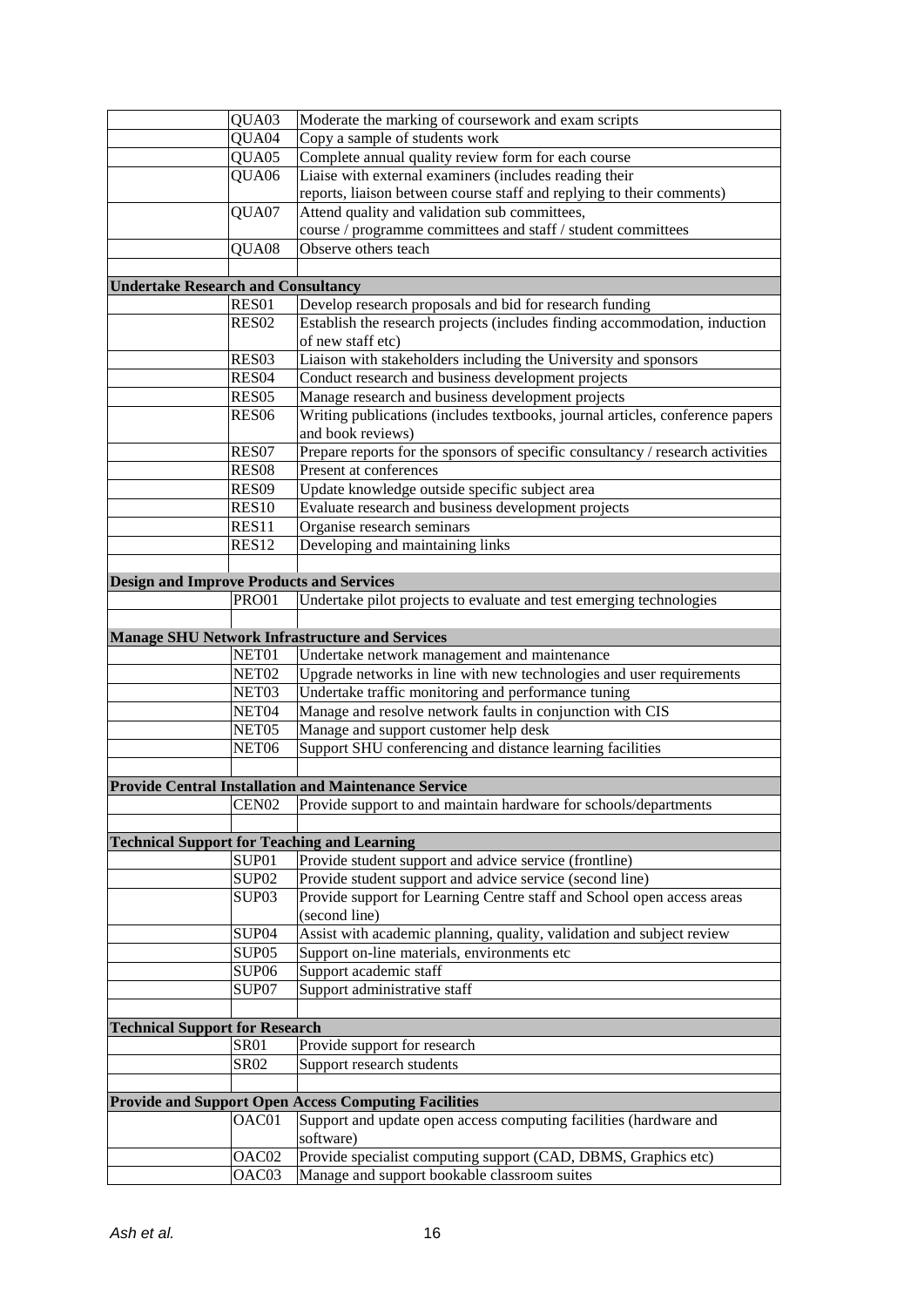| <b>Install and Manage Hardware and Software</b> |                   |                                                                               |
|-------------------------------------------------|-------------------|-------------------------------------------------------------------------------|
|                                                 | HAR01             | Plan, organise and install PCs, servers and peripherals                       |
|                                                 | <b>HAR02</b>      | Plan, organise and install standard office applications and business packages |
|                                                 | HAR03             | Undertake fault diagnosis and fix PCs, servers and peripherals                |
|                                                 | HAR04             | Undertake fault diagnosis and fix office applications and business packages   |
|                                                 | <b>HAR05</b>      | Provide local technical support for hardware / software per formal agreement  |
|                                                 | <b>HAR06</b>      | Carry out hardware inventory and manage assets                                |
|                                                 | <b>HAR07</b>      | Audit and control software                                                    |
|                                                 | <b>HAR08</b>      | Purchase hardware and software (including looking after the tendering         |
|                                                 |                   | process and lease agreements)                                                 |
|                                                 |                   |                                                                               |
| <b>Central Provision of Student Support</b>     |                   |                                                                               |
|                                                 | CPS <sub>01</sub> | Learning centre                                                               |
|                                                 | CPS <sub>02</sub> | <b>Student services</b>                                                       |
|                                                 | CPS <sub>03</sub> | Recreation services                                                           |
|                                                 | CPS <sub>04</sub> | CIS student support and advice                                                |
|                                                 | CPS <sub>05</sub> | CIS open access services                                                      |
|                                                 | CPS <sub>06</sub> | Infrastructure management and network services                                |
|                                                 |                   |                                                                               |
| <b>Facilities Management</b>                    |                   |                                                                               |
|                                                 | <b>FM01</b>       | Labs                                                                          |
|                                                 | <b>FM02</b>       | <b>Teaching Rooms</b>                                                         |
|                                                 | <b>FM03</b>       | Offices (administration and academic)                                         |
|                                                 | <b>FM04</b>       | Provision of pooled teaching                                                  |
|                                                 | <b>FM05</b>       | Decant                                                                        |
|                                                 | <b>FM06</b>       | Other general facilities activities                                           |
|                                                 |                   |                                                                               |
| <b>Income</b>                                   |                   |                                                                               |
|                                                 | IM01              | Sales income                                                                  |
|                                                 | <b>IM02</b>       | Miscellaneous income                                                          |
|                                                 |                   |                                                                               |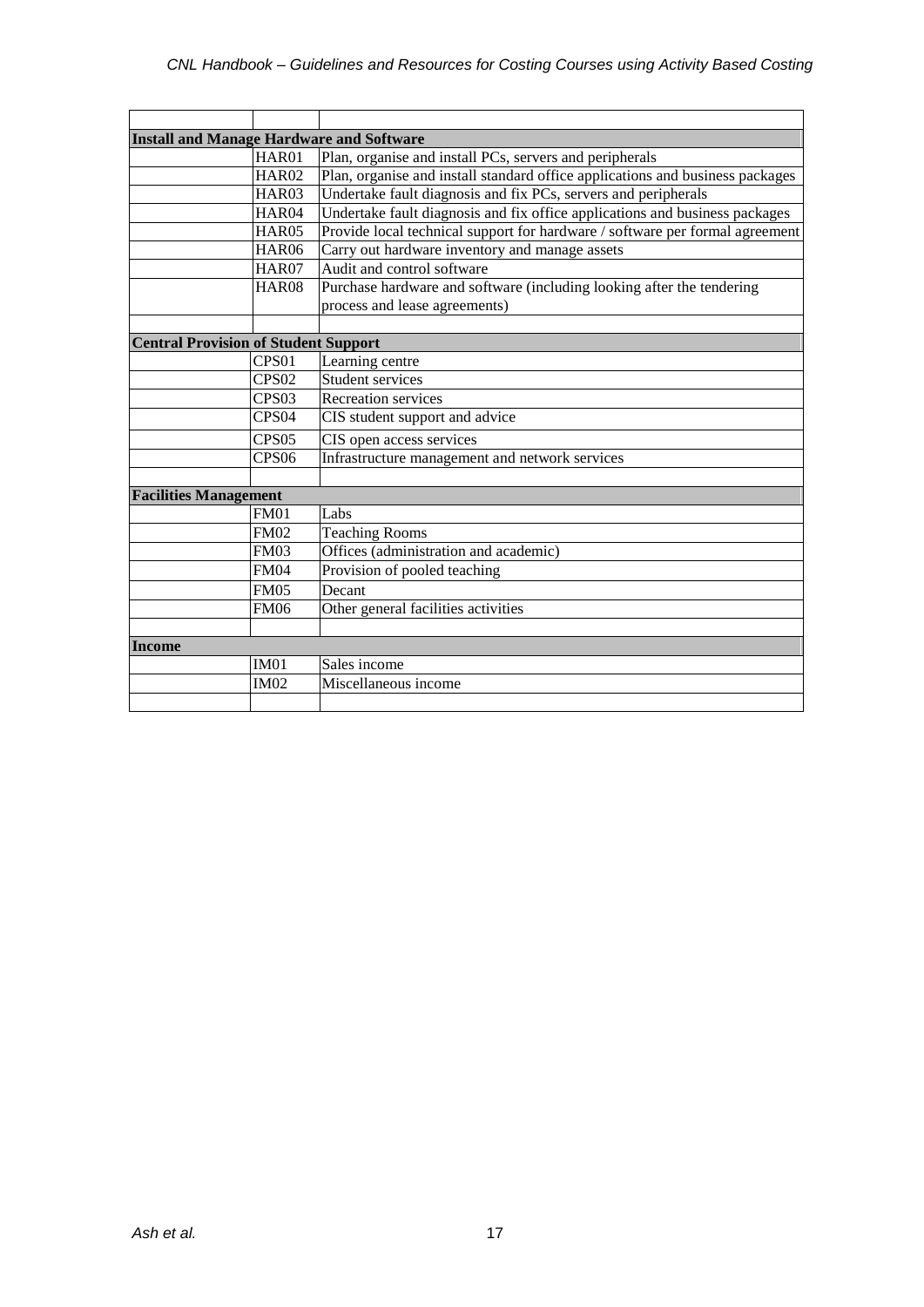### **Check and Amend Activity Dictionary – Briefing Sheet Number 4**

### *Introduction*

The draft Activity Dictionary is sent out to all participants who attended the Process / Activity Workshop to check that it is an accurate interpretation of the activities of the School. At this stage additions and clarifications can be undertaken.

### *Pre-required tasks*

Must have created the Activity Dictionary, see Briefing Sheet Number 3.

### *Guidance*

The Activity Dictionary is sent to all participants of the Process / Activity Workshop, we used email for speed, with a covering note asking them to check the list for mistakes and omissions. Once the checked Dictionaries are collected back in, a member of the team can process the changes.

### *Resources*

No resources are appended to this Briefing Sheet.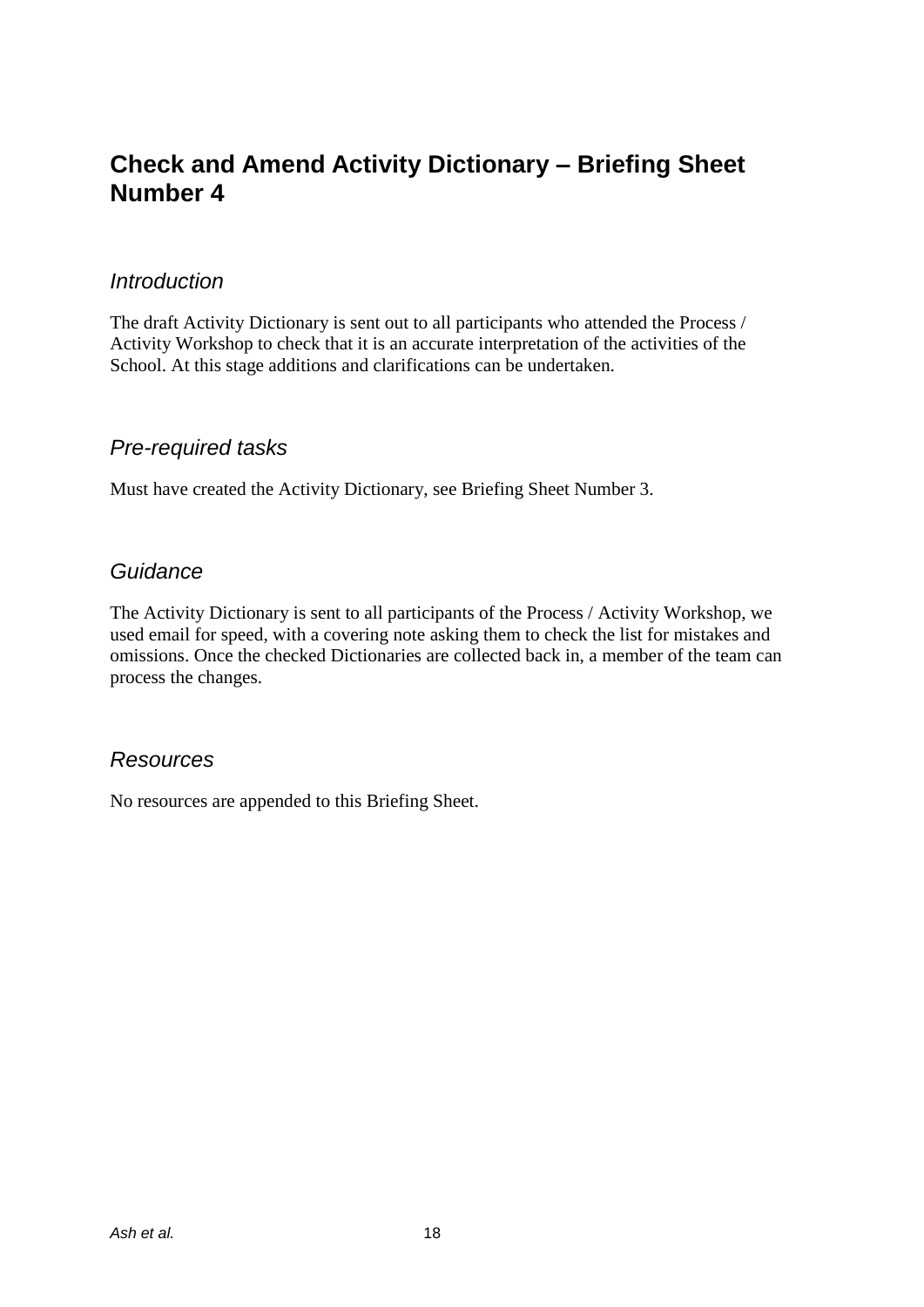### **Complete Activity Dictionary – Briefing Sheet Number 5**

### *Introduction*

The list of processes and activities arrived at during the previous exercises has now become the Activity Dictionary, the main information gathering tool in terms of recording time and tasks undertaken. The Activity Dictionary should ideally be completed by each member of staff within the School. This information is then checked during Activity Interview (Briefing Sheet Number 8) and entered into the ABC Model (Briefing Sheet Number 11).

### *Pre-required tasks*

Must have undertaken Briefing Sheets 2-4.

### *Guidance*

It is customary in most industries for the manager of groups and subgroups to complete the Activity Dictionary on behalf of his or her staff and then for these to be combined to give an overall picture. Because of the matrix system of line management at most universities and academic independence, it was decided that within academia all individuals (however we did find that administrative and technical staff could be treated as a group in the traditional manner) would need to complete an Activity Dictionary for themselves (as we were conducting a pilot project we decided to focus on a representative sample of people – it may be that for others this is also a more manageable way of getting the exercise off the ground).

Each individual was visited in person or as a small group to explain how to fill out the Activity Dictionary and to answer any questions. It is useful to start this explanation by outlining how the Activity Dictionary came into existence as many people are very wary of this exercise and for some reason completing something that has been arrived at and approved of by ones colleagues does a lot to alleviate this fear. We recommended that people read through the Activity Dictionary thoroughly for the first time without marking anything to get an overall picture of its contents and structure. On the second reading to mark which activities they undertake during the course of the year (it is necessary to highlight which year people should be referring to). A small number of additional activities can be added at this stage if the participant feels strongly that something important has been omitted (it is the up to the study team to decide whether the new activity is significant enough to be included in the master Activity Dictionary). Only once they are happy that their ticks represent the range of tasks that they personally undertake should they focus on the time they spend doing them. This is broken down into two steps: firstly it is necessary to indicate how often the activity is undertaken; and then to think carefully about how long that activity takes to do. Then using the 'ready reckoner' participants should be encouraged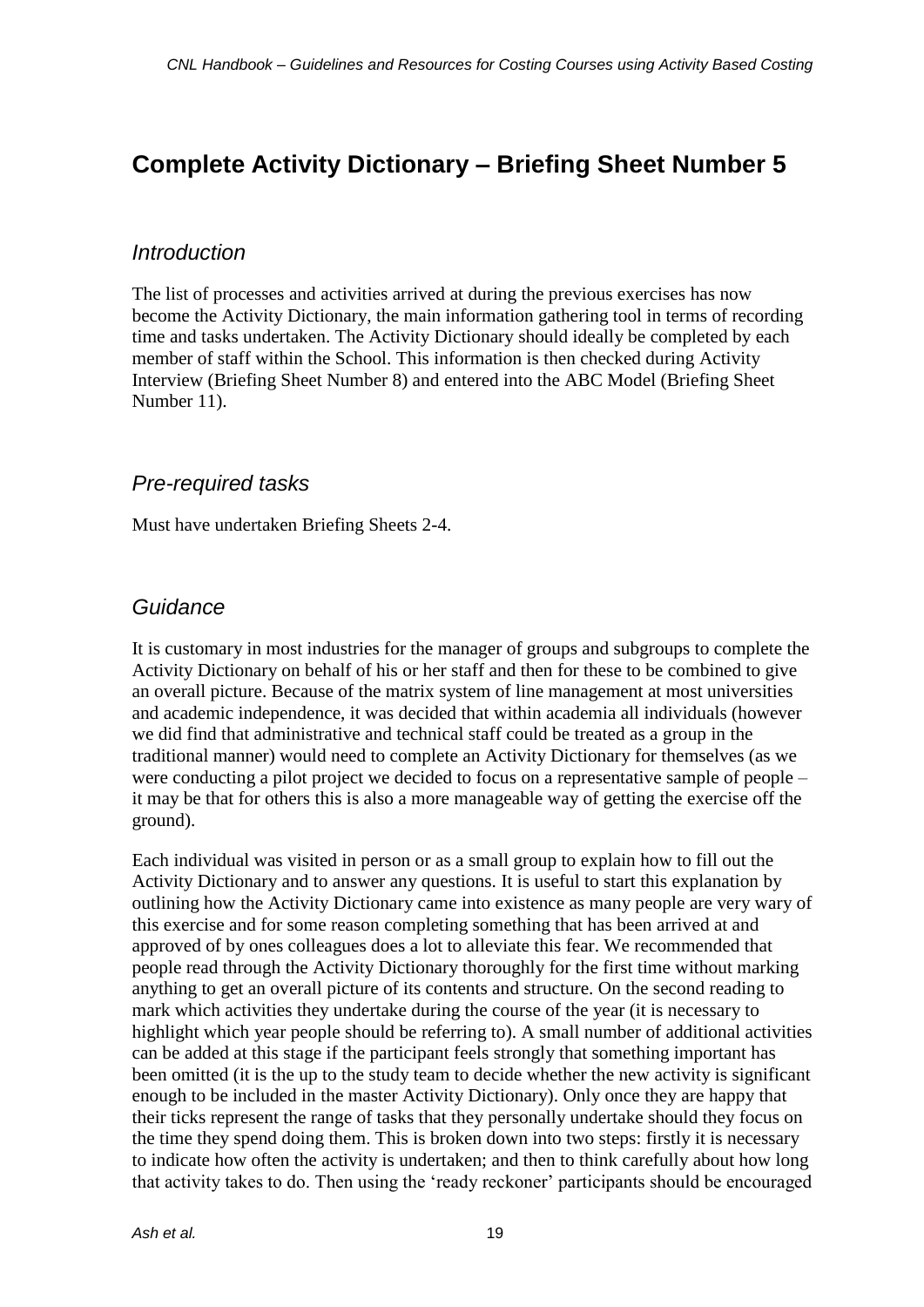to workout what percentage of their time each activity consumes. As a general rule activities which account for less than one percent of time overall should be discounted. It is essential to stress that at the end of the exercise all the percentages should add up to approximately 100%. Participants are given a suitable amount of time to complete the Dictionary before, potentially, being interviewed by the team to check for consistency (Briefing Sheet Number 8).

Some people complete this exercise on gut feeling, some consult diaries and similar records and some work at a higher level to begin with – working out roughly what percentage of their time is spent doing teaching related tasks and then looking at how that breaks down – whatever the method employed we have found the results to be surprisingly similar.

### *Resources*

A sample of the SHU pilot study Activity Dictionary.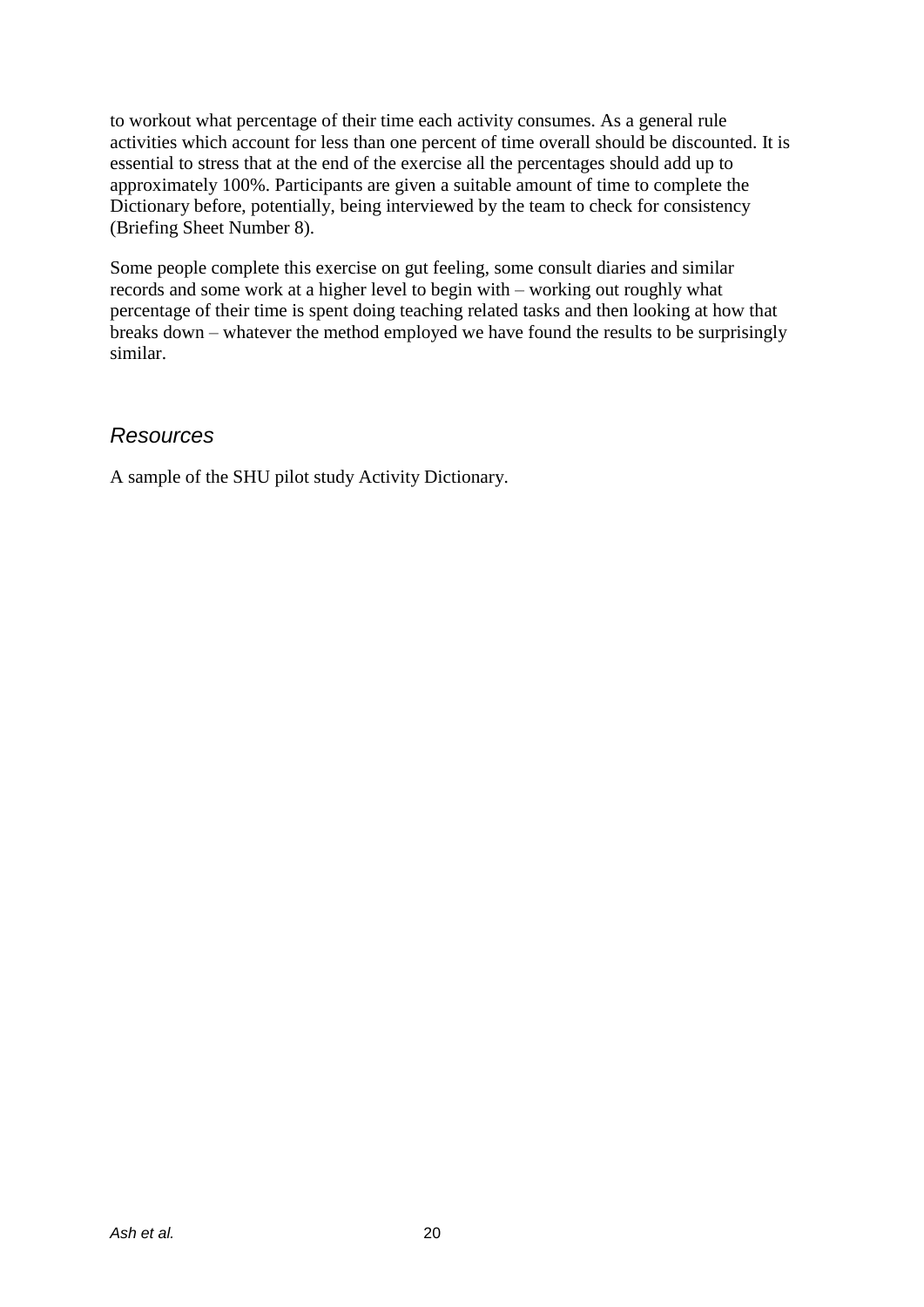### **Complete Activity Dictionary – Resource Sheet Number 5**

### **SHEFFIELD HALLAM UNIVERSITY ABM ACTIVITY DICTIONARY**

| <b>Department</b>                                            | <b>Headcount</b>                                                                                                                                                                                                         |  |
|--------------------------------------------------------------|--------------------------------------------------------------------------------------------------------------------------------------------------------------------------------------------------------------------------|--|
| <b>Section/team</b>                                          | <b>Full time equivalent</b>                                                                                                                                                                                              |  |
| <b>Interviewee</b>                                           | <b>Interview date/time</b>                                                                                                                                                                                               |  |
| <b>Instructions</b>                                          |                                                                                                                                                                                                                          |  |
|                                                              |                                                                                                                                                                                                                          |  |
|                                                              | 1. Please complete questionnaire below, and the attached dictionary (with activity times) before interview<br>2. Please read through all the activities in the attached activity dictionary and identify those which are |  |
| performed in your area.                                      |                                                                                                                                                                                                                          |  |
|                                                              | 3. Then estimate the total percentage of staff time spent on each of the activities identified above.                                                                                                                    |  |
|                                                              | 4. Total staff percentage for your area should equal FTE*100 (Each whole FTE equals $100\%$ ) e.g. it there are                                                                                                          |  |
| 15.75 FTE, the total should be $15.75 * 100 = 1575\%$        |                                                                                                                                                                                                                          |  |
|                                                              | 5. Activity staff percent times should be estimated for the financial year August 1999 to July 2000.                                                                                                                     |  |
|                                                              | 6. If an activity is missing, review dictionary again to make sure that you just have not overlooked it.                                                                                                                 |  |
|                                                              | 7. If it really is missing then add the activity at the bottom of the relevant process                                                                                                                                   |  |
|                                                              | 8. Put "NEW" in the column headed Sub Process and the description in the column headed Activity Description                                                                                                              |  |
|                                                              | 9. A ready reckoner of activity hrs/days/weeks to staff percent is given below.                                                                                                                                          |  |
| 10. Avoid total times of less than 1%.                       |                                                                                                                                                                                                                          |  |
| 11. PLEASE, PLEASE do not amend any existing text or heading |                                                                                                                                                                                                                          |  |
|                                                              |                                                                                                                                                                                                                          |  |
| <b>Questionnaire</b>                                         |                                                                                                                                                                                                                          |  |
| List main responsibilities of your department/team/section   |                                                                                                                                                                                                                          |  |
|                                                              |                                                                                                                                                                                                                          |  |
|                                                              |                                                                                                                                                                                                                          |  |
|                                                              |                                                                                                                                                                                                                          |  |
|                                                              |                                                                                                                                                                                                                          |  |
| $\frac{1}{2}$ $\frac{2}{3}$ $\frac{4}{5}$                    |                                                                                                                                                                                                                          |  |
|                                                              | Describe constraints, hurdles etc which prevent successfully achieving objectives                                                                                                                                        |  |
|                                                              |                                                                                                                                                                                                                          |  |
|                                                              |                                                                                                                                                                                                                          |  |
| $\begin{array}{c} 1 \\ 2 \\ 3 \\ 4 \end{array}$              |                                                                                                                                                                                                                          |  |
|                                                              |                                                                                                                                                                                                                          |  |
|                                                              |                                                                                                                                                                                                                          |  |
|                                                              |                                                                                                                                                                                                                          |  |
| TO CALCULATE ACTIVITY TIME %                                 |                                                                                                                                                                                                                          |  |
|                                                              |                                                                                                                                                                                                                          |  |
|                                                              | Mark activities undertaken (normally no more than 30 per team)                                                                                                                                                           |  |
| $\frac{1}{2}$ 3 4 5                                          | Note time per hour, day, week, etc.                                                                                                                                                                                      |  |
|                                                              | Note the frequency e.g. daily, monthly, weekly<br>Calculate % time from table below                                                                                                                                      |  |
|                                                              | Multiply by number of staff carrying out the activity                                                                                                                                                                    |  |
|                                                              |                                                                                                                                                                                                                          |  |
|                                                              |                                                                                                                                                                                                                          |  |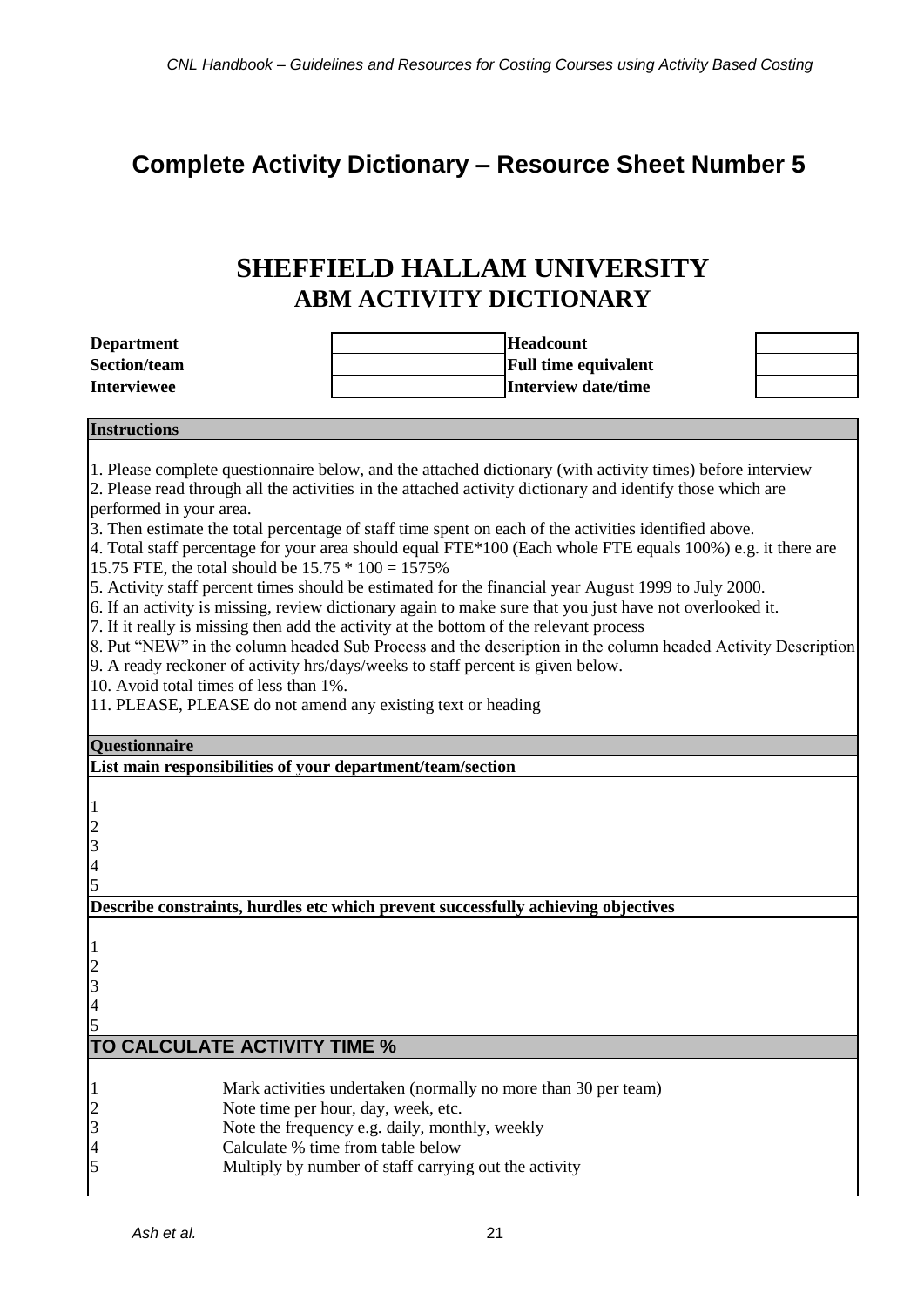| <b>READY RECKONER</b> |                        |           |          |  |  |
|-----------------------|------------------------|-----------|----------|--|--|
| Per day               | per week               | per month | per year |  |  |
| 3.4%                  | 0.7%                   | 0.2%      | 0.0%     |  |  |
| 13.5%                 | 2.7%                   | 0.6%      | 0.1%     |  |  |
| 100.0%                | 20.0%                  | 4.6%      | 0.4%     |  |  |
|                       | 100.0%                 | 23.1%     | 1.9%     |  |  |
|                       |                        | 100.0%    | 8.3%     |  |  |
|                       |                        |           |          |  |  |
|                       | <b>WHAT TO DO NEXT</b> |           |          |  |  |

1. If you need any assistance with completing the activity analysis please contact \_\_\_\_\_\_\_\_\_\_\_\_\_\_\_\_.

2. If possible please hand completed document to Project Manager before your interview.

3. Bring the completed dictionary to the ABC interview where any outstanding queries will be addressed.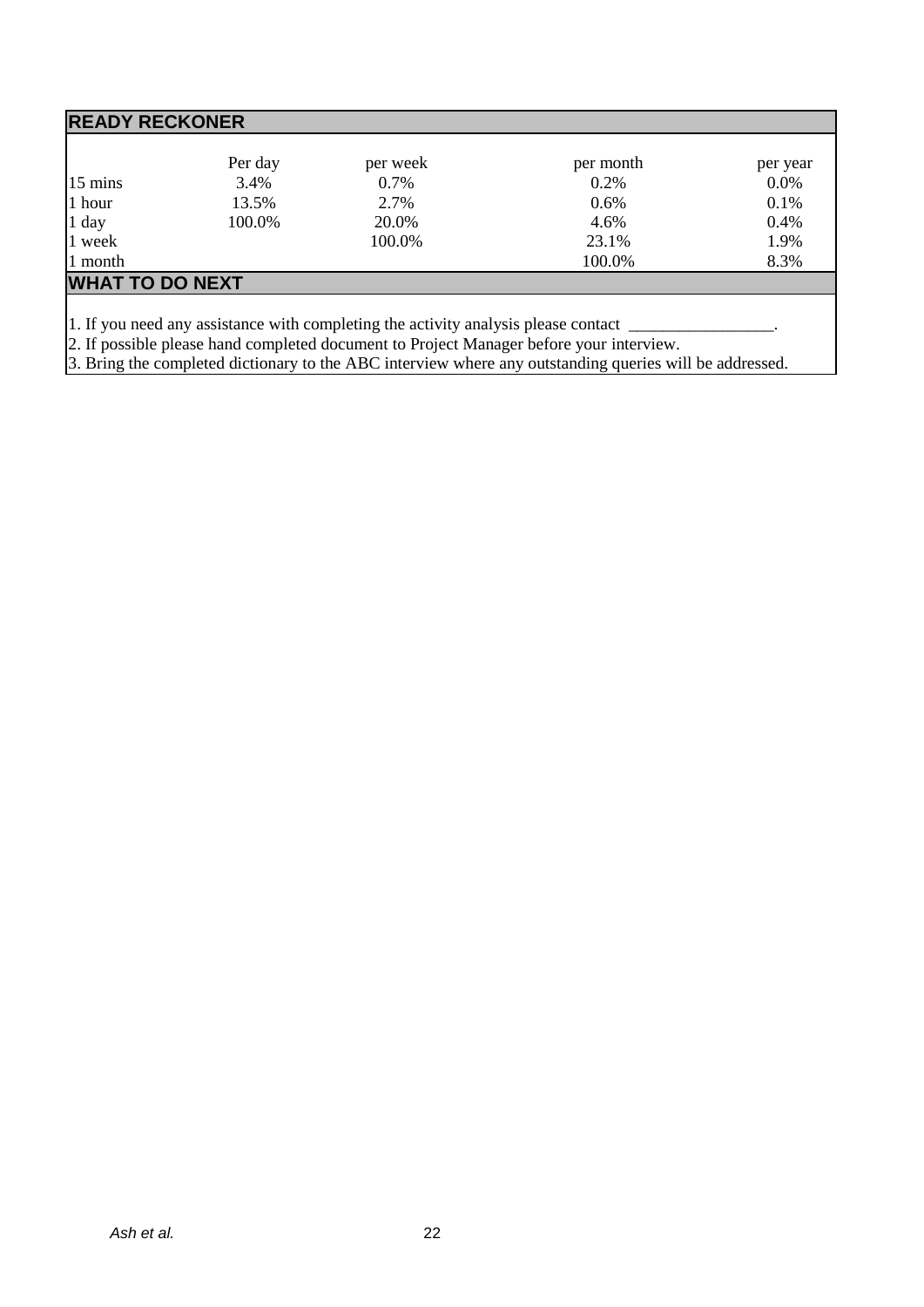### **SHEFFIELD HALLAM UNIVERSITY ABM ACTIVITY DICTIONARY**

| <b>DEPARTMENT</b>   | <b>HEADCOUNT</b>            |
|---------------------|-----------------------------|
| <b>SECTION/TEAM</b> | <b>FULL TIME EQUIVALENT</b> |
| <b>INTERVIEWEE</b>  | <b>INTERVIEW DATE/TIME</b>  |

|                | Seq. Sub Process                        | Act               | <b>Activity Description</b>                                     | <b>Tick</b>     | <b>Daily</b> | <b>Weekly Monthly</b> | Yearly | Percentage  |
|----------------|-----------------------------------------|-------------------|-----------------------------------------------------------------|-----------------|--------------|-----------------------|--------|-------------|
| n <sub>0</sub> |                                         | code              |                                                                 | <b>Activity</b> |              |                       |        | <b>Time</b> |
|                | <b>Develop Strategic Plans</b>          |                   |                                                                 |                 |              |                       |        |             |
|                |                                         | STR01             | Undertake and contribute to School Business Plan                |                 |              |                       |        |             |
|                |                                         | STR <sub>02</sub> | Develop IT strategy                                             |                 |              |                       |        |             |
|                |                                         | STR <sub>03</sub> | Develop marketing strategy                                      |                 |              |                       |        |             |
|                |                                         | STR04             | Monitor performance against School Business Plan                |                 |              |                       |        |             |
|                |                                         |                   |                                                                 |                 |              |                       |        |             |
|                |                                         |                   |                                                                 |                 |              |                       |        |             |
|                | <b>Understand Markets and Customers</b> |                   |                                                                 |                 |              |                       |        |             |
|                |                                         |                   | UND01 Attend seminars and conferences to find out more          |                 |              |                       |        |             |
|                |                                         |                   | about our students                                              |                 |              |                       |        |             |
|                |                                         |                   | UND02 Undertake student satisfaction surveys                    |                 |              |                       |        |             |
|                |                                         |                   | UND03 Consult with external organisations (actual and potential |                 |              |                       |        |             |
|                |                                         |                   | employers, sponsors and partners)                               |                 |              |                       |        |             |
|                |                                         |                   |                                                                 |                 |              |                       |        |             |
|                |                                         |                   |                                                                 |                 |              |                       |        |             |
|                | <b>Manage Human Resources</b>           |                   |                                                                 |                 |              |                       |        |             |
|                |                                         |                   | HRT01 Undertake staff recruitment                               |                 |              |                       |        |             |
|                |                                         |                   | HRT02 Administer, carry out, attend staff appraisals            |                 |              |                       |        |             |
|                |                                         |                   | HRT03 Undertake disciplinary/grievance/dismissal proceedings    |                 |              |                       |        |             |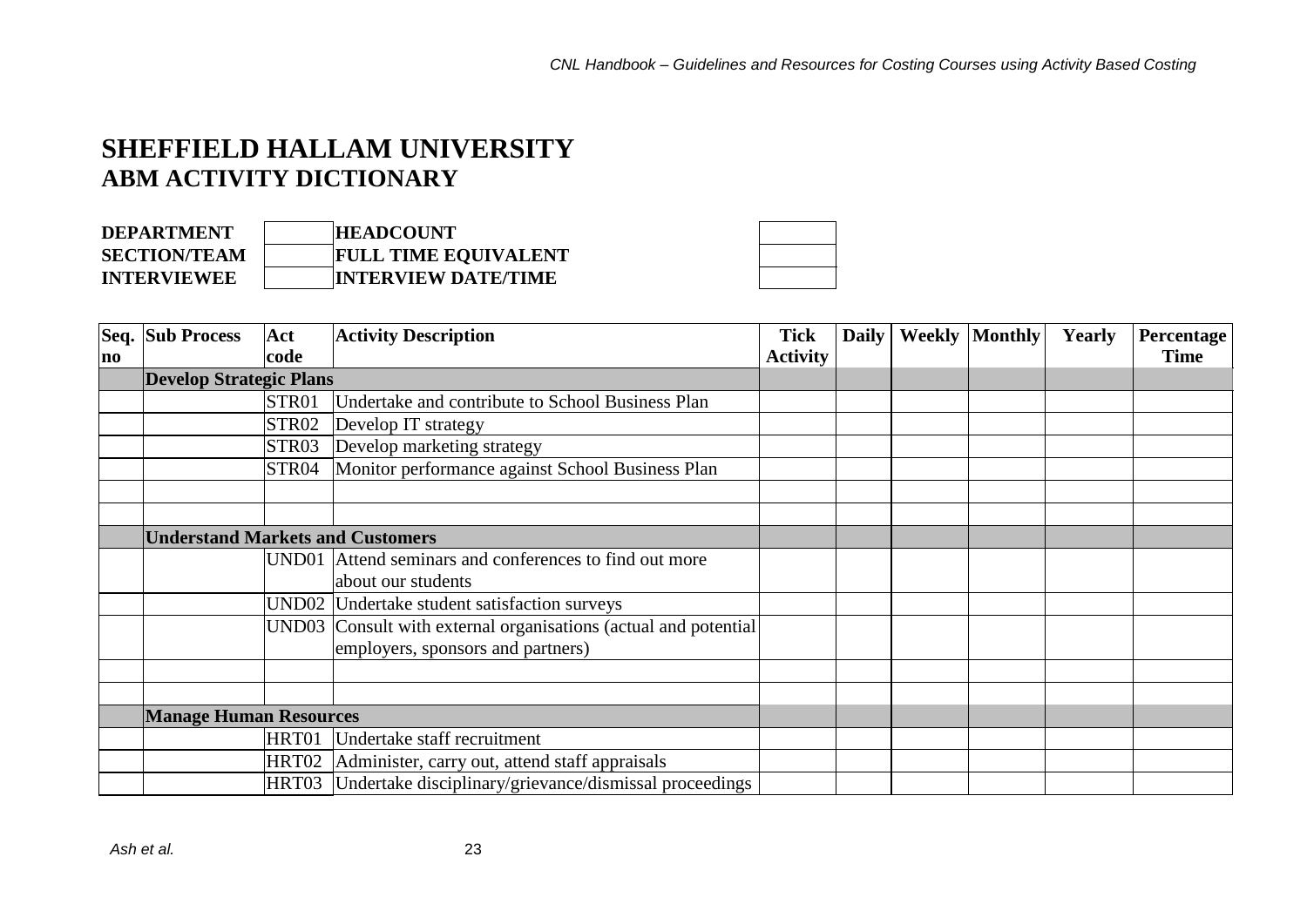### **Driver Identification – Briefing Sheet Number 6**

### *Introduction*

A simple but essential exercise to identify individual divers of costs present within the School.

### *Pre-required tasks*

It is essential to have undertaken Briefing Sheets Numbers 2-5.

### *Guidance*

Participants of this event should be the project team (whom we assume to be the ones collecting the data), the consultants and, if appropriate, other people who may have a greater appreciation of what information is available.

This is a brainstorming session to determine appropriate and available cost drivers. A cost driver causes change in the consumption of a resource; for example, the number of enrolled students is a commonly used cost driver as changes here can greatly influence the amount of resource used within the School.

### *Resources*

Final list of SHU pilot study drivers (this is not the list of potential drivers identified but those which we actually used during the exercise) and a table illustrating which cost drivers were used for different activities.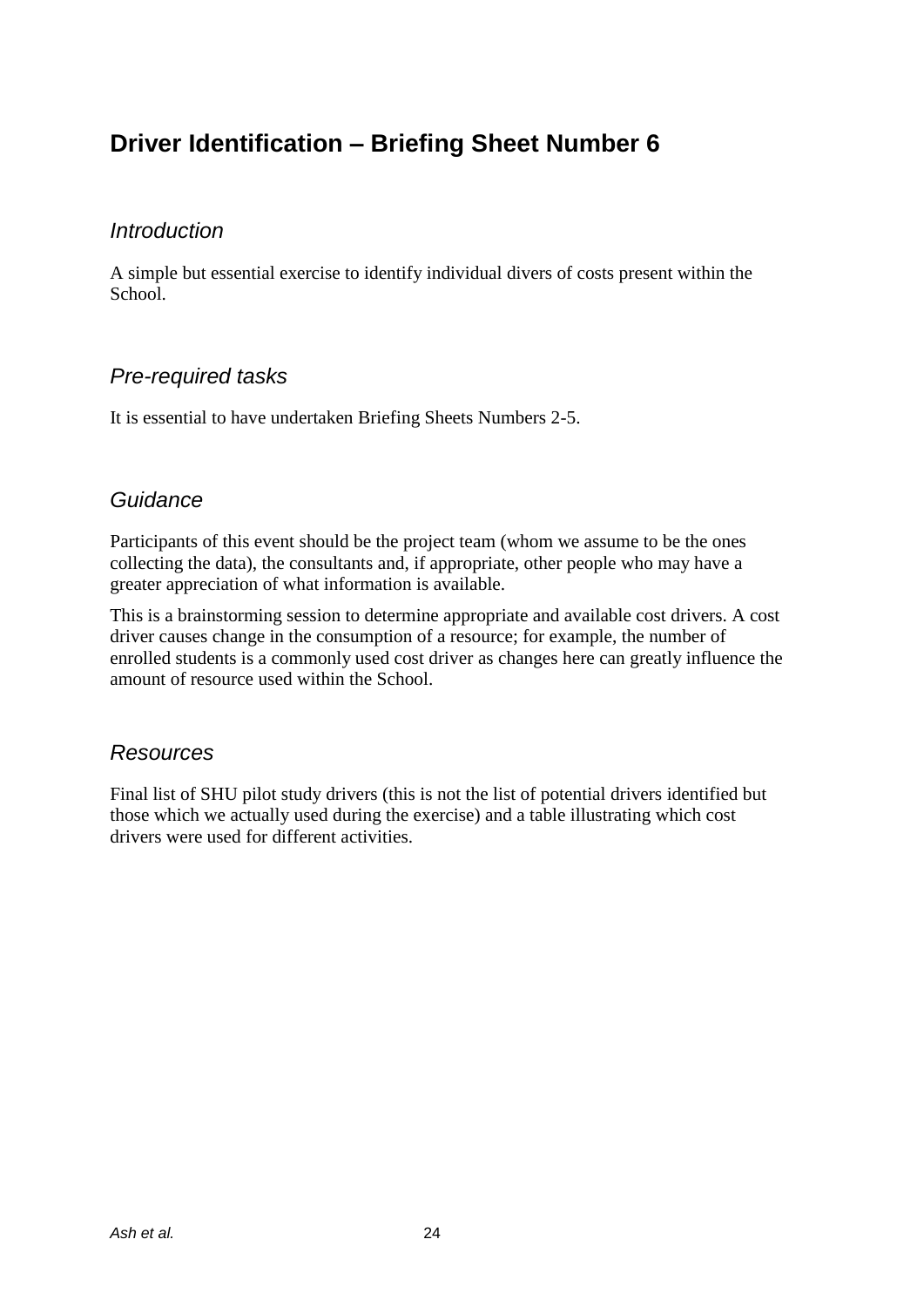### **Driver Identification – Resource Sheet Number 6**

#### **Cost Drivers Identified** (# = Number of...)

# Applications/ # Offers/ # Expected Students (undergraduate)

# Assignments by Year

Share of costs evenly across all years for all courses

Share of costs over all distance learning courses by year

# Assessment Boards by course by year

- # Exams by course by year
- # Offers made to applicants by course (year 1 only)
- # Placements by course by year

Share of costs over all postgraduate courses by year

- # Projects by course by year
- # Projects by course by # enrolled students by year
- # Returning students by course by year
- # Students on placements by course by year
- # Placements arranged by course by year
- # Teaching hours by course by year
- # Units by # students by course by year
- # Units equivalent to 20 points by course by year
- # Assignments and # exams by course by year
- # Assignments and # exams by # enrolled students by course by year
- # Assignments by # students by course by year
- # Exams by # students by course by year
- # Enrolled students by course by year
- # Applications by course by year (year 1 only)
- # Expected enrolments by course by year

Share of costs over all undergraduate courses by year

Share of costs over all cost objects

- Costs allocated direct to research
- Direct allocation of miscellaneous costs
- Direct allocation of general research activities

Share of costs over all cost objects except distance learning courses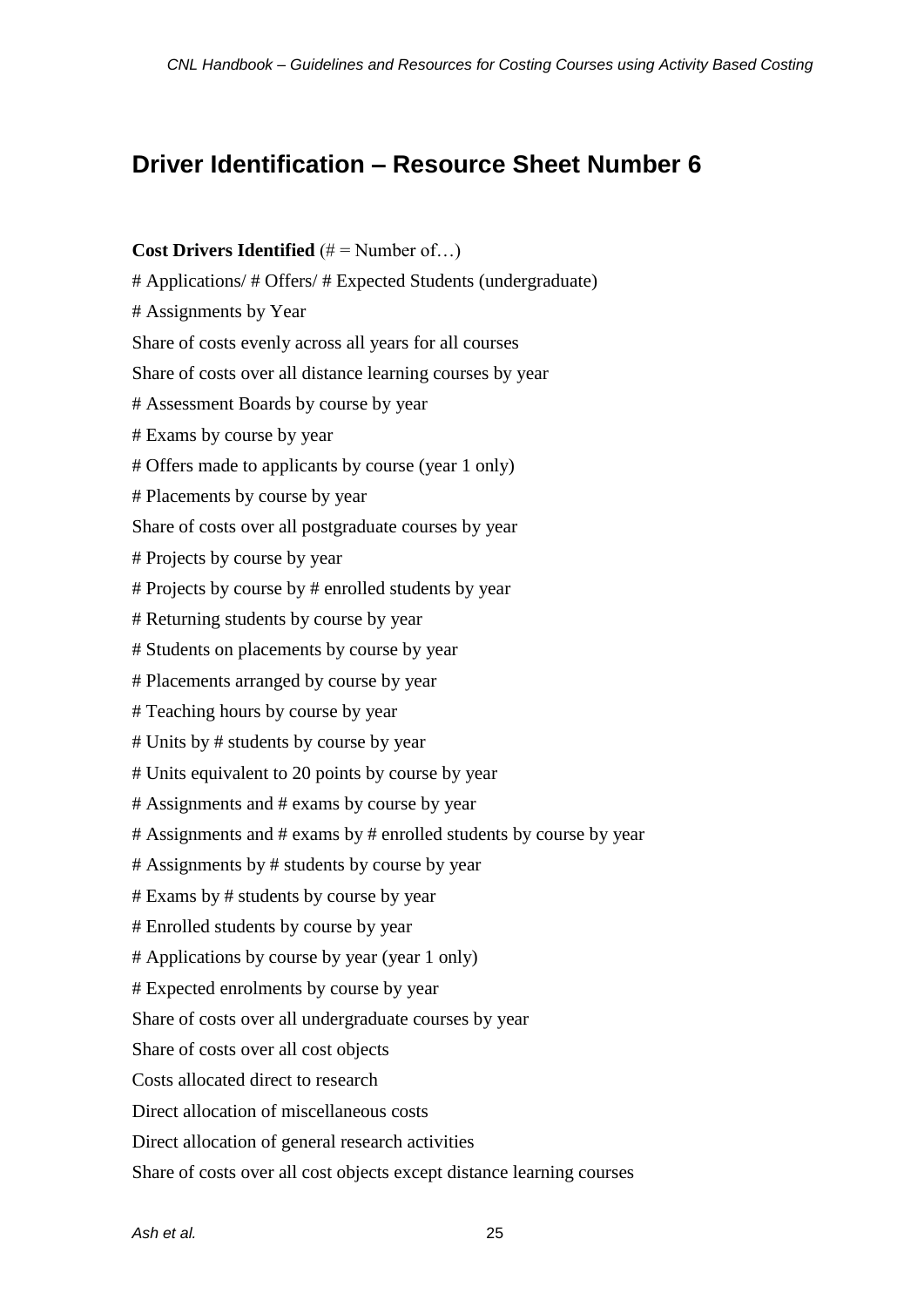| <b>Activity</b>   |                                                                                                                                     | <b>Activity Type</b> | Product                                                                        | <b>Customer</b>                                                             |
|-------------------|-------------------------------------------------------------------------------------------------------------------------------------|----------------------|--------------------------------------------------------------------------------|-----------------------------------------------------------------------------|
| ASS <sub>05</sub> | Produce/format examination papers to<br>University guidelines including reproduction                                                | <b>Cost Object</b>   | # Exams by course by year                                                      | # Exams by course by year                                                   |
| <b>ASS06</b>      | Prepare exam stationery packs                                                                                                       | <b>Cost Object</b>   | # Exams by # students by course by year                                        | $#$ Exams by $#$ students by course by year                                 |
| ASS09             | Mark exam papers and assignments                                                                                                    | <b>Cost Object</b>   | $\#$ Assignments and $\#$ exams by $\#$ enrolled<br>students by course by year | $#$ Assignments and $#$ exams by $#$ enrolled<br>students by course by year |
| ASS12             | Attend assessment board meetings (includes<br>dealing with extenuating circumstances) and<br>liaise with external examiners.        | Cost Object          | # Assessment Boards by course by year                                          | # Assessment Boards by course by year                                       |
| ASS13             | Issue of results to students                                                                                                        | Cost Object          | # Enrolled students by course by year                                          | # Enrolled students by course by year                                       |
| EXT02             | Undertake public relations activities                                                                                               | <b>Cost Object</b>   | Share of costs evenly across all years for<br>all courses                      | Share of costs evenly across all years for<br>all courses                   |
| MP01              | Input students information (including<br>preferences) onto selection software and set<br>up student files (with CVs and references) | <b>Cost Object</b>   | # Placements arranged by course by year                                        | # Placements arranged by course by year                                     |
| <b>MP08</b>       | Visit students                                                                                                                      | <b>Cost Object</b>   | # Students on placements by course by<br>vear                                  | # Students on placements by course by<br>year                               |
| QUA07             | Attend Quality and Validation Sub<br>committees Course/programme committees<br>and staff/student committees.                        | Reallocate           | Share of costs evenly across all years for<br>all courses                      | Share of costs evenly across all years for<br>all courses                   |
| RES01             | Develop research proposals and bid for<br>research funding                                                                          | <b>Cost Object</b>   | Direct allocation of general Research<br>activities                            | Direct allocation of general Research<br>activities                         |
| RES <sub>05</sub> | Manage research and business development<br>projects                                                                                | <b>Cost Object</b>   | Direct allocation of general Research<br>activities                            | Direct allocation of general Research<br>activities                         |
| TEA02             | Write assessment papers and submit for<br>moderation                                                                                | <b>Cost Object</b>   | # Assignments by Year                                                          | # Assignments by Year                                                       |
| TEA03             | Develop lesson plans/plan lessons                                                                                                   | <b>Cost Object</b>   | # Units equivalent to 20 points by course<br>by year                           | # Enrolled students by course by year                                       |
| TEA06             | Publish/photocopy teaching materials                                                                                                | <b>Cost Object</b>   | $\#$ Units by $\#$ students by course by year                                  | # Units by # students by course by year                                     |
| TEA07             | Undertake timetabled teaching including<br>tutorials                                                                                | <b>Cost Object</b>   | # Teaching hours (where each 10 points $=$<br>100 hours) by course by year     | $\#$ Teaching hours (where each 10 points =<br>100 hours) by course by year |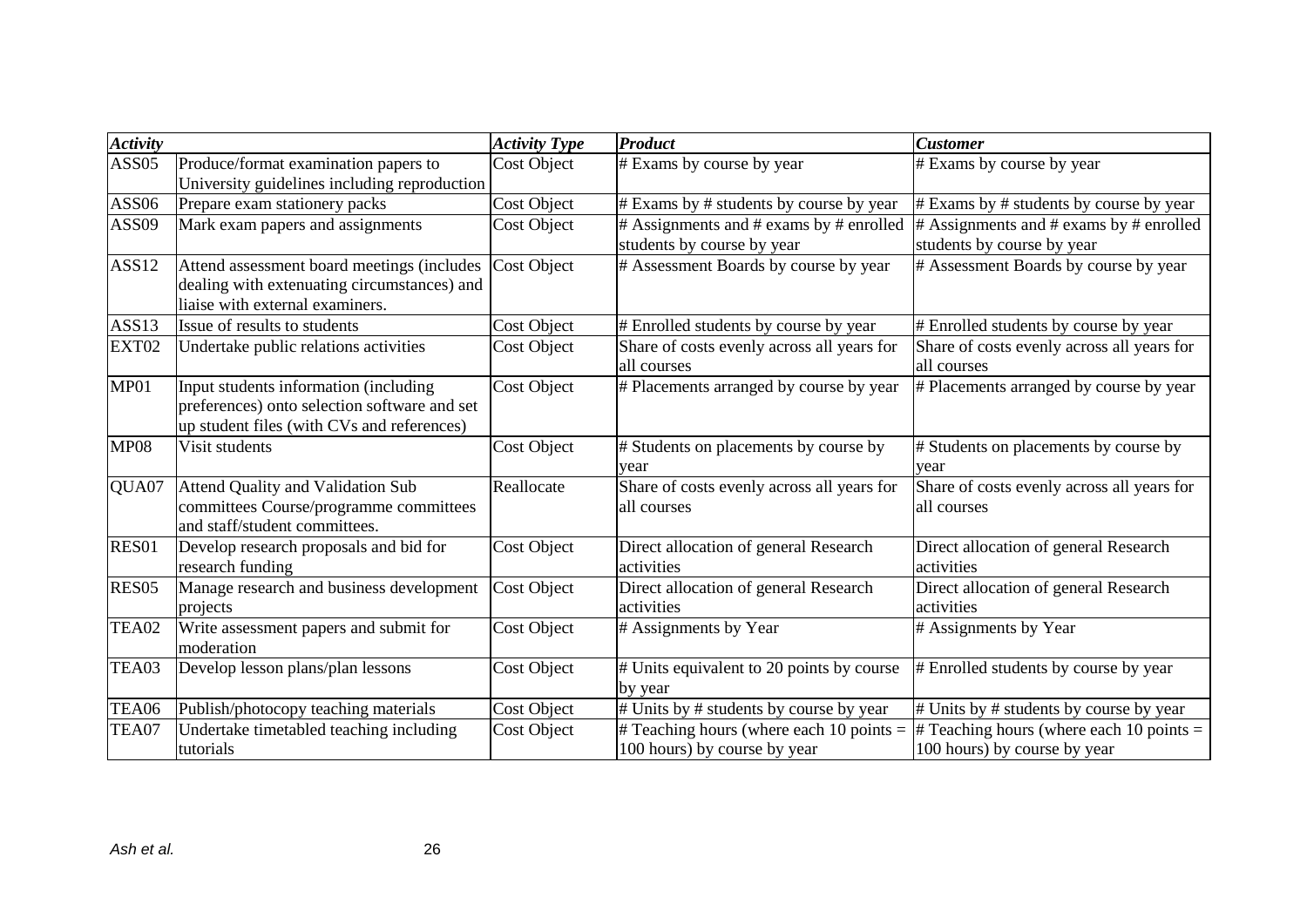### **General Ledger Analysis – Briefing Sheet Number 7**

### *Introduction*

The Armstrong Laing ABM software that the SHU pilot team opted to use is able to suck information directly from the existing general ledger system used within the University. Obviously, if you chose a different software supplier then this section may well be slightly different.

### *Pre-required tasks*

It is only essential that you undertake the Senior Management Briefing (Briefing Sheet Number 1) before this exercise, but it is advised that you delay this at least until the Driver Identification Stage (Briefing Sheet Number 6) so that you have a more comprehensive view of the overall exercise.

### *Guidance*

The university's general ledger contains all the financial transactions carried out by the university over a particular period of time. The general ledger, therefore, contains all the cost information required to undertake Activity Based Costing.

A copy of the ledger is examined by the consultants and transactions, or groups of transactions, are allocated a 'method'. The method describes how the transaction costs in the general ledger are to be allocated to activities or in some cases to the cost objects (in the SHU pilot study the cost objects were individual courses) directly. Where transaction costs are related to a specific cost object they can be directly attributed (the method is 'cost object'). Other transactional costs will relate directly to activities; for example, travel costs for placement visits would have the method 'direct to activity MP08 – Visit Students'. Thirdly, we have costs which cannot be attributed direct to a cost object or activities and an alternative mechanism needs to be sought. For example, staff undertake a number of duties which will cover a number of activities on a number of courses, their salaries therefore need to be distributed on the amount of time staff spend on those individual activities. In this case the method is 'percentage of staff time'.

These methods are listed in a column added to the ledger and any columns of information in the general ledger not required by the software are deleted. Additional time may also need to be spent checking the consistency of the information contained in the general ledger. For example, cost codes may have been entered incorrectly and it is important to ensure that all zeros are zeros and not Os. The methods should also be consistent – if transactions are to be driven by the same method then the wording and format must be exactly the same to avoid two distinct methods being created in the software. The software accepts data in .csv format so all commas must also be removed and the new ledger information saved as a .csv file.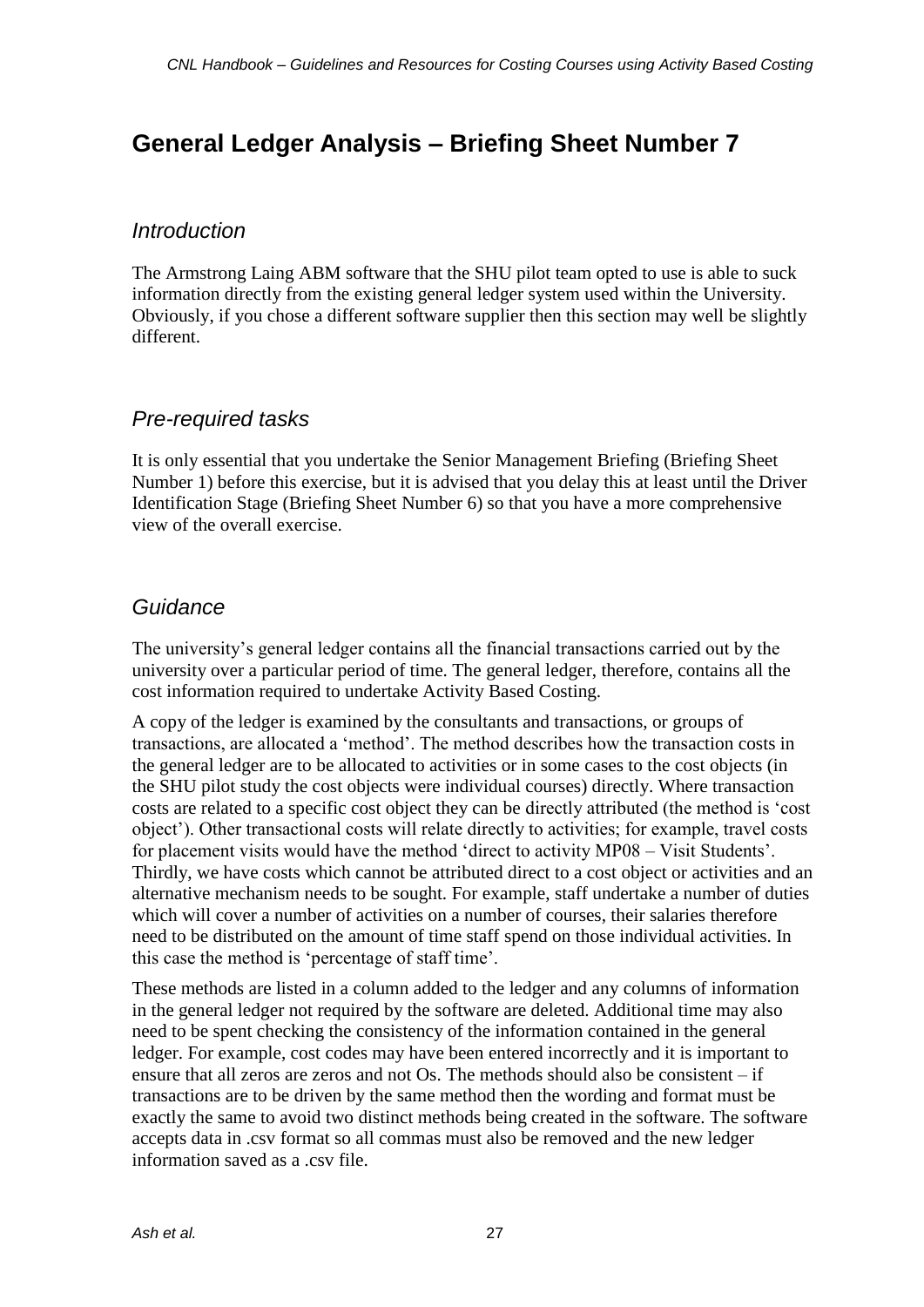### *Resources*

No resources are appended to this Briefing Sheet.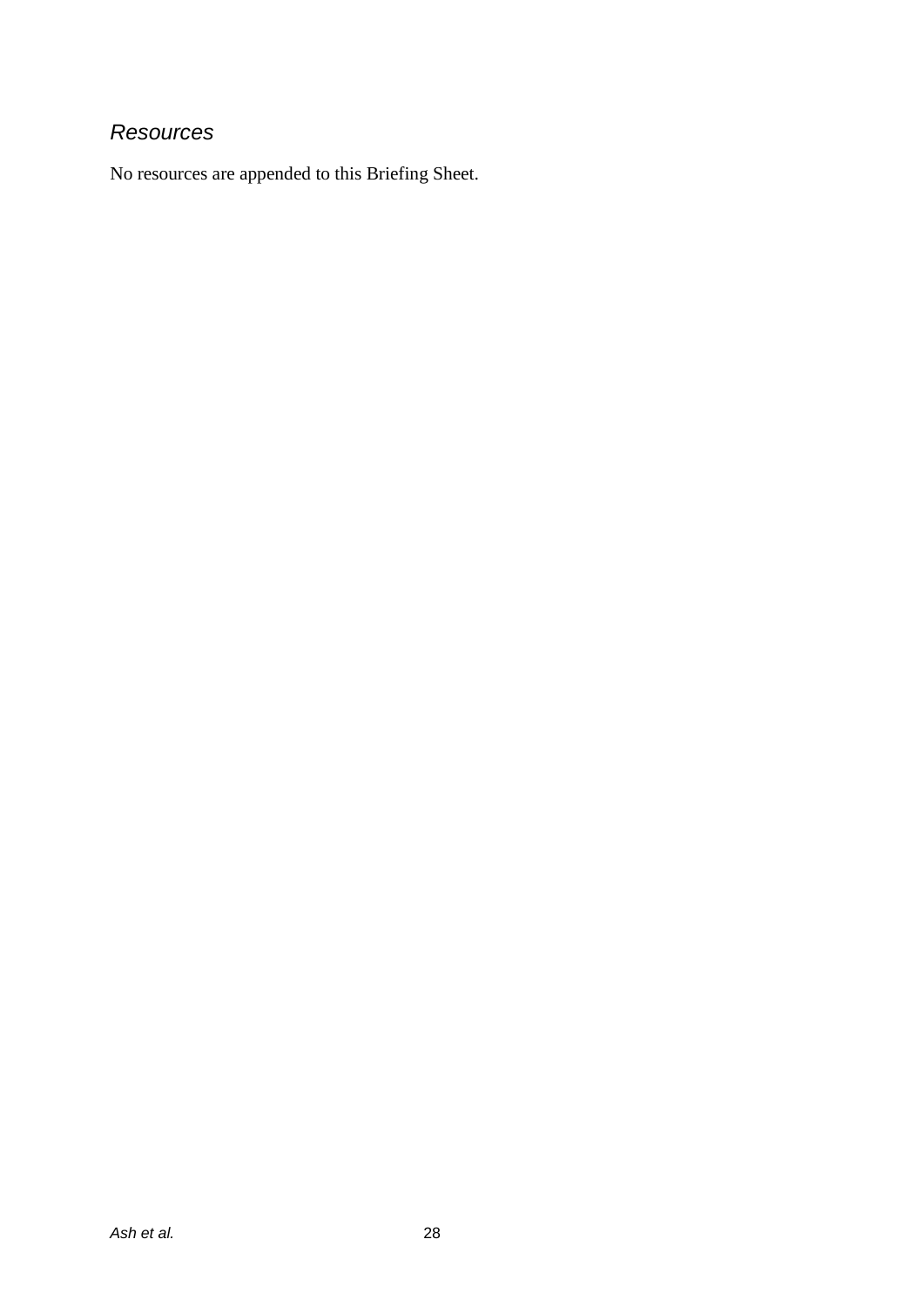### **Activity Interviews – Briefing Sheet Number 8**

### *Introduction*

This exercise checks to ensure that the information contained in the Activity Dictionary is correct. How many people need interviewing depends upon the scale of the overall project. This is also an opportunity to check that any new activities added are significantly different to existing ones and account for a reasonable amount of time.

### *Pre-required tasks*

Essential that the Activity Dictionary has been created (Briefing Sheet Number 3), and that adequate time has been allowed to complete the Activity Dictionary (Briefing Sheet Number 5).

### *Guidance*

Firstly, it is important to ask the interviewee to bring a completed version of their Activity Dictionary with them. It can sometimes be useful if interviewees also bring relevant diaries, timetables or work-plans in case certain points need to be clarified. During the SHU pilot study we also found it useful to attend the interview with a clear understanding of how much teaching the interviewee did during the period in question (this information can be found in the timetable) as this often puts things into perspective and gives interviewees a tangible guide if they are finding the exercise difficult.

Next, ask the interviewee if they filled out the Activity Dictionary for themselves or for a team under their management and check that this concurs with what they were asked to do. Ensure that the FTE figure stated and the total percentage of time add up.

Whether the interviewee filled out the Activity Dictionary for themselves or on behalf of a team, it is essential to ask how they arrived at the percentage figures in the Activity Dictionary. You should feel comfortable that they have used appropriate methods to complete their Activity Dictionaries. For example, when the Activity Dictionary has been compiled on behalf of a team a check need to be made that 50% actually means that the activity would take up half the time of one full-time member of staff.

If you do not have a clear overview of the role of the interviewee, or the team they represent, then it is important to enquire about their role at this stage to enable you to ask pertinent questions later in the interview.

Ask if the interviewee had any problems completing the Activity Dictionary and whether the activities contained within it covered all aspects of their role. If they added any new activities, this is a good opportunity to find out about them and to use your knowledge of the Activity Dictionary to determine whether this is subsumed under an existing activity or whether it is genuinely something that has been omitted or overlooked.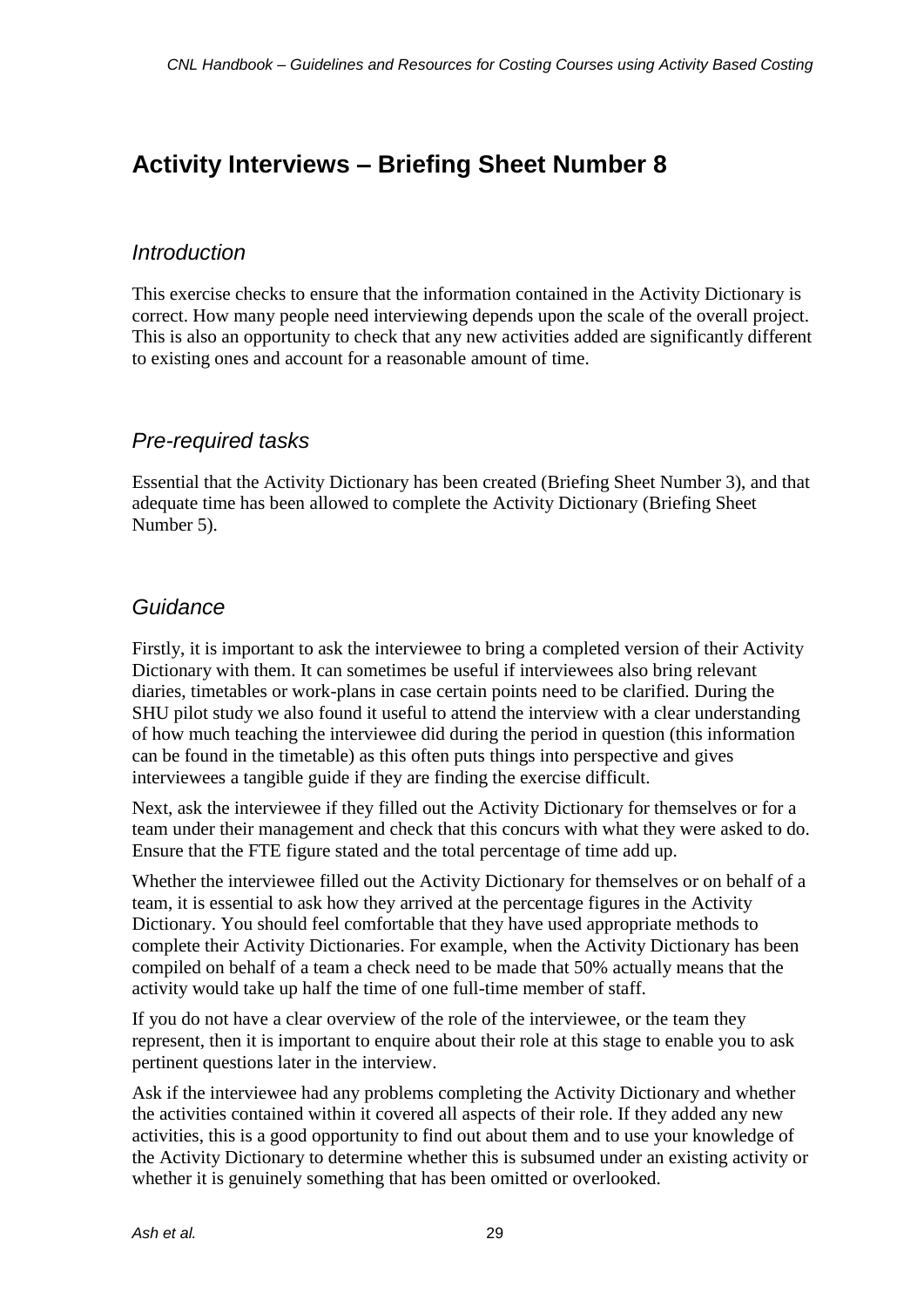Then to the most important part of the interview. Carefully go through the Activity Dictionary with the interviewee, questioning anything that looks to be incorrect or dubious. Such a lot of this will be based upon your understanding of the role held by the interviewee, and your personal judgement, that you may question your ability to undertake this task. But do not panic, it is usually very clear where people have gone wrong and mistakes are usually generic in nature. During the SHU pilot study we found that a number of people double-counted their time allocating it to two, very slightly, different activities in different sections; your ability to spot this is directly related to your understanding of the activities contained in the Dictionary.

The number of individual activities undertaken also stumped some people. It is important to stress that front-line activities do exist and that some people may have only one or two activities while others, whose jobs are more diverse, may undertake quite a large number of activities but on a less regular basis.

Most importantly throughout these interviews, it is essential that you, the interviewer, remain consistent in your interpretation of activities. If an activity such as 'present at conference' is determined to involve preparing for that conference, do not agree to include it as a separate activity just because one interviewee believes it is.

Explain what will happen with the information that the interviewee has just given you as people are generally concerned at this stage; reassure them that it will be added to Dictionaries from other people and will not, therefore, be distinguishable or traceable.

And lastly, remember to thank your interviewee for their time and co-operation!

### *Resources*

No resources are appended to this Briefing Sheet.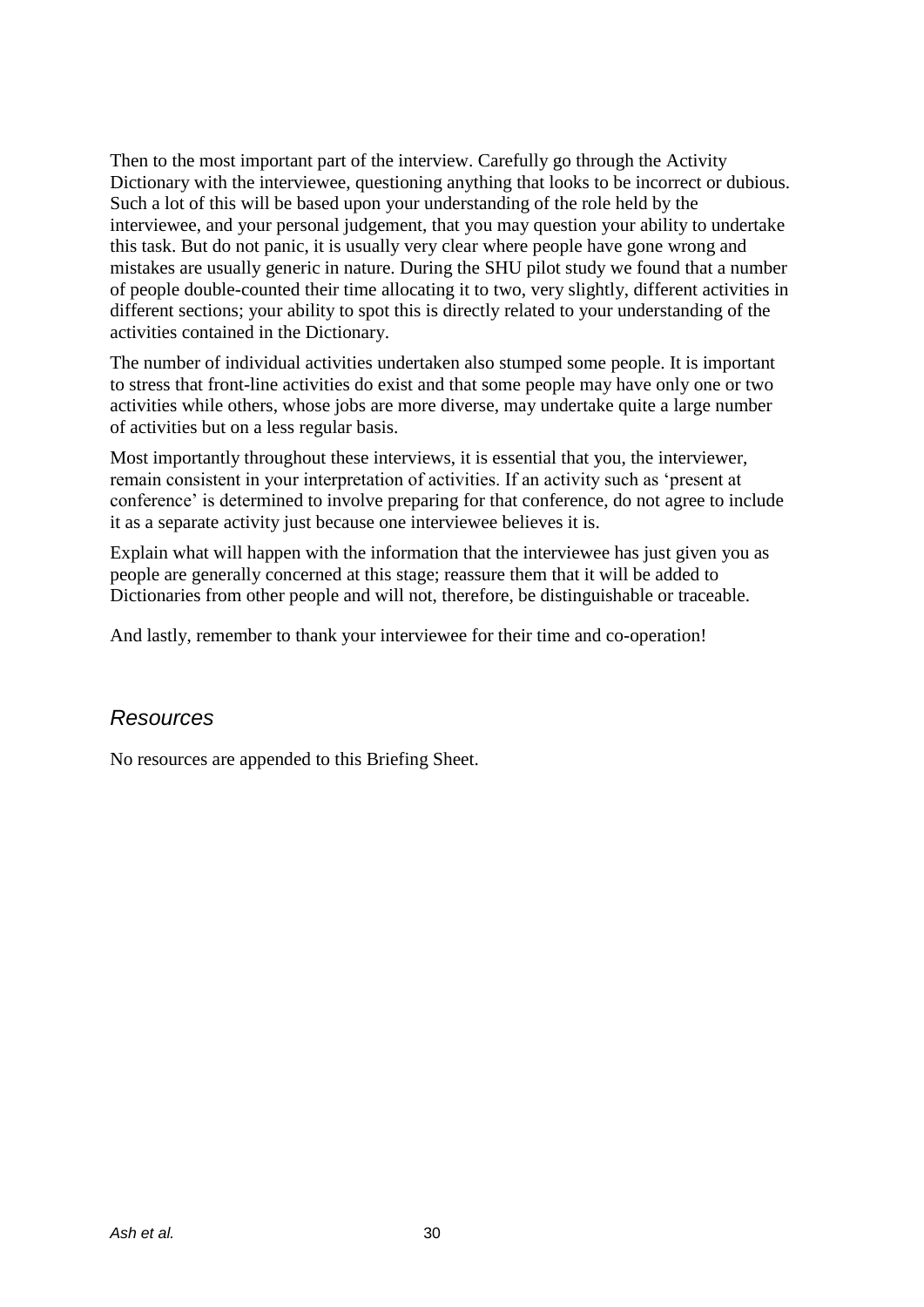### **Driver Collection – Briefing Sheet Number 9**

### *Introduction*

This exercise follows directly on from the Driver Identification (Briefing Sheet Number 6) and focuses upon collecting together the data required for the cost drivers. The ease of this process will depend upon the specific drivers chosen and whether the information required is easily accessible.

### *Pre-required tasks*

Must have undertaken Briefing Sheet Number 6 – Driver Identification.

### *Guidance*

Fundamentally, the purpose of this exercise is for the team to collect together any information required to assign volume data to their cost drivers for each cost object.

The software chosen by the SHU pilot team allowed for three levels / dimensions of cost analysis: products, customers and channels. The activity costs can be driven to each of these using different cost drivers. Our *product* was individual courses and other cost objects (individual research projects, for example) that made up the work of the School. Our *customers* were types of student (UG, PG, Research, FT, PT, DL). We did not use the third level of analysis, *channels*.

Therefore, each activity has two cost drivers – one to drive the costs to courses (and other cost objects) and one to drive the costs to student types. The same driver is often used to drive costs to both the products and customers.

### *Resources*

An exciting spreadsheet from the software showing cost drivers, cost objects and relevant data.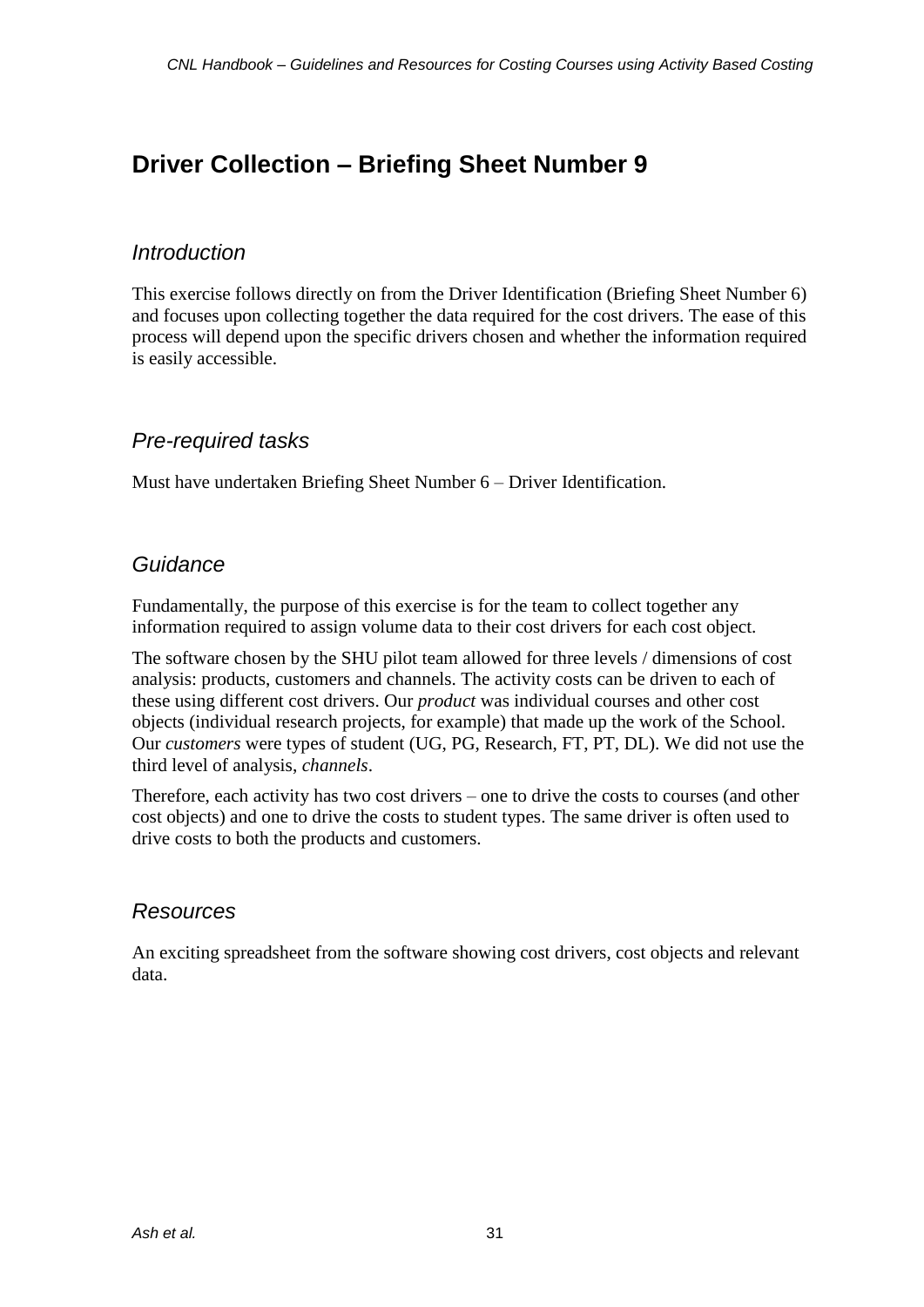### **Driver Collection – Resource Sheet Number 9**

| <b>Course Title</b>                                            | #COURSES | #POSTGRADUATE COURSES | # DISTANCE LEARNING<br>COURSES | 0221 ANALYSIS OF PRINT UNIT<br><b>RECHARGES</b> | TOTAL NUMBER OF<br><b>APPLICATIONS</b> | NUMBER OF OFFERS MADE | ENROLMENTS/ACCEPTED<br>PLACES<br># APPLICATIONS BY<br><b>TOTAL EXPECTED</b> | #<br>$\overline{*}$ OFFERS<br>NO OF EXPECTED STUDENTS<br>$(\overline{\text{UG OMLY}})$ |
|----------------------------------------------------------------|----------|-----------------------|--------------------------------|-------------------------------------------------|----------------------------------------|-----------------------|-----------------------------------------------------------------------------|----------------------------------------------------------------------------------------|
| <b>UNDERGRADUATE FULL-</b><br><b>TIME/SANDWICH COURSES</b>     |          |                       |                                |                                                 |                                        |                       |                                                                             |                                                                                        |
| <b>HND SOFTWARE</b><br><b>ENGINEERING Year 1</b>               |          |                       |                                |                                                 |                                        |                       |                                                                             |                                                                                        |
| <b>HND SOFTWARE</b><br><b>ENGINEERING 2 YR ROUTE</b><br>Year 2 |          |                       |                                |                                                 |                                        |                       |                                                                             |                                                                                        |
| HND SOFTWARE<br><b>ENGINEERING 3 YR ROUTE</b><br>Year 2        |          |                       |                                |                                                 |                                        |                       |                                                                             |                                                                                        |
| <b>HND SOFTWARE</b><br><b>ENGINEERING Year 3</b>               |          |                       |                                |                                                 |                                        |                       |                                                                             |                                                                                        |
| HND COMPUTING (SHU) Year 1                                     |          |                       |                                |                                                 |                                        |                       |                                                                             |                                                                                        |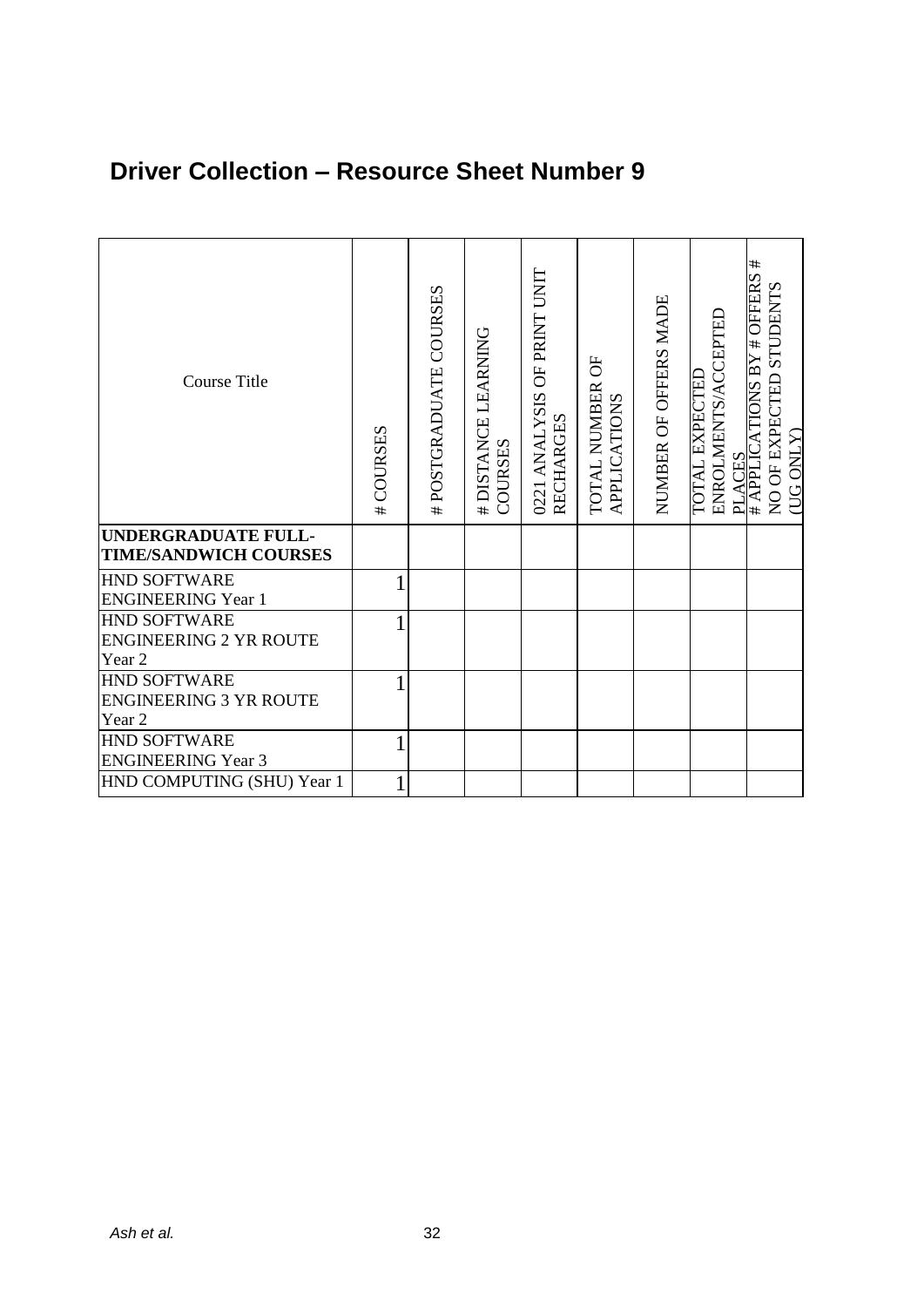### **Cost of Quality Workshop – Briefing Sheet Number 10**

### *Introduction*

A workshop, usually (but not essentially) attended by those who were involved in the Process / Activity Workshop (outlined in Briefing Sheet Number 2), to ascertain the perceived value of each activity undertaken in the School. This exercise also identifies the 'quality type' of each activity.

### *Pre-required tasks*

Advisable to have undertaken Briefing Sheet Number 9 – Activity Interviews.

### *Guidance*

This exercise usually takes about two hours, but this depends greatly on the number of activities in your Dictionary. Before the event a member of the team needs to produce a copy of the Activity Dictionary with the value attributes across the top instead of time values and a definition sheet. These then need to be copied, the Activity Dictionary is best blown up to A3.

At the event a short presentation is conducted which explains the purpose of the exercise and how it will be undertaken. You may decide to complete the exercise as a whole group or in smaller groups focussing on one or two sections each.

Participants should then be asked to assign a value and a quality attribute to each activity simply by ticking their choice in a matrix. Participants are also asked to consider whether the activity could be automated and again to tick the appropriate column if they believe it to be possible.

After the event the results should be combined, if necessary, and entered into a spreadsheet using a 1 (one) to represent a tick. The file should be saved as a .csv file to enable the data to be transferred into the software.

### *Resources*

Suggested presentation structure, value attribute and quality management descriptors sheet and also sample of SHU pilot Cost of Quality Workshop outcomes spreadsheet.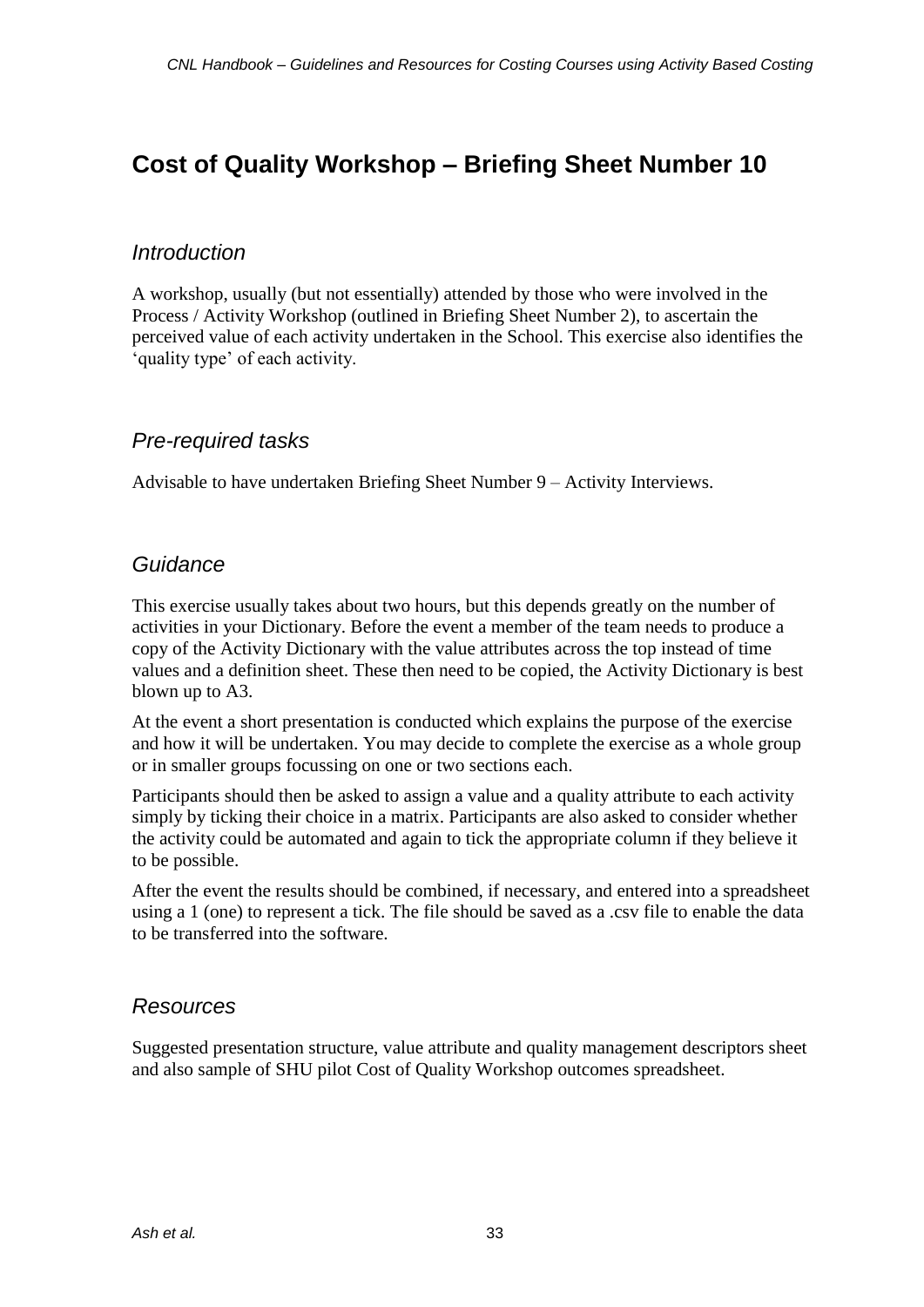### **Cost of Quality Workshop – Resource Sheet Number 10**

Some tips for your presentation:

- It is important to stress that ABC / M is not only about costing, it is also a very effective quality management / improvement tool;
- In order to identify non-value adding activities it often helps to offer some examples of things going wrong that can be avoided, such as, double-booked rooms for teaching, dealing with junk email or chasing student fees;
- Remember, process failure occurs when operation deviates from the ideal, sorting the problem and getting back on track can cost unnecessarily;
- $\bullet$  Be clear about what you want participants to do one tick per activity in the Value Attributes column, under CVA, BVA, NVA or support; one in the Quality Management column, basic work, prevention, internal failure, external failure or check; and to indicate whether the activity could be automated;
- The purpose of this exercise is to illustrate where things are going wrong, potentially leading to a reduction in costs without a loss of service and an ongoing measure of process improvement.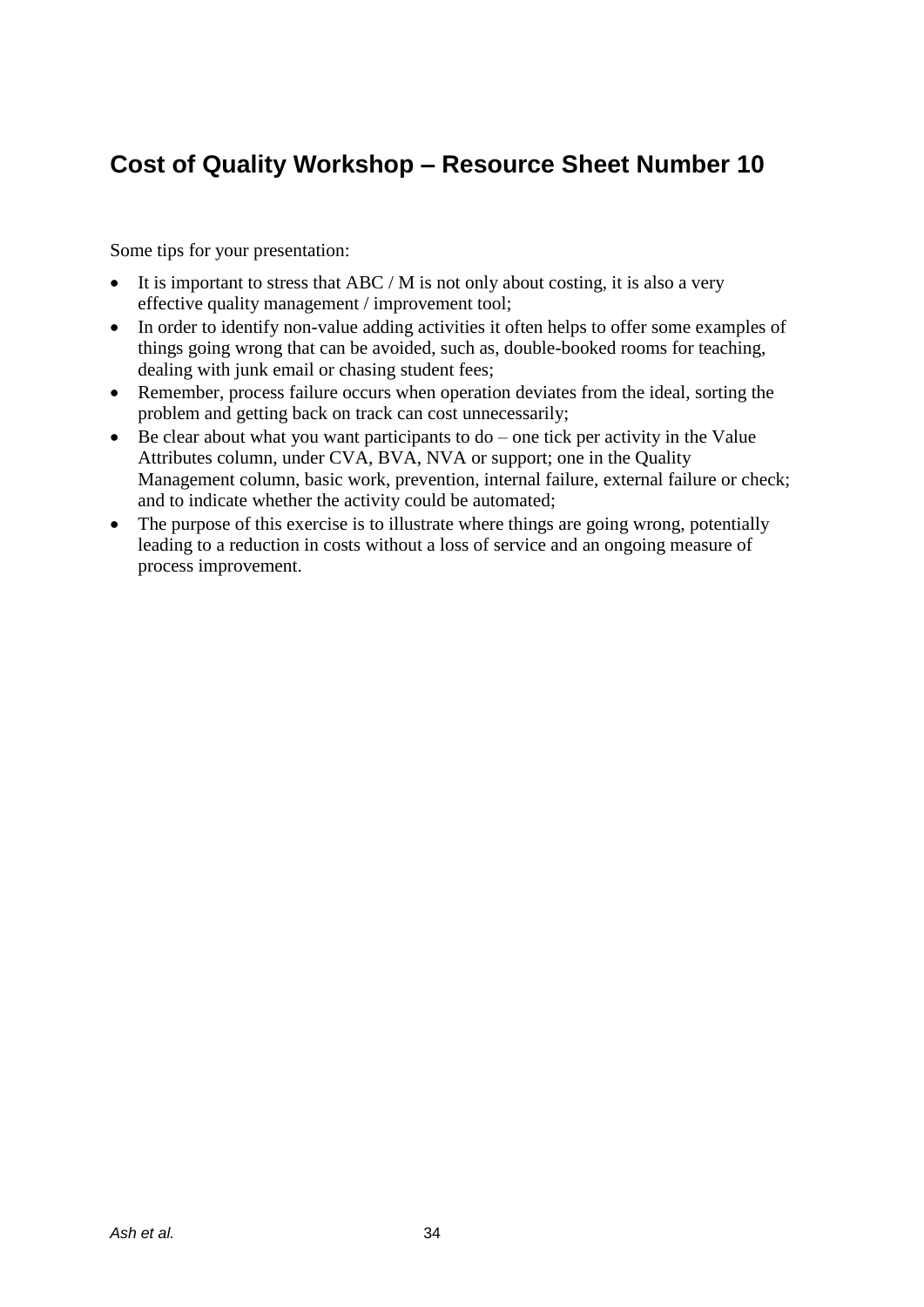#### *Value Attributes*

#### **Customer Value Adding**

Ceasing the activity would have a detrimental effect on the service provided **Business Value Adding**

The activity provides long term benefit to the school / university

#### **Non Value Adding**

Ceasing the activity may even improve the service to the customer

#### **Support**

An activity that must be done to maintain operations

#### *Quality Management*

#### **Basic Work**

Normal daily operations representing the ideal process

#### **Prevention**

Activities designed to reduce risk

#### **Internal Failure**

Failures that originate within the school / university

#### **External Failure**

Failures that originate outside the school / university

#### **Check**

Activities designed to minimise risk

#### *Automation*

Is this activity capable of being automated to reduce the level of manual work involved?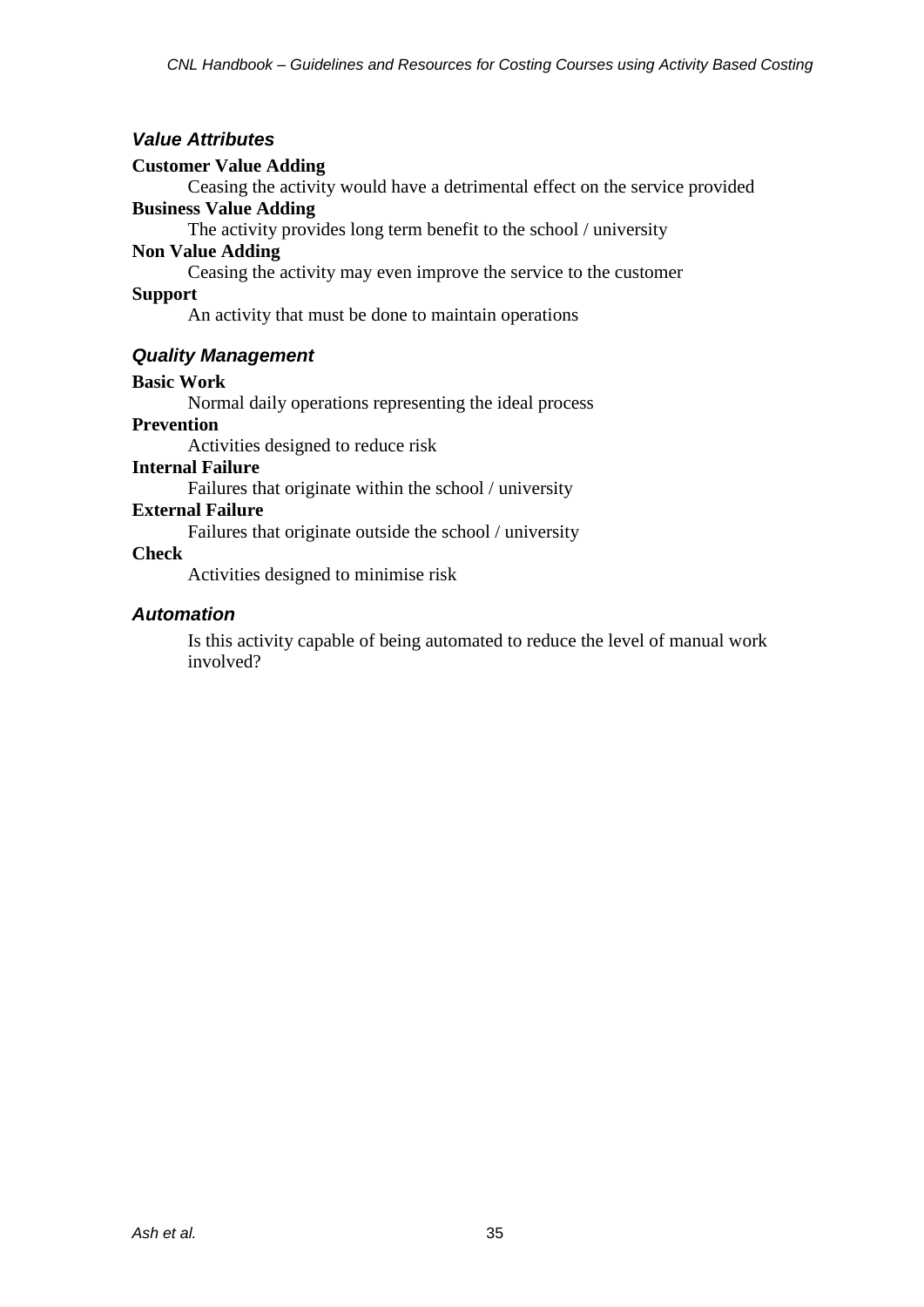### **SHEFFIELD HALLAM UNIVERSITY ABM ACTIVITY DICTIONARY – COST OF QUALITY WORKSHOP**

|                       |                                |                                                                                                      | <b>Value Attributes</b> |            |     |         | <b>Quality Management</b> |                        |                            |                                   |              |                 |
|-----------------------|--------------------------------|------------------------------------------------------------------------------------------------------|-------------------------|------------|-----|---------|---------------------------|------------------------|----------------------------|-----------------------------------|--------------|-----------------|
| Sub<br><b>Process</b> | Act code                       | <b>Activity Description</b>                                                                          | <b>CVA</b>              | <b>BVA</b> | NVA | Support | <b>Basic</b><br>work      | <b>Preven</b><br>-tion | Internal<br><b>Failure</b> | <b>External</b><br><b>Failure</b> | <b>Check</b> | Auto-<br>mation |
|                       | <b>Develop Strategic Plans</b> |                                                                                                      |                         |            |     |         |                           |                        |                            |                                   |              |                 |
|                       | STR01                          | Undertake and contribute to<br><b>School Business Plan</b>                                           |                         |            |     |         |                           |                        |                            |                                   |              |                 |
|                       | STR02                          | Develop IT Strategy                                                                                  |                         |            |     |         |                           |                        |                            |                                   |              |                 |
|                       | STR03                          | <b>Develop Marketing Strategy</b>                                                                    |                         |            |     |         |                           |                        |                            |                                   |              |                 |
|                       | STR04                          | Monitor performance against<br><b>School Business Plan</b>                                           |                         |            |     |         |                           |                        |                            |                                   |              |                 |
|                       |                                |                                                                                                      |                         |            |     |         |                           |                        |                            |                                   |              |                 |
|                       |                                | <b>Understand Markets and Customers</b>                                                              |                         |            |     |         |                           |                        |                            |                                   |              |                 |
|                       | UND01                          | Attend seminars and conferences                                                                      |                         |            |     |         |                           |                        |                            |                                   |              |                 |
|                       | UND <sub>02</sub>              | Undertake customer satisfaction<br>surveys                                                           | 1                       |            |     |         |                           |                        |                            |                                   |              |                 |
|                       | UND <sub>03</sub>              | Consulting with external<br>organisations (actual and potential<br>employers, sponsors and partners) |                         |            |     |         |                           |                        |                            |                                   |              |                 |
|                       |                                |                                                                                                      |                         |            |     |         |                           |                        |                            |                                   |              |                 |
|                       |                                |                                                                                                      |                         |            |     |         |                           |                        |                            |                                   |              |                 |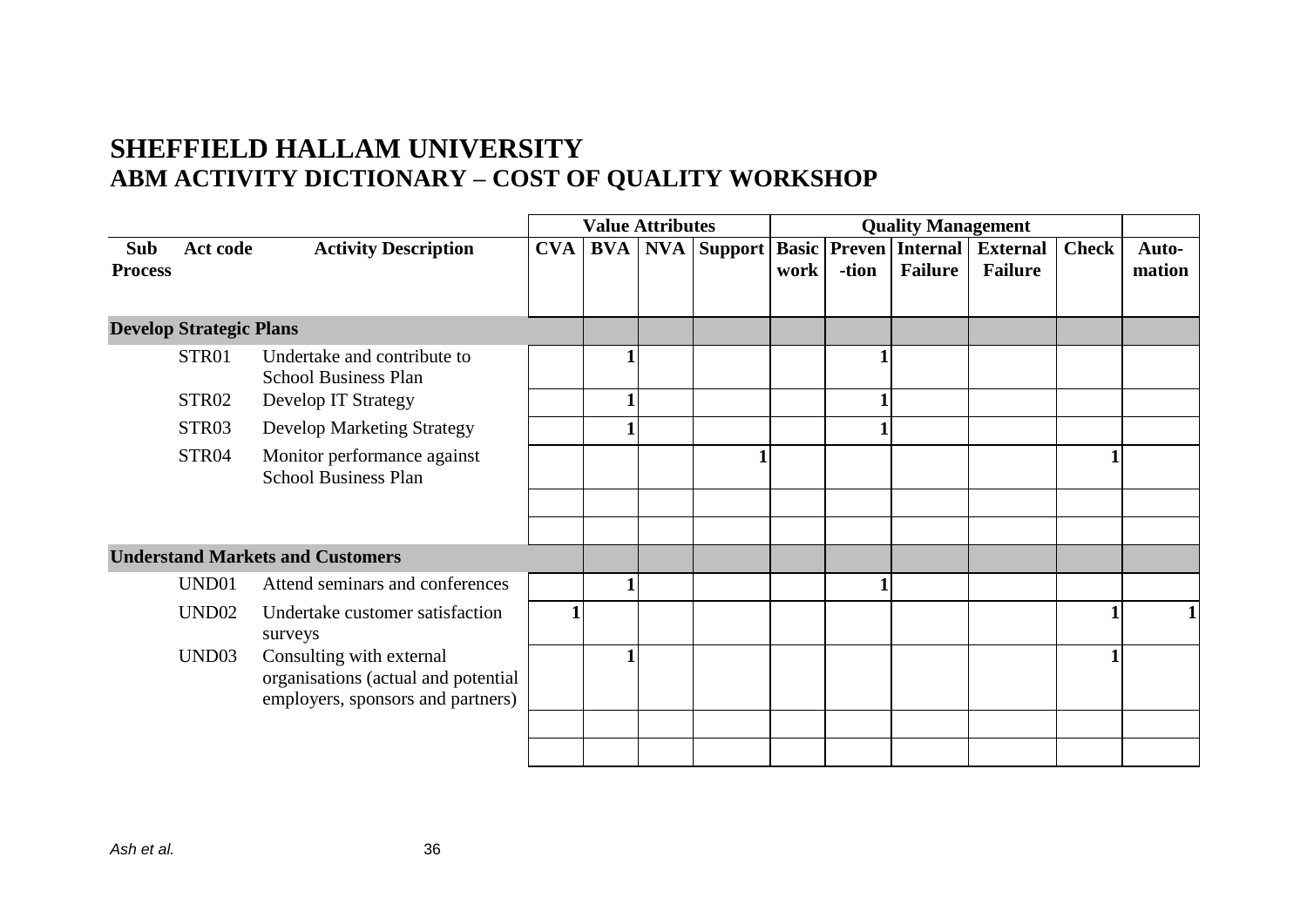### **Model Design and Build – Briefing Sheet Number 11**

### *Introduction*

This is the fun part of the project for the project team. This is the stage where all the hard work pays off and you actually start to get some results. All of the information collected over Briefing Sheets 2-10 is put into the software.

### *Pre-required tasks*

It is essential that all the information gained from carrying out the activities in Briefing Sheets 2-10 is complete and available.

### *Guidance*

How the model is designed and built will depend on the software chosen by your institution. By the time we reached this stage in our trial the model design decisions had already been made. For example, the Armstrong Laing software, Metify, supports up to three dimensions of cost objects: Products, Customers and Channels. Two cost object types were identified at the Process / Activity Workshop (Briefing Sheet Number 2) so the decision to only use products (courses) and customers (student types) was made at this stage.

Building the model within Metify was relatively simple. All data had been collated in Excel spreadsheets and by running one macro and saving the files in .csv format they were ready to directly import into the software.

The project team undertook a two-day training course with Armstrong Laing and the model build itself took just four days. The vast majority of information can be directly imported into Metify, other software products may require each transaction to be entered manually which will obviously take much longer.

As the process is likely to be different for different software it is not appropriate to enter into too much detail about how our model was built. Metify is very flexible and although certain relationships must be defined in order to complete calculations, there is no mandatory, detailed sequence of steps which must be followed in establishing a model.

### *Resources*

The accompanying resource shows the stages we followed when building our model.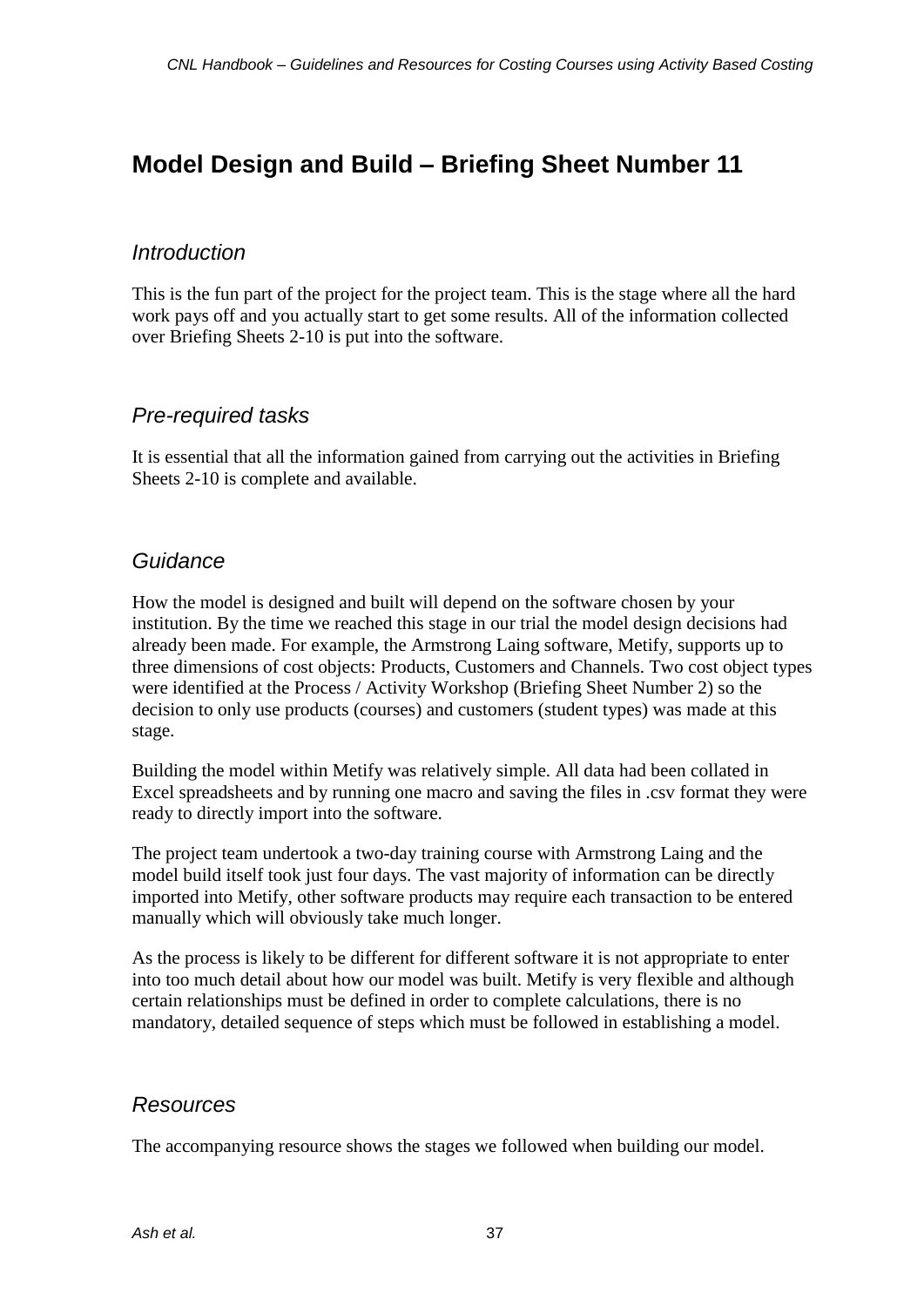### **Model Design and Build – Resource Sheet Number 11**

#### **1. Accounts data to Activity Costs**

| (a) Methods                                                    | Methods reflect how activities are 'driving' costs. A common<br>Method is Staff Time %. Other costs may be related to a<br>single activity. The costs of Recruitment Advertising, for<br>example, would be directly assigned to an appropriate Human<br>Resources activity.     |
|----------------------------------------------------------------|---------------------------------------------------------------------------------------------------------------------------------------------------------------------------------------------------------------------------------------------------------------------------------|
| (b) Accounts Definition                                        | Ledger Codes against which you hold costs. These would<br>usually reflect the existing coding structure in the general<br>ledger / Chart of Accounts.                                                                                                                           |
| (c) Departments                                                | Reflect Departments within the organisation. In our case these<br>were the cost codes in the School. Again, these would reflect<br>the existing coding structure in the general ledger.                                                                                         |
| (d) Account Costs                                              | These may be a full financial year's cost, or selected periods<br>only.                                                                                                                                                                                                         |
| (e) Methods Values                                             | The values for $(a)$ within each department $(c)$ . If department A<br>had a total staff number of 10, then the total for Staff Time %<br>would be 1,000.                                                                                                                       |
| (f) Activities Definition                                      | List of activities carried out in the School derived from the<br>Activity Workshop (Briefing Sheet Number 2). These can be<br>grouped into key Processes.                                                                                                                       |
| $(g)$ Activities –<br><b>Department Activity</b><br>Assignment | Links the Activities (f) to the Departments (c) in which they<br>take place. The same activity may be undertaken in a number<br>of departments and the appropriate assignment must be made<br>to reflect this.                                                                  |
| (h) Value Allocations                                          | Gives a value to the Activities (f) using the methods (a) for<br>each Department (c) in which the activity takes place. If, in<br>department A, staff undertake 4 activities equally, then each<br>activity would be assigned a value of 250 for the Method of<br>Staff Time %. |

Activity costs can be calculated at this point!

### **2. Cost Object Definition to Cost Object Costing**

| (i) Define Cost Drivers | Imports the Cost Drivers (Briefing Sheet Number 9).                                                                                |
|-------------------------|------------------------------------------------------------------------------------------------------------------------------------|
| (i) Define Products     | Imports the list of courses (in our case by year) and the other<br>cost objects identified – such as individual research projects. |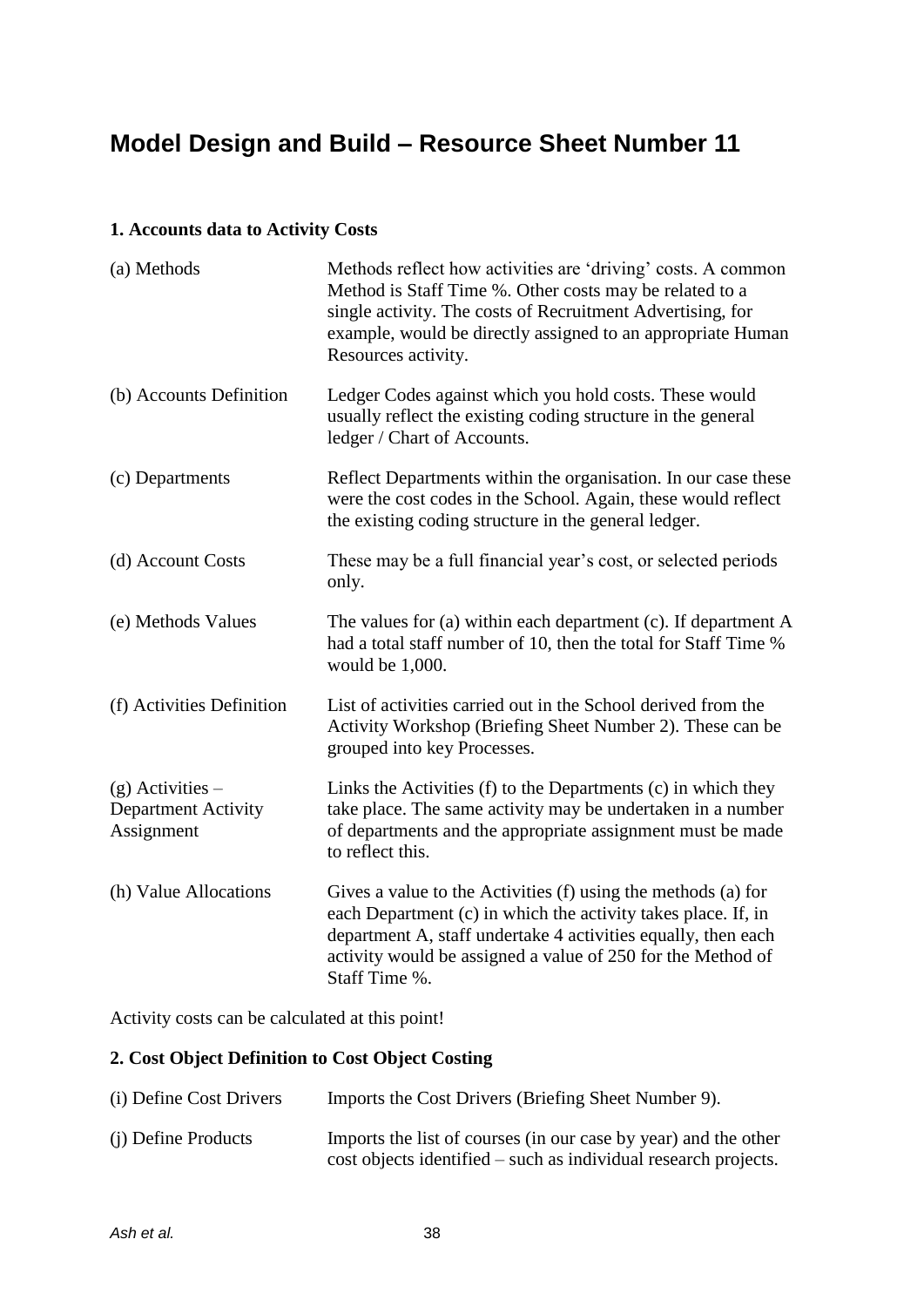| (k) Define Customers                            | Imports the second type of cost object. In our case this was<br>Student Type and because there were few we entered them<br>directly into the software. |
|-------------------------------------------------|--------------------------------------------------------------------------------------------------------------------------------------------------------|
| (1) Define Channels                             | Imports the third type of cost object. We did not use this third<br>dimension in our pilot study.                                                      |
| (m) Assign Activities to<br><b>Cost Objects</b> | Links the Activities (f) to the Cost objects that use them $(i, k)$<br>and $l$ ).                                                                      |
| (n) Cost Driver Volumes                         | Gives a value to each of the Cost Drivers (i) for each of the<br>Cost Objects $(i, k \text{ and } l)$ .                                                |

Cost Object costing can take place at this point!

### **3. Cost of Quality and Value Analysis**

| (o) Cost of Quality and<br><b>Value Analysis attributes</b> | Imports the Cost of Quality and Value Analysis Spreadsheet<br>(Briefing Sheet Number 10) and assigns the attributes to each<br>activity (f). In Metify, different 'views' can be made of the<br>same activities. |
|-------------------------------------------------------------|------------------------------------------------------------------------------------------------------------------------------------------------------------------------------------------------------------------|
| 4. Profitability                                            |                                                                                                                                                                                                                  |

(p) Enter Revenue Details Imports the revenue values for each of the Cost Objects (j, k and l).

The profitability of each of the cost objects can now be calculated!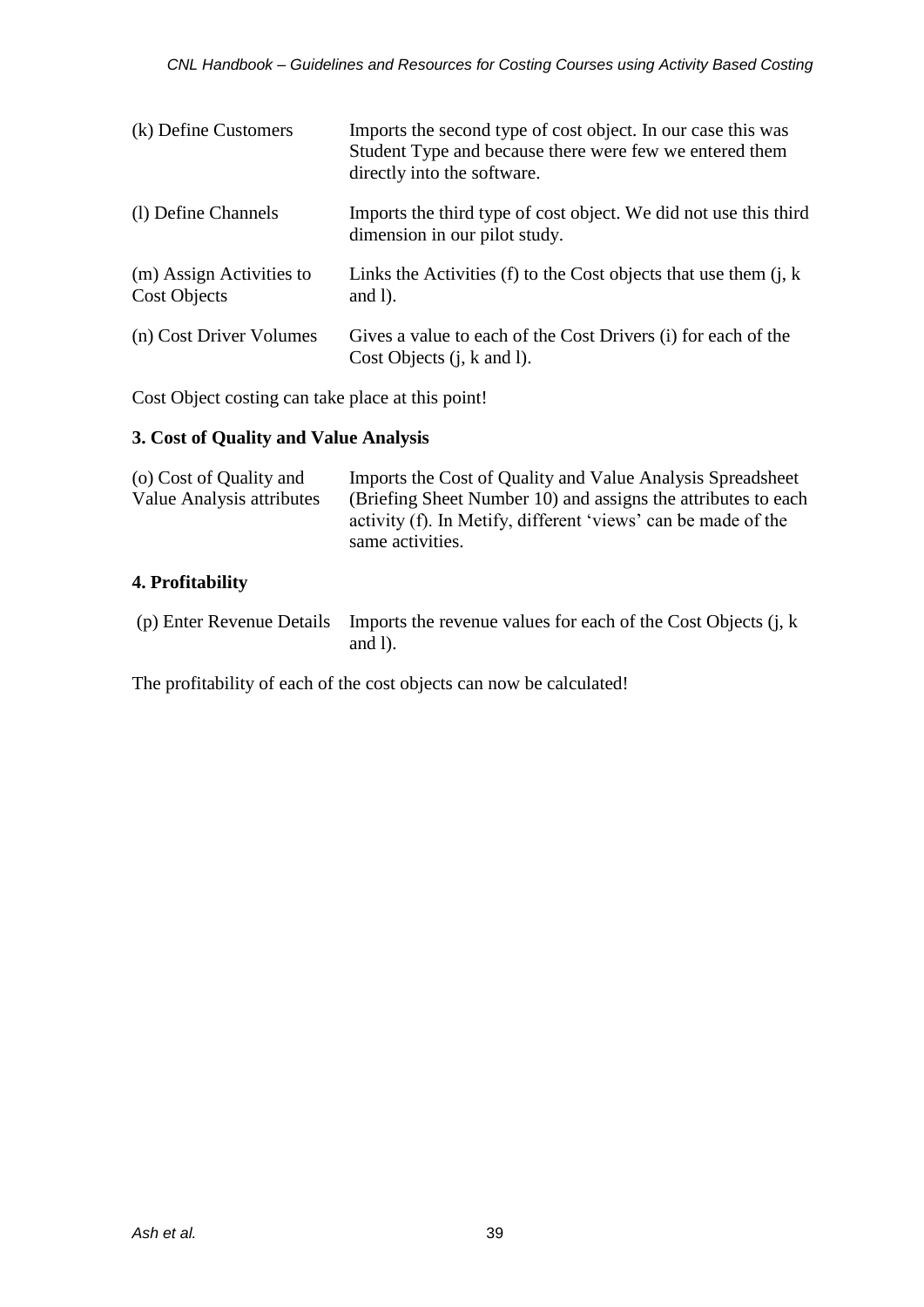### **Produce Reports from Software and Analyse – Briefing Sheet Number 12**

### *Introduction*

This stage is vital for presenting the results of the ABC implementation. It enables you to pick out the significant findings from the model and present them in a manner suited to various audiences. Once initial reports are produced it is important to validate them by checking with people concerned that the figures appear correct and are made up from the costs they would expect to see. From the validation stage certain changes may need to be made to the model, for example, it may be appropriate to alter cost driver shares / weightings for certain cost objects before the reports are re-run.

### *Pre-required tasks*

Essential to have undertaken the Model Building exercise outlined in Briefing Sheet Number 11.

### *Guidance*

This exercise needs to be done by the project team, with the initial assistance of the software consultants. The project team should fully understand the software by this stage but may not be aware of its reporting capabilities.

The Armstrong Laing software has certain reports built into the system but information can also be exported or copied and then manipulated in Excel. The project team found pivot tables a very useful tool when handling large amounts of data in Excel. Various staff were asked to help validate the reports and only minor changes to the model were required. A couple of days to produce meaningful reports should be adequate.

At many of the stages earlier in the ABC process, from the Management Briefing (Briefing Sheet 1) onwards, participants will be letting the project team know what type of information they are interested in and it is obviously a good move to note this down and report on as much of this information as possible.

### *Resources*

A list of reports we found useful are appended.